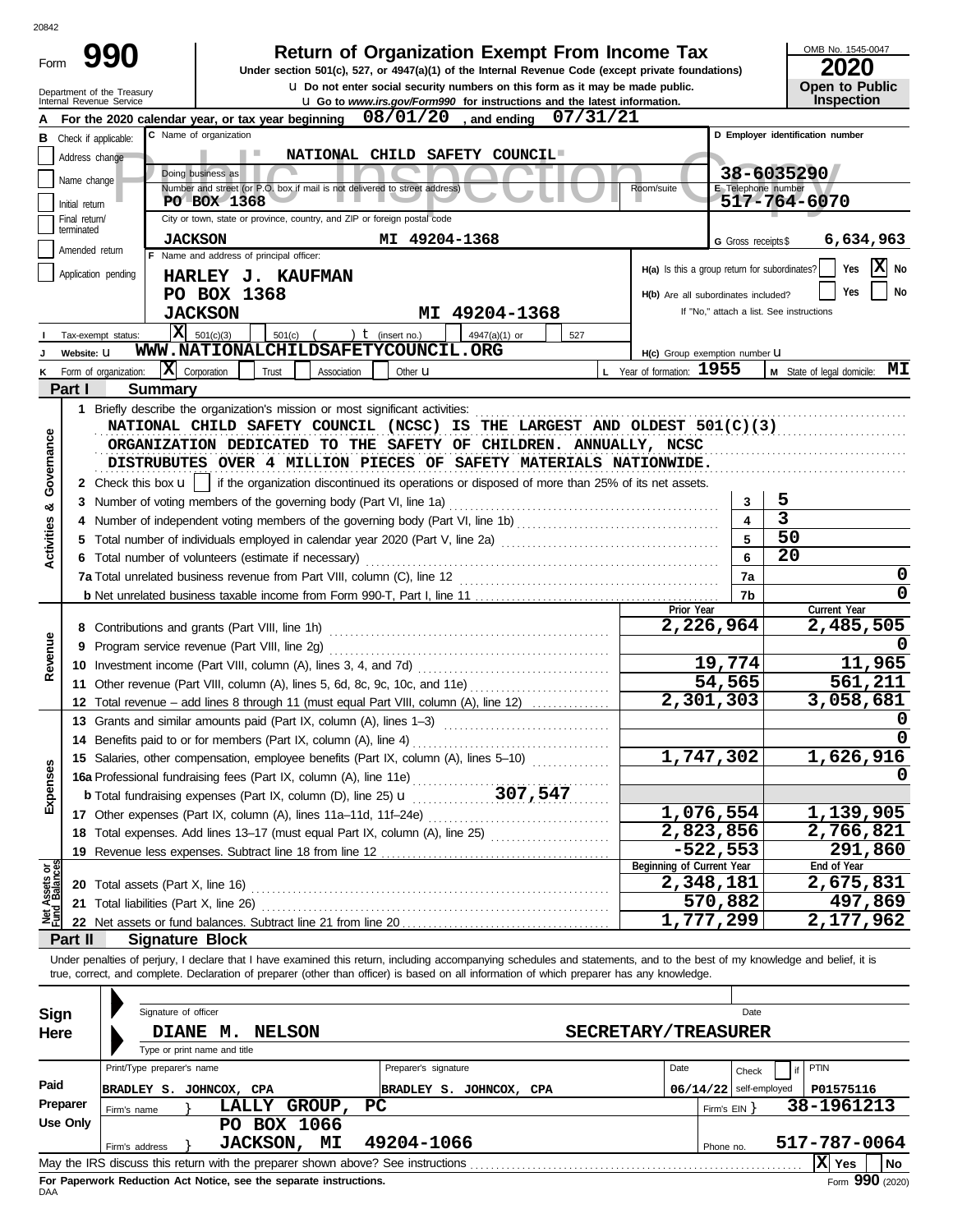| Form 990 (2020) NATIONAL CHILD SAFETY COUNCIL                                                                                               |                                                     | 38-6035290                                                                                                                                                                                                                                                                                                                                                                                                                                             | Page 2                |
|---------------------------------------------------------------------------------------------------------------------------------------------|-----------------------------------------------------|--------------------------------------------------------------------------------------------------------------------------------------------------------------------------------------------------------------------------------------------------------------------------------------------------------------------------------------------------------------------------------------------------------------------------------------------------------|-----------------------|
| Part III                                                                                                                                    | <b>Statement of Program Service Accomplishments</b> |                                                                                                                                                                                                                                                                                                                                                                                                                                                        | $\mathbf{x}$          |
| Briefly describe the organization's mission:<br>1                                                                                           |                                                     |                                                                                                                                                                                                                                                                                                                                                                                                                                                        |                       |
| SEE SCHEDULE O                                                                                                                              |                                                     |                                                                                                                                                                                                                                                                                                                                                                                                                                                        |                       |
|                                                                                                                                             |                                                     |                                                                                                                                                                                                                                                                                                                                                                                                                                                        |                       |
|                                                                                                                                             |                                                     |                                                                                                                                                                                                                                                                                                                                                                                                                                                        |                       |
| 2 Did the organization undertake any significant program services during the year which were not listed on the<br>prior Form 990 or 990-EZ? |                                                     |                                                                                                                                                                                                                                                                                                                                                                                                                                                        | Yes $X$ No            |
| If "Yes," describe these new services on Schedule O.                                                                                        |                                                     |                                                                                                                                                                                                                                                                                                                                                                                                                                                        |                       |
| Did the organization cease conducting, or make significant changes in how it conducts, any program<br>3                                     |                                                     |                                                                                                                                                                                                                                                                                                                                                                                                                                                        |                       |
| services?                                                                                                                                   |                                                     |                                                                                                                                                                                                                                                                                                                                                                                                                                                        | Yes $\overline{X}$ No |
| If "Yes," describe these changes on Schedule O.                                                                                             |                                                     |                                                                                                                                                                                                                                                                                                                                                                                                                                                        |                       |
| 4                                                                                                                                           |                                                     | Describe the organization's program service accomplishments for each of its three largest program services, as measured by                                                                                                                                                                                                                                                                                                                             |                       |
|                                                                                                                                             |                                                     | expenses. Section 501(c)(3) and 501(c)(4) organizations are required to report the amount of grants and allocations to others,                                                                                                                                                                                                                                                                                                                         |                       |
| the total expenses, and revenue, if any, for each program service reported.                                                                 |                                                     |                                                                                                                                                                                                                                                                                                                                                                                                                                                        |                       |
| PROGRAM FOR SENIORS.                                                                                                                        |                                                     | NATIONAL CHILD SAFETY COUNCIL, INC. (NCSC) PROVIDED APPROXIMATELY 1,000<br>CHILD SAFETY EDUCATION PROGRAMS IN 40 STATES THAT REACHED OVER 1 MILLION<br>SCHOOL AGED CHILDREN AND THEIR FAMILIES IN THOUSANDS OF SCHOOLS.<br>COUNCIL DEVELOPS AND PUBLISHES CHILD SAFETY AWARENESS AND EDUCATION<br>MATERIAL ON TOPICS SUCH AS GENERAL CHILD SAFETY, SCHOOL BUS SAFETY, SEAT<br>BELT USE, SEX ABUSE AND ALCOHOL AND DRUG ABUSE, AS WELL AS A FULL SAFETY | THE                   |
|                                                                                                                                             |                                                     |                                                                                                                                                                                                                                                                                                                                                                                                                                                        |                       |
|                                                                                                                                             |                                                     |                                                                                                                                                                                                                                                                                                                                                                                                                                                        |                       |
| N/A                                                                                                                                         |                                                     |                                                                                                                                                                                                                                                                                                                                                                                                                                                        |                       |
|                                                                                                                                             |                                                     |                                                                                                                                                                                                                                                                                                                                                                                                                                                        |                       |
|                                                                                                                                             |                                                     |                                                                                                                                                                                                                                                                                                                                                                                                                                                        |                       |
|                                                                                                                                             |                                                     |                                                                                                                                                                                                                                                                                                                                                                                                                                                        |                       |
|                                                                                                                                             |                                                     |                                                                                                                                                                                                                                                                                                                                                                                                                                                        |                       |
|                                                                                                                                             |                                                     |                                                                                                                                                                                                                                                                                                                                                                                                                                                        |                       |
|                                                                                                                                             |                                                     |                                                                                                                                                                                                                                                                                                                                                                                                                                                        |                       |
|                                                                                                                                             |                                                     |                                                                                                                                                                                                                                                                                                                                                                                                                                                        |                       |
|                                                                                                                                             |                                                     |                                                                                                                                                                                                                                                                                                                                                                                                                                                        |                       |
|                                                                                                                                             |                                                     |                                                                                                                                                                                                                                                                                                                                                                                                                                                        |                       |
|                                                                                                                                             |                                                     | including grants of \$ (Revenue \$ ) (Revenue \$ )                                                                                                                                                                                                                                                                                                                                                                                                     |                       |
| N/A                                                                                                                                         |                                                     |                                                                                                                                                                                                                                                                                                                                                                                                                                                        |                       |
|                                                                                                                                             |                                                     |                                                                                                                                                                                                                                                                                                                                                                                                                                                        |                       |
|                                                                                                                                             |                                                     |                                                                                                                                                                                                                                                                                                                                                                                                                                                        |                       |
|                                                                                                                                             |                                                     |                                                                                                                                                                                                                                                                                                                                                                                                                                                        |                       |
|                                                                                                                                             |                                                     |                                                                                                                                                                                                                                                                                                                                                                                                                                                        |                       |
|                                                                                                                                             |                                                     |                                                                                                                                                                                                                                                                                                                                                                                                                                                        |                       |
|                                                                                                                                             |                                                     |                                                                                                                                                                                                                                                                                                                                                                                                                                                        |                       |
|                                                                                                                                             |                                                     |                                                                                                                                                                                                                                                                                                                                                                                                                                                        |                       |
|                                                                                                                                             |                                                     |                                                                                                                                                                                                                                                                                                                                                                                                                                                        |                       |
|                                                                                                                                             |                                                     |                                                                                                                                                                                                                                                                                                                                                                                                                                                        |                       |
| 4d Other program services (Describe on Schedule O.)                                                                                         |                                                     |                                                                                                                                                                                                                                                                                                                                                                                                                                                        |                       |
| (Expenses \$                                                                                                                                | including grants of \$                              | (Revenue \$                                                                                                                                                                                                                                                                                                                                                                                                                                            |                       |
| 4e Total program service expenses u                                                                                                         | 1,823,982                                           |                                                                                                                                                                                                                                                                                                                                                                                                                                                        |                       |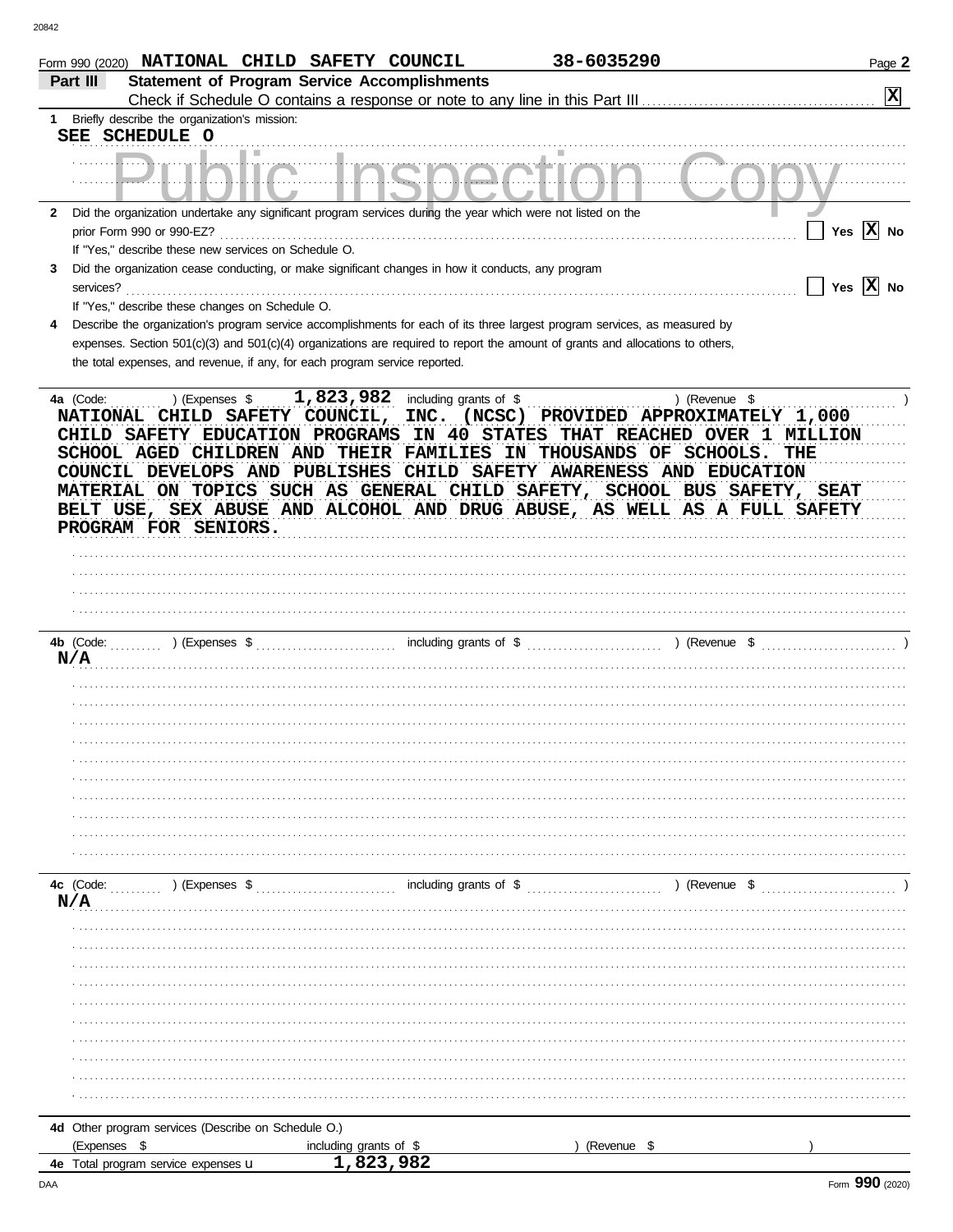### **Part IV Checklist of Required Schedules** Form 990 (2020) Page **3 NATIONAL CHILD SAFETY COUNCIL 38-6035290**

|     |                                                                                                                         |                 | Yes         | No          |
|-----|-------------------------------------------------------------------------------------------------------------------------|-----------------|-------------|-------------|
| 1.  | Is the organization described in section $501(c)(3)$ or $4947(a)(1)$ (other than a private foundation)? If "Yes,"       |                 |             |             |
|     | complete Schedule A                                                                                                     | 1               | $\mathbf x$ |             |
| 2   | Is the organization required to complete Schedule B, Schedule of Contributors (see instructions)?                       | $\overline{2}$  |             | X           |
| 3   | Did the organization engage in direct or indirect political campaign activities on behalf of or in opposition to        |                 |             |             |
|     | candidates for public office? If "Yes," complete Schedule C, Part I                                                     | з               |             | X           |
| 4   | Section 501(c)(3) organizations. Did the organization engage in lobbying activities, or have a section 501(h)           |                 |             |             |
|     |                                                                                                                         | 4               |             | x           |
| 5   | Is the organization a section $501(c)(4)$ , $501(c)(5)$ , or $501(c)(6)$ organization that receives membership dues,    |                 |             |             |
|     | assessments, or similar amounts as defined in Revenue Procedure 98-19? If "Yes," complete Schedule C, Part III          | 5               |             | x           |
| 6   | Did the organization maintain any donor advised funds or any similar funds or accounts for which donors                 |                 |             |             |
|     | have the right to provide advice on the distribution or investment of amounts in such funds or accounts? If             |                 |             |             |
|     | "Yes," complete Schedule D, Part I                                                                                      | 6               |             | X           |
| 7   | Did the organization receive or hold a conservation easement, including easements to preserve open space,               |                 |             |             |
|     | the environment, historic land areas, or historic structures? If "Yes," complete Schedule D, Part II                    | 7               |             | x           |
| 8   | Did the organization maintain collections of works of art, historical treasures, or other similar assets? If "Yes,"     |                 |             |             |
|     | complete Schedule D, Part III                                                                                           | 8               |             | x           |
| 9   | Did the organization report an amount in Part X, line 21, for escrow or custodial account liability, serve as a         |                 |             |             |
|     | custodian for amounts not listed in Part X; or provide credit counseling, debt management, credit repair, or            |                 |             |             |
|     |                                                                                                                         | 9               |             | X           |
| 10  | Did the organization, directly or through a related organization, hold assets in donor-restricted endowments            |                 |             |             |
|     | or in quasi endowments? If "Yes," complete Schedule D, Part V                                                           | 10              |             | x           |
| 11  | If the organization's answer to any of the following questions is "Yes," then complete Schedule D, Parts VI,            |                 |             |             |
|     | VII, VIII, IX, or X as applicable.                                                                                      |                 |             |             |
| a   | Did the organization report an amount for land, buildings, and equipment in Part X, line 10? If "Yes,"                  |                 |             |             |
|     | complete Schedule D, Part VI                                                                                            | 11a             | $\mathbf X$ |             |
|     | <b>b</b> Did the organization report an amount for investments—other securities in Part X, line 12, that is 5% or more  |                 |             |             |
|     |                                                                                                                         | 11b             |             | x           |
| c   | Did the organization report an amount for investments—program related in Part X, line 13, that is 5% or more            |                 |             | x           |
|     | Did the organization report an amount for other assets in Part X, line 15, that is 5% or more of its total assets       | 11c             |             |             |
| d   | reported in Part X, line 16? If "Yes," complete Schedule D, Part IX                                                     | 11d             |             | X           |
|     |                                                                                                                         | 11e             | $\mathbf x$ |             |
| f   | Did the organization's separate or consolidated financial statements for the tax year include a footnote that addresses |                 |             |             |
|     | the organization's liability for uncertain tax positions under FIN 48 (ASC 740)? If "Yes," complete Schedule D, Part X  | 11f             |             | X           |
| 12a | Did the organization obtain separate, independent audited financial statements for the tax year? If "Yes," complete     |                 |             |             |
|     |                                                                                                                         | 12a             |             | X           |
| b   | Was the organization included in consolidated, independent audited financial statements for the tax year? If            |                 |             |             |
|     |                                                                                                                         | 12 <sub>b</sub> | $\mathbf x$ |             |
| 13  |                                                                                                                         | 13              |             | X           |
| 14a |                                                                                                                         | 14a             |             | $\mathbf x$ |
| b   | Did the organization have aggregate revenues or expenses of more than \$10,000 from grantmaking,                        |                 |             |             |
|     | fundraising, business, investment, and program service activities outside the United States, or aggregate               |                 |             |             |
|     |                                                                                                                         | 14b             |             | X           |
| 15  | Did the organization report on Part IX, column (A), line 3, more than \$5,000 of grants or other assistance to or       |                 |             |             |
|     |                                                                                                                         | 15              |             | X           |
| 16  | Did the organization report on Part IX, column (A), line 3, more than \$5,000 of aggregate grants or other              |                 |             |             |
|     |                                                                                                                         | 16              |             | X           |
| 17  | Did the organization report a total of more than \$15,000 of expenses for professional fundraising services on          |                 |             |             |
|     |                                                                                                                         | 17              |             | X           |
| 18  | Did the organization report more than \$15,000 total of fundraising event gross income and contributions on             |                 |             |             |
|     | Part VIII, lines 1c and 8a? If "Yes," complete Schedule G, Part II                                                      | 18              |             | X           |
| 19  | Did the organization report more than \$15,000 of gross income from gaming activities on Part VIII, line 9a?            |                 |             |             |
|     |                                                                                                                         | 19              | X           |             |
| 20a |                                                                                                                         | 20a             |             | X           |
| b   |                                                                                                                         | 20 <sub>b</sub> |             |             |
| 21  | Did the organization report more than \$5,000 of grants or other assistance to any domestic organization or             |                 |             |             |
|     |                                                                                                                         | 21              |             | X           |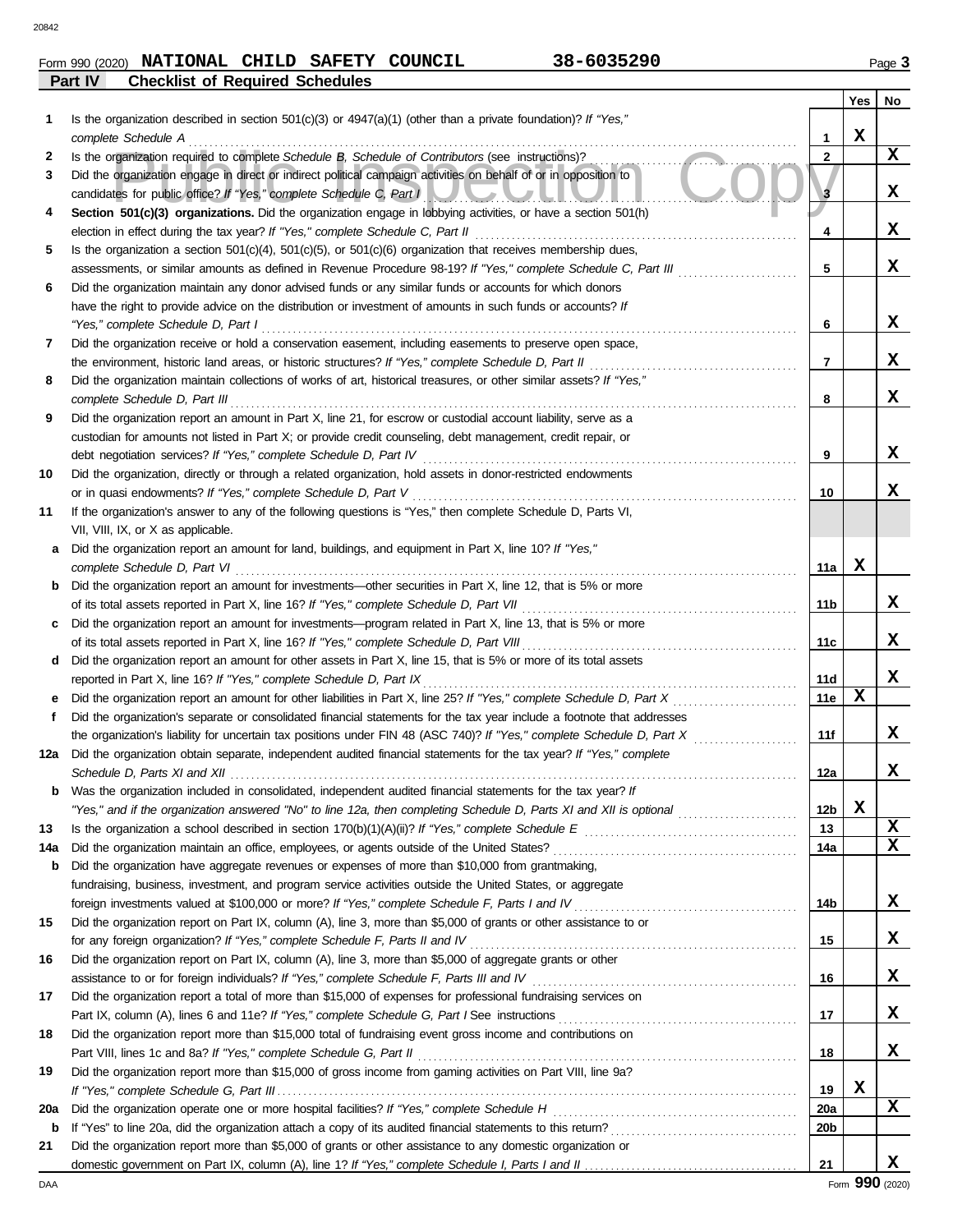|         | Form 990 (2020) NATIONAL CHILD SAFETY COUNCIL      |  | 38-6035290 | Page 4 |
|---------|----------------------------------------------------|--|------------|--------|
| Part IV | <b>Checklist of Required Schedules (continued)</b> |  |            |        |

|     |                                                                                                                                                                                         |                 | Yes | No.         |
|-----|-----------------------------------------------------------------------------------------------------------------------------------------------------------------------------------------|-----------------|-----|-------------|
| 22  | Did the organization report more than \$5,000 of grants or other assistance to or for domestic individuals on                                                                           |                 |     |             |
|     | Part IX, column (A), line 2? If "Yes," complete Schedule I, Parts I and III                                                                                                             | 22              |     | x           |
| 23  | Did the organization answer "Yes" to Part VII, Section A, line 3, 4, or 5 about compensation of the                                                                                     |                 |     |             |
|     | organization's current and former officers, directors, trustees, key employees, and highest compensated                                                                                 |                 |     |             |
|     | employees? If "Yes," complete Schedule J<br>II. II. J. J. J. J. J. J. J. J.                                                                                                             | 23              | X   |             |
| 24a | Did the organization have a tax-exempt bond issue with an outstanding principal amount of more than                                                                                     |                 |     |             |
|     | \$100,000 as of the last day of the year, that was issued after December 31, 2002? If "Yes," answer lines 24b<br>through 24d and complete Schedule K. If "No," go to line 25a           | 24a             |     | x           |
| b   |                                                                                                                                                                                         | 24 <sub>b</sub> |     |             |
| c   | Did the organization maintain an escrow account other than a refunding escrow at any time during the year                                                                               |                 |     |             |
|     | to defease any tax-exempt bonds?                                                                                                                                                        | 24c             |     |             |
| d   |                                                                                                                                                                                         | 24d             |     |             |
| 25a | Section 501(c)(3), 501(c)(4), and 501(c)(29) organizations. Did the organization engage in an excess benefit                                                                            |                 |     |             |
|     | transaction with a disqualified person during the year? If "Yes," complete Schedule L, Part I                                                                                           | 25a             |     | X           |
| b   | Is the organization aware that it engaged in an excess benefit transaction with a disqualified person in a prior                                                                        |                 |     |             |
|     | year, and that the transaction has not been reported on any of the organization's prior Forms 990 or 990-EZ?                                                                            |                 |     |             |
|     | If "Yes," complete Schedule L, Part I                                                                                                                                                   | 25 <sub>b</sub> |     | x           |
| 26  | Did the organization report any amount on Part X, line 5 or 22, for receivables from or payables to any current                                                                         |                 |     |             |
|     | or former officer, director, trustee, key employee, creator or founder, substantial contributor, or 35%                                                                                 |                 |     |             |
|     | controlled entity or family member of any of these persons? If "Yes," complete Schedule L, Part II                                                                                      | 26              |     | x           |
| 27  | Did the organization provide a grant or other assistance to any current or former officer, director, trustee, key                                                                       |                 |     |             |
|     | employee, creator or founder, substantial contributor or employee thereof, a grant selection committee                                                                                  |                 |     |             |
|     | member, or to a 35% controlled entity (including an employee thereof) or family member of any of these                                                                                  | 27              |     | x           |
| 28  | persons? If "Yes," complete Schedule L, Part III<br>Was the organization a party to a business transaction with one of the following parties (see Schedule L, Part                      |                 |     |             |
|     | IV instructions, for applicable filing thresholds, conditions, and exceptions):                                                                                                         |                 |     |             |
| а   | A current or former officer, director, trustee, key employee, creator or founder, or substantial contributor? If                                                                        |                 |     |             |
|     | "Yes," complete Schedule L, Part IV                                                                                                                                                     | 28a             |     | x           |
| b   | A family member of any individual described in line 28a? If "Yes," complete Schedule L, Part IV [[[[[[[[[[[[[                                                                           | 28 <sub>b</sub> |     | X           |
| c   | A 35% controlled entity of one or more individuals and/or organizations described in lines 28a or 28b? If                                                                               |                 |     |             |
|     | "Yes," complete Schedule L, Part IV                                                                                                                                                     | 28c             |     | X           |
| 29  |                                                                                                                                                                                         | 29              |     | $\mathbf x$ |
| 30  | Did the organization receive contributions of art, historical treasures, or other similar assets, or qualified                                                                          |                 |     |             |
|     | conservation contributions? If "Yes," complete Schedule M                                                                                                                               | 30              |     | x           |
| 31  | Did the organization liquidate, terminate, or dissolve and cease operations? If "Yes," complete Schedule N, Part I                                                                      | 31              |     | $\mathbf x$ |
| 32  | Did the organization sell, exchange, dispose of, or transfer more than 25% of its net assets? If "Yes,"                                                                                 |                 |     | X           |
|     | complete Schedule N, Part II                                                                                                                                                            | 32              |     |             |
| 33  | Did the organization own 100% of an entity disregarded as separate from the organization under Regulations<br>sections 301.7701-2 and 301.7701-3? If "Yes," complete Schedule R, Part I | 33              |     | X.          |
| 34  | Was the organization related to any tax-exempt or taxable entity? If "Yes," complete Schedule R, Part II, III,                                                                          |                 |     |             |
|     | or IV, and Part V, line 1                                                                                                                                                               | 34              | x   |             |
| 35a |                                                                                                                                                                                         | 35a             | X   |             |
| b   | If "Yes" to line 35a, did the organization receive any payment from or engage in any transaction with a                                                                                 |                 |     |             |
|     |                                                                                                                                                                                         | 35 <sub>b</sub> | x   |             |
| 36  | Section 501(c)(3) organizations. Did the organization make any transfers to an exempt non-charitable                                                                                    |                 |     |             |
|     | related organization? If "Yes," complete Schedule R, Part V, line 2                                                                                                                     | 36              |     | X           |
| 37  | Did the organization conduct more than 5% of its activities through an entity that is not a related organization                                                                        |                 |     |             |
|     | and that is treated as a partnership for federal income tax purposes? If "Yes," complete Schedule R, Part VI                                                                            | 37              |     | x           |
| 38  | Did the organization complete Schedule O and provide explanations in Schedule O for Part VI, lines 11b and                                                                              |                 |     |             |
|     | 19? Note: All Form 990 filers are required to complete Schedule O.<br><b>Statements Regarding Other IRS Filings and Tax Compliance</b><br>Part V                                        | 38              | X   |             |
|     | Check if Schedule O contains a response or note to any line in this Part V                                                                                                              |                 |     |             |
|     |                                                                                                                                                                                         |                 | Yes | No          |
| 1a  | 10<br>Enter the number reported in Box 3 of Form 1096. Enter -0- if not applicable<br>1a                                                                                                |                 |     |             |
| b   | $\mathbf{1}$<br>1 <sub>b</sub><br>Enter the number of Forms W-2G included in line 1a. Enter -0- if not applicable [11] [11] Enter the number of Forms                                   |                 |     |             |
| c   | Did the organization comply with backup withholding rules for reportable payments to vendors and                                                                                        |                 |     |             |
|     |                                                                                                                                                                                         | 1c              |     |             |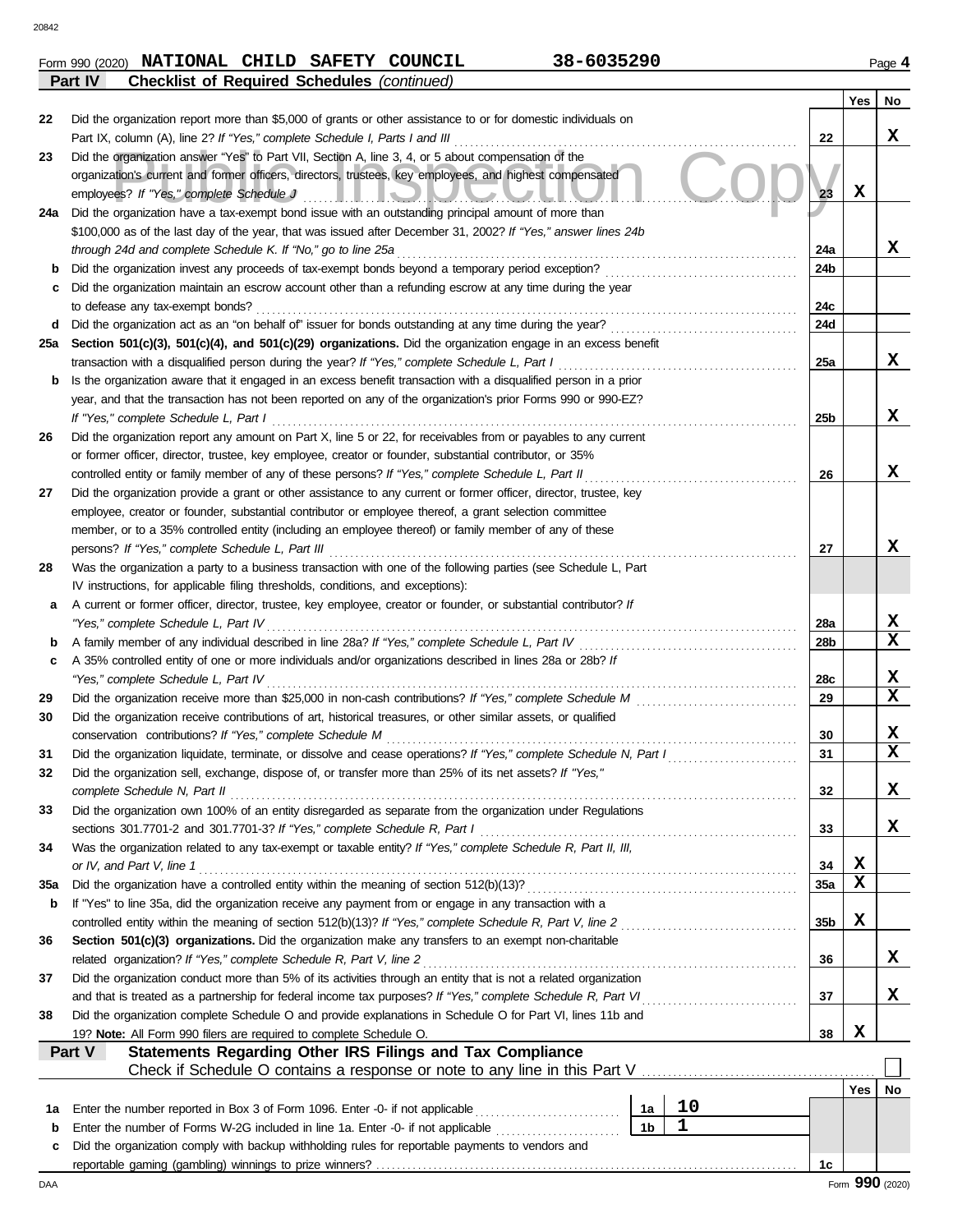|        | Form 990 (2020) NATIONAL CHILD SAFETY COUNCIL |  | 38-6035290                                                            | Page $5$ |
|--------|-----------------------------------------------|--|-----------------------------------------------------------------------|----------|
| Part V |                                               |  | Statements Regarding Other IRS Filings and Tax Compliance (continued) |          |

|         |                                                                                                                                    |                | Yes $ $ | No |
|---------|------------------------------------------------------------------------------------------------------------------------------------|----------------|---------|----|
| 2a      | Enter the number of employees reported on Form W-3, Transmittal of Wage and Tax                                                    |                |         |    |
|         | 50<br>2a<br>Statements, filed for the calendar year ending with or within the year covered by this return                          |                |         |    |
| b       | If at least one is reported on line 2a, did the organization file all required federal employment tax returns?                     | 2b             | x       |    |
|         | Note: If the sum of lines 1a and 2a is greater than 250, you may be required to e-file (see instructions)                          |                |         |    |
| за      | Did the organization have unrelated business gross income of \$1,000 or more during the year?                                      | 3a             |         | x  |
| b       | If "Yes," has it filed a Form 990-T for this year? If "No" to line 3b, provide an explanation on Schedule O                        | 3 <sub>b</sub> |         |    |
| 4a      | At any time during the calendar year, did the organization have an interest in, or a signature or other authority over,            |                |         |    |
|         | a financial account in a foreign country (such as a bank account, securities account, or other financial account)?                 | 4a             |         | x  |
| b       | If "Yes," enter the name of the foreign country <b>u</b>                                                                           |                |         |    |
|         | See instructions for filing requirements for FinCEN Form 114, Report of Foreign Bank and Financial Accounts (FBAR).                |                |         |    |
| 5а      | Was the organization a party to a prohibited tax shelter transaction at any time during the tax year?                              | 5a             |         | X  |
| b       |                                                                                                                                    | 5b             |         | X  |
| c       | If "Yes" to line 5a or 5b, did the organization file Form 8886-T?                                                                  | 5c             |         |    |
| 6а      | Does the organization have annual gross receipts that are normally greater than \$100,000, and did the                             |                |         |    |
|         | organization solicit any contributions that were not tax deductible as charitable contributions?                                   | 6a             |         | x  |
| b       | If "Yes," did the organization include with every solicitation an express statement that such contributions or                     |                |         |    |
|         | gifts were not tax deductible?                                                                                                     | 6b             |         |    |
| 7       | Organizations that may receive deductible contributions under section 170(c).                                                      |                |         |    |
| а       | Did the organization receive a payment in excess of \$75 made partly as a contribution and partly for goods                        |                |         |    |
|         | and services provided to the payor?                                                                                                | 7a             |         |    |
| b       | If "Yes," did the organization notify the donor of the value of the goods or services provided?                                    | 7b             |         |    |
| c       | Did the organization sell, exchange, or otherwise dispose of tangible personal property for which it was                           |                |         |    |
|         |                                                                                                                                    | 7c             |         |    |
| d       | 7d                                                                                                                                 |                |         |    |
| е       | Did the organization receive any funds, directly or indirectly, to pay premiums on a personal benefit contract?                    | 7e             |         |    |
| f       | Did the organization, during the year, pay premiums, directly or indirectly, on a personal benefit contract?                       | 7f             |         |    |
| g       | If the organization received a contribution of qualified intellectual property, did the organization file Form 8899 as required?   | 7g             |         |    |
| h       | If the organization received a contribution of cars, boats, airplanes, or other vehicles, did the organization file a Form 1098-C? | 7h             |         |    |
| 8       | Sponsoring organizations maintaining donor advised funds. Did a donor advised fund maintained by the                               |                |         |    |
|         | sponsoring organization have excess business holdings at any time during the year?                                                 | 8              |         |    |
| 9       | Sponsoring organizations maintaining donor advised funds.                                                                          | 9a             |         |    |
| а       | Did the sponsoring organization make any taxable distributions under section 4966?                                                 | 9b             |         |    |
| b<br>10 | Section 501(c)(7) organizations. Enter:                                                                                            |                |         |    |
|         | Initiation fees and capital contributions included on Part VIII, line 12<br>10a                                                    |                |         |    |
| а       | Gross receipts, included on Form 990, Part VIII, line 12, for public use of club facilities<br>10b                                 |                |         |    |
| b<br>11 | Section 501(c)(12) organizations. Enter:                                                                                           |                |         |    |
| а       | Gross income from members or shareholders<br>11a                                                                                   |                |         |    |
| b       | Gross income from other sources (Do not net amounts due or paid to other sources                                                   |                |         |    |
|         | 11 <sub>b</sub><br>against amounts due or received from them.)                                                                     |                |         |    |
| 12a     | Section 4947(a)(1) non-exempt charitable trusts. Is the organization filing Form 990 in lieu of Form 1041?                         | 12a            |         |    |
| b       | If "Yes," enter the amount of tax-exempt interest received or accrued during the year<br>12 <sub>b</sub>                           |                |         |    |
| 13      | Section 501(c)(29) qualified nonprofit health insurance issuers.                                                                   |                |         |    |
| а       | Is the organization licensed to issue qualified health plans in more than one state?                                               | 13a            |         |    |
|         | Note: See the instructions for additional information the organization must report on Schedule O.                                  |                |         |    |
| b       | Enter the amount of reserves the organization is required to maintain by the states in which                                       |                |         |    |
|         | 13 <sub>b</sub>                                                                                                                    |                |         |    |
| c       | 13 <sub>c</sub><br>Enter the amount of reserves on hand                                                                            |                |         |    |
| 14a     | Did the organization receive any payments for indoor tanning services during the tax year?                                         | 14a            |         | X  |
| b       |                                                                                                                                    | 14b            |         |    |
| 15      | Is the organization subject to the section 4960 tax on payment(s) of more than \$1,000,000 in remuneration or                      |                |         |    |
|         | excess parachute payment(s) during the year?                                                                                       | 15             |         | x  |
|         | If "Yes," see instructions and file Form 4720, Schedule N.                                                                         |                |         |    |
| 16      | Is the organization an educational institution subject to the section 4968 excise tax on net investment income?                    | 16             |         | x  |
|         | If "Yes," complete Form 4720, Schedule O.                                                                                          |                |         |    |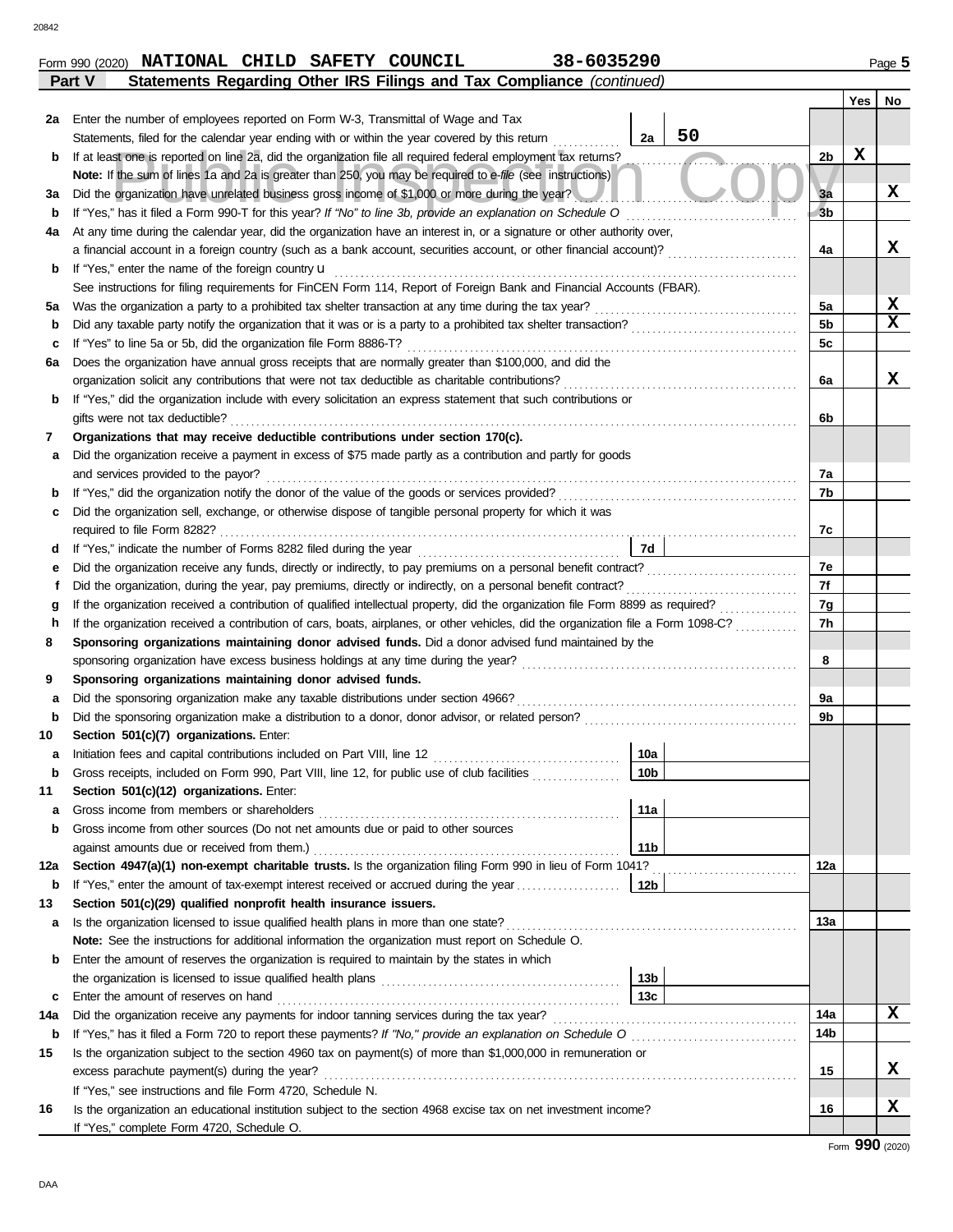|     | Check if Schedule O contains a response or note to any line in this Part VI                                                         |                 |                 | X           |
|-----|-------------------------------------------------------------------------------------------------------------------------------------|-----------------|-----------------|-------------|
|     | Section A. Governing Body and Management                                                                                            |                 |                 |             |
|     |                                                                                                                                     |                 | Yes             | No          |
| 1а  | 1a<br>Enter the number of voting members of the governing body at the end of the tax year                                           |                 |                 |             |
|     | If there are material differences in voting rights among members of the governing body, or                                          |                 |                 |             |
|     | if the governing body delegated broad authority to an executive committee or similar                                                |                 |                 |             |
|     | committee, explain on Schedule O.                                                                                                   |                 |                 |             |
| b   | 1b<br>Enter the number of voting members included on line 1a, above, who are independent                                            |                 |                 |             |
| 2   | Did any officer, director, trustee, or key employee have a family relationship or a business relationship with                      |                 |                 |             |
|     | any other officer, director, trustee, or key employee?                                                                              | 2               |                 | X           |
| 3   | Did the organization delegate control over management duties customarily performed by or under the direct                           |                 |                 |             |
|     | supervision of officers, directors, trustees, or key employees to a management company or other person?<br>.                        | 3               |                 | X           |
| 4   | Did the organization make any significant changes to its governing documents since the prior Form 990 was filed?                    | 4               |                 | $\mathbf x$ |
| 5   | Did the organization become aware during the year of a significant diversion of the organization's assets?                          | 5               |                 | X           |
| 6   | Did the organization have members or stockholders?                                                                                  | 6               | X               |             |
| 7a  | Did the organization have members, stockholders, or other persons who had the power to elect or appoint                             |                 |                 |             |
|     | one or more members of the governing body?                                                                                          | 7a              | X               |             |
| b   | Are any governance decisions of the organization reserved to (or subject to approval by) members,                                   |                 |                 |             |
|     | stockholders, or persons other than the governing body?                                                                             | 7b              |                 | x           |
| 8   | Did the organization contemporaneously document the meetings held or written actions undertaken during the year by the following:   |                 |                 |             |
| а   | The governing body?                                                                                                                 | 8а              | X               |             |
| b   | Each committee with authority to act on behalf of the governing body?                                                               | 8b              | X               |             |
| 9   | Is there any officer, director, trustee, or key employee listed in Part VII, Section A, who cannot be reached at                    |                 |                 |             |
|     |                                                                                                                                     |                 |                 | x           |
|     | <b>Section B. Policies</b> (This Section B requests information about policies not required by the Internal Revenue Code.)          |                 |                 |             |
|     |                                                                                                                                     |                 | Yes             | No          |
| 10a | Did the organization have local chapters, branches, or affiliates?                                                                  | 10a             |                 | x           |
| b   | If "Yes," did the organization have written policies and procedures governing the activities of such chapters,                      |                 |                 |             |
|     |                                                                                                                                     | 10b             |                 |             |
| 11a | Has the organization provided a complete copy of this Form 990 to all members of its governing body before filing the form?         | 11a             | X               |             |
| b   | Describe in Schedule O the process, if any, used by the organization to review this Form 990.                                       |                 |                 |             |
| 12a | Did the organization have a written conflict of interest policy? If "No," go to line 13                                             | 12a             | $\mathbf x$     |             |
| b   | Were officers, directors, or trustees, and key employees required to disclose annually interests that could give rise to conflicts? | 12 <sub>b</sub> | X               |             |
| c   | Did the organization regularly and consistently monitor and enforce compliance with the policy? If "Yes,"                           |                 |                 |             |
|     | describe in Schedule O how this was done                                                                                            | 12c             | X               |             |
| 13  | Did the organization have a written whistleblower policy?                                                                           | 13              | X               |             |
| 14  | Did the organization have a written document retention and destruction policy?                                                      | 14              | $\mathbf x$     |             |
|     | Did the process for determining compensation of the following persons include a review and approval by                              |                 |                 |             |
|     | independent persons, comparability data, and contemporaneous substantiation of the deliberation and decision?                       |                 |                 |             |
| a   | The organization's CEO, Executive Director, or top management official                                                              | 15a             |                 | X           |
| b   | Other officers or key employees of the organization                                                                                 | 15 <sub>b</sub> |                 | X           |
|     | If "Yes" to line 15a or 15b, describe the process in Schedule O (see instructions).                                                 |                 |                 |             |
| 16a | Did the organization invest in, contribute assets to, or participate in a joint venture or similar arrangement                      |                 |                 |             |
|     | with a taxable entity during the year?                                                                                              | 16a             |                 | x           |
| b   | If "Yes," did the organization follow a written policy or procedure requiring the organization to evaluate its                      |                 |                 |             |
|     | participation in joint venture arrangements under applicable federal tax law, and take steps to safeguard the                       |                 |                 |             |
|     |                                                                                                                                     | 16b             |                 |             |
|     | <b>Section C. Disclosure</b>                                                                                                        |                 |                 |             |
| 17  | List the states with which a copy of this Form 990 is required to be filed $u$ AL, AR, AZ, CA, CO, CT, DE, DC, FL, GA, ID, IL, IN   |                 |                 |             |
| 18  | Section 6104 requires an organization to make its Forms 1023 (1024 or 1024-A, if applicable), 990, and 990-T (Section 501(c)        |                 |                 |             |
|     | (3)s only) available for public inspection. Indicate how you made these available. Check all that apply.                            |                 |                 |             |
|     | Another's website $ \mathbf{X} $ Upon request<br>X Own website<br>Other (explain on Schedule O)                                     |                 |                 |             |
| 19  | Describe on Schedule O whether (and if so, how) the organization made its governing documents, conflict of interest policy, and     |                 |                 |             |
|     | financial statements available to the public during the tax year.                                                                   |                 |                 |             |
| 20  | State the name, address, and telephone number of the person who possesses the organization's books and records u                    |                 |                 |             |
|     | <b>4065 PAGE AVENUE</b><br>DIANE M. NELSON                                                                                          |                 |                 |             |
|     | 49204<br><b>JACKSON</b><br>MI                                                                                                       | 517-764-6070    |                 |             |
| DAA |                                                                                                                                     |                 | Form 990 (2020) |             |

Form 990 (2020) Page **6 NATIONAL CHILD SAFETY COUNCIL 38-6035290 Part VI Governance, Management, and Disclosure** *For each "Yes" response to lines 2 through 7b below, and for a "No"*

*response to line 8a, 8b, or 10b below, describe the circumstances, processes, or changes on Schedule O. See instructions.*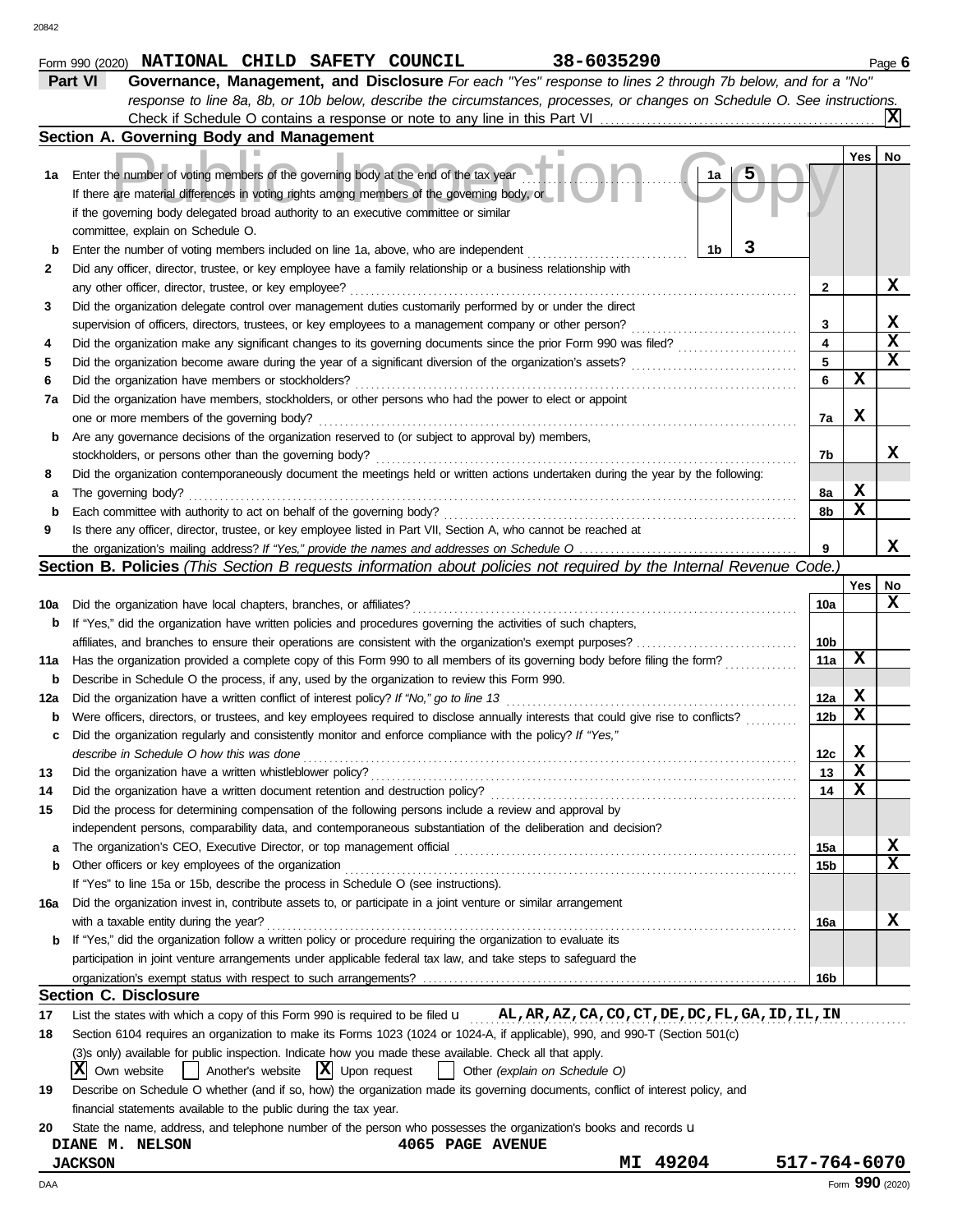## Form 990 (2020) Page **7 NATIONAL CHILD SAFETY COUNCIL 38-6035290**

| Part VII Compensation of Officers, Directors, Trustees, Key Employees, Highest Compensated Employees, and                                                                                                                                               |                          |                                |              |          |              |                                 |        |            |            |                       |  |  |  |
|---------------------------------------------------------------------------------------------------------------------------------------------------------------------------------------------------------------------------------------------------------|--------------------------|--------------------------------|--------------|----------|--------------|---------------------------------|--------|------------|------------|-----------------------|--|--|--|
| <b>Independent Contractors</b><br>Check if Schedule O contains a response or note to any line in this Part VII.                                                                                                                                         |                          |                                |              |          |              |                                 |        |            |            |                       |  |  |  |
| Officers, Directors, Trustees, Key Employees, and Highest Compensated Employees<br>Section A.                                                                                                                                                           |                          |                                |              |          |              |                                 |        |            |            |                       |  |  |  |
| 1a Complete this table for all persons required to be listed. Report compensation for the calendar year ending with or within the                                                                                                                       |                          |                                |              |          |              |                                 |        |            |            |                       |  |  |  |
| organization's tax year.<br>• List all of the organization's current officers, directors, trustees (whether individuals or organizations), regardless of amount of                                                                                      |                          |                                |              |          |              |                                 |        |            |            |                       |  |  |  |
| compensation. Enter -0- in columns (D), (E), and (F) if no compensation was paid.                                                                                                                                                                       |                          |                                |              |          |              |                                 |        |            |            |                       |  |  |  |
| • List all of the organization's current key employees, if any. See instructions for definition of "key employee."<br>List the organization's five current highest compensated employees (other than an officer, director, trustee, or key employee)    |                          |                                |              |          |              |                                 |        |            |            |                       |  |  |  |
| who received reportable compensation (Box 5 of Form W-2 and/or Box 7 of Form 1099-MISC) of more than \$100,000 from the<br>organization and any related organizations.                                                                                  |                          |                                |              |          |              |                                 |        |            |            |                       |  |  |  |
| • List all of the organization's former officers, key employees, and highest compensated employees who received more than<br>\$100,000 of reportable compensation from the organization and any related organizations.                                  |                          |                                |              |          |              |                                 |        |            |            |                       |  |  |  |
| • List all of the organization's former directors or trustees that received, in the capacity as a former director or trustee of the<br>organization, more than \$10,000 of reportable compensation from the organization and any related organizations. |                          |                                |              |          |              |                                 |        |            |            |                       |  |  |  |
| See instructions for the order in which to list the persons above.                                                                                                                                                                                      |                          |                                |              |          |              |                                 |        |            |            |                       |  |  |  |
| Check this box if neither the organization nor any related organization compensated any current officer, director, or trustee.                                                                                                                          |                          |                                |              |          |              |                                 |        |            |            |                       |  |  |  |
| (B)<br>(C)<br>(D)<br>(F)<br>(A)<br>(E)                                                                                                                                                                                                                  |                          |                                |              |          |              |                                 |        |            |            |                       |  |  |  |
| Name and title                                                                                                                                                                                                                                          | Average                  |                                |              | Position |              |                                 |        | Reportable | Reportable | Estimated amount      |  |  |  |
| compensation<br>(do not check more than one<br>compensation<br>of other<br>hours<br>box, unless person is both an<br>from the<br>from related<br>per week<br>compensation                                                                               |                          |                                |              |          |              |                                 |        |            |            |                       |  |  |  |
| organizations<br>officer and a director/trustee)<br>organization<br>from the<br>(list any<br>(W-2/1099-MISC)<br>organization and<br>hours for<br>(W-2/1099-MISC)                                                                                        |                          |                                |              |          |              |                                 |        |            |            |                       |  |  |  |
|                                                                                                                                                                                                                                                         | related<br>organizations | Individual trustee<br>director | nstitutional | Officer  | Key employee | Highest compensated<br>employee | Former |            |            | related organizations |  |  |  |
|                                                                                                                                                                                                                                                         | below                    |                                |              |          |              |                                 |        |            |            |                       |  |  |  |
|                                                                                                                                                                                                                                                         | dotted line)             |                                | trustee      |          |              |                                 |        |            |            |                       |  |  |  |
|                                                                                                                                                                                                                                                         |                          |                                |              |          |              |                                 |        |            |            |                       |  |  |  |
| (1) LISA CONWAY                                                                                                                                                                                                                                         |                          |                                |              |          |              |                                 |        |            |            |                       |  |  |  |
|                                                                                                                                                                                                                                                         | 0.00                     |                                |              |          |              |                                 |        |            |            |                       |  |  |  |
| SAFETY COUNSELOR<br>(2) HARLEY J. KAUFMAN                                                                                                                                                                                                               | 40.00                    |                                |              |          |              | X                               |        | 0          | 148,623    | 5,798                 |  |  |  |
|                                                                                                                                                                                                                                                         | 20.00                    |                                |              |          |              |                                 |        |            |            |                       |  |  |  |
| <b>PRESIDENT</b>                                                                                                                                                                                                                                        | 20.00                    | X                              |              | X        |              |                                 |        | 70,392     | 70,292     | 5,429                 |  |  |  |
| (3) CONNIE RAMSEY                                                                                                                                                                                                                                       |                          |                                |              |          |              |                                 |        |            |            |                       |  |  |  |
|                                                                                                                                                                                                                                                         | 20.00                    |                                |              |          |              |                                 |        |            |            |                       |  |  |  |
| SAFETY COUNSELOR                                                                                                                                                                                                                                        | 20.00                    |                                |              |          |              | X                               |        | 61,930     | 77,698     | 0                     |  |  |  |
| $(4)$ CHARLES<br><b>BRICKER</b>                                                                                                                                                                                                                         |                          |                                |              |          |              |                                 |        |            |            |                       |  |  |  |
|                                                                                                                                                                                                                                                         | 40.00                    |                                |              |          |              |                                 |        |            |            |                       |  |  |  |
| <b>SAFETY COUNSELOR</b><br>(5) DIANE M. NELSON                                                                                                                                                                                                          | 0.00                     |                                |              |          |              | X                               |        | 101,928    | 0          | 0                     |  |  |  |
|                                                                                                                                                                                                                                                         | 2.00                     |                                |              |          |              |                                 |        |            |            |                       |  |  |  |
| SECRETARY/TREASURER                                                                                                                                                                                                                                     | 38.00                    | X                              |              | X        |              |                                 |        | 0          | 82,260     | 15,918                |  |  |  |
| (6) KAYCEE JERSEY                                                                                                                                                                                                                                       |                          |                                |              |          |              |                                 |        |            |            |                       |  |  |  |
|                                                                                                                                                                                                                                                         | 2.00                     |                                |              |          |              |                                 |        |            |            |                       |  |  |  |
| GM/ASST. SEC/TREAS.                                                                                                                                                                                                                                     | 38.00                    |                                |              | X        |              |                                 |        | 0          | 59,511     | $\mathbf 0$           |  |  |  |
| (7) W. THOMAS HAYNES                                                                                                                                                                                                                                    | 2.00                     |                                |              |          |              |                                 |        |            |            |                       |  |  |  |
| <b>DIRECTOR</b>                                                                                                                                                                                                                                         | 2.00                     | х                              |              |          |              |                                 |        | 0          | 0          | $\mathbf 0$           |  |  |  |
| (8) JEFFREY KINNEY                                                                                                                                                                                                                                      |                          |                                |              |          |              |                                 |        |            |            |                       |  |  |  |
|                                                                                                                                                                                                                                                         | 2.00                     |                                |              |          |              |                                 |        |            |            |                       |  |  |  |
| <b>DIRECTOR</b>                                                                                                                                                                                                                                         | 2.00                     | X                              |              |          |              |                                 |        | 0          | 0          | $\mathbf 0$           |  |  |  |
| (9) JIM VANCE                                                                                                                                                                                                                                           |                          |                                |              |          |              |                                 |        |            |            |                       |  |  |  |
|                                                                                                                                                                                                                                                         | 2.00                     |                                |              |          |              |                                 |        |            |            |                       |  |  |  |
| <b>DIRECTOR</b>                                                                                                                                                                                                                                         | 2.00                     | $\mathbf x$                    |              |          |              |                                 |        | 0          | 0          | $\mathbf 0$           |  |  |  |
| (10)                                                                                                                                                                                                                                                    |                          |                                |              |          |              |                                 |        |            |            |                       |  |  |  |
|                                                                                                                                                                                                                                                         |                          |                                |              |          |              |                                 |        |            |            |                       |  |  |  |
| (11)                                                                                                                                                                                                                                                    |                          |                                |              |          |              |                                 |        |            |            |                       |  |  |  |
|                                                                                                                                                                                                                                                         |                          |                                |              |          |              |                                 |        |            |            |                       |  |  |  |
|                                                                                                                                                                                                                                                         |                          |                                |              |          |              |                                 |        |            |            |                       |  |  |  |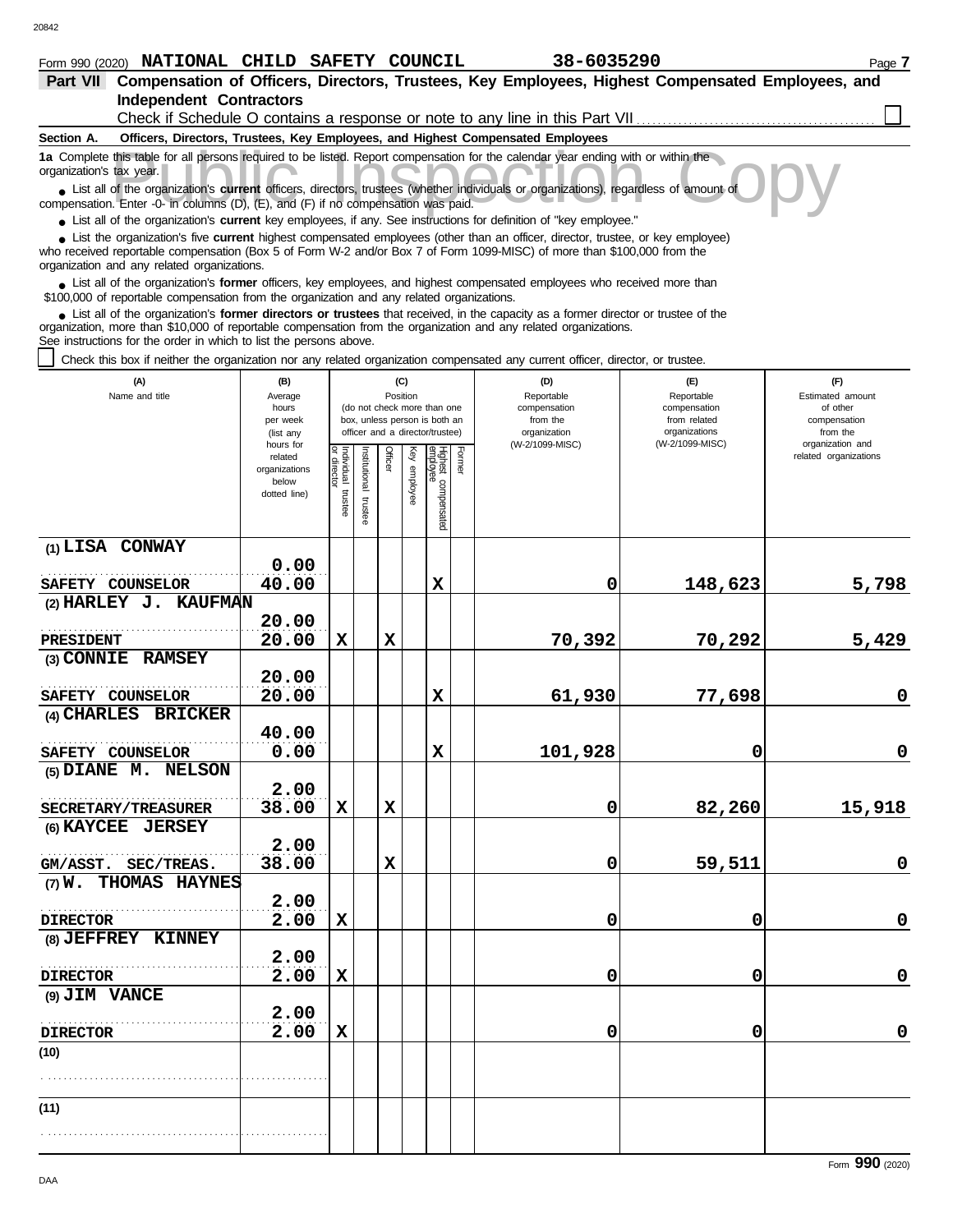| 20842                                                              | Form 990 (2020)<br>Part VII                                    | <b>NATIONAL</b>                                                                                                                                                       | <b>CHILD</b>                                     |  |                                                           | SAFETY COUNCIL                                                                                              |              |                                 |        | 38-6035290<br>Section A. Officers, Directors, Trustees, Key Employees, and Highest Compensated Employees (continued)                                                                                                                                   |                                                                    |                                                                 |                                           |        | Page 8 |
|--------------------------------------------------------------------|----------------------------------------------------------------|-----------------------------------------------------------------------------------------------------------------------------------------------------------------------|--------------------------------------------------|--|-----------------------------------------------------------|-------------------------------------------------------------------------------------------------------------|--------------|---------------------------------|--------|--------------------------------------------------------------------------------------------------------------------------------------------------------------------------------------------------------------------------------------------------------|--------------------------------------------------------------------|-----------------------------------------------------------------|-------------------------------------------|--------|--------|
|                                                                    |                                                                | (A)<br>Name and title                                                                                                                                                 | (B)<br>Average<br>hours<br>per week<br>(list any |  |                                                           | Position<br>(do not check more than one<br>box, unless person is both an<br>officer and a director/trustee) | (C)          |                                 |        | (D)<br>Reportable<br>compensation<br>from the<br>organization                                                                                                                                                                                          | (E)<br>Reportable<br>compensation<br>from related<br>organizations | (F)<br>Estimated amount<br>of other<br>compensation<br>from the |                                           |        |        |
|                                                                    | hours for<br>related<br>organizations<br>below<br>dotted line) |                                                                                                                                                                       |                                                  |  | Individual trustee<br>or director<br>nstitutional trustee | Officer                                                                                                     | Key employee | Highest compensated<br>employee | Former | (W-2/1099-MISC)                                                                                                                                                                                                                                        | (W-2/1099-MISC)                                                    |                                                                 | organization and<br>related organizations |        |        |
|                                                                    |                                                                |                                                                                                                                                                       |                                                  |  |                                                           |                                                                                                             |              |                                 |        |                                                                                                                                                                                                                                                        |                                                                    |                                                                 |                                           |        |        |
|                                                                    |                                                                |                                                                                                                                                                       |                                                  |  |                                                           |                                                                                                             |              |                                 |        |                                                                                                                                                                                                                                                        |                                                                    |                                                                 |                                           |        |        |
|                                                                    |                                                                |                                                                                                                                                                       |                                                  |  |                                                           |                                                                                                             |              |                                 |        |                                                                                                                                                                                                                                                        |                                                                    |                                                                 |                                           |        |        |
|                                                                    |                                                                |                                                                                                                                                                       |                                                  |  |                                                           |                                                                                                             |              |                                 |        |                                                                                                                                                                                                                                                        |                                                                    |                                                                 |                                           |        |        |
|                                                                    |                                                                |                                                                                                                                                                       |                                                  |  |                                                           |                                                                                                             |              |                                 |        |                                                                                                                                                                                                                                                        |                                                                    |                                                                 |                                           |        |        |
|                                                                    |                                                                |                                                                                                                                                                       |                                                  |  |                                                           |                                                                                                             |              |                                 |        |                                                                                                                                                                                                                                                        |                                                                    |                                                                 |                                           |        |        |
|                                                                    |                                                                |                                                                                                                                                                       |                                                  |  |                                                           |                                                                                                             |              |                                 |        |                                                                                                                                                                                                                                                        |                                                                    |                                                                 |                                           |        |        |
|                                                                    |                                                                |                                                                                                                                                                       |                                                  |  |                                                           |                                                                                                             |              |                                 |        |                                                                                                                                                                                                                                                        |                                                                    |                                                                 |                                           |        |        |
| 1b<br>c                                                            |                                                                | Total from continuation sheets to Part VII, Section A                                                                                                                 |                                                  |  |                                                           |                                                                                                             |              |                                 | u<br>u | 234,250                                                                                                                                                                                                                                                | 438,384                                                            |                                                                 |                                           | 27,145 |        |
| d                                                                  |                                                                |                                                                                                                                                                       |                                                  |  |                                                           |                                                                                                             |              |                                 |        | 234,250                                                                                                                                                                                                                                                | 438,384                                                            |                                                                 |                                           | 27,145 |        |
| $\overline{2}$                                                     |                                                                | reportable compensation from the organization u                                                                                                                       |                                                  |  | ı                                                         |                                                                                                             |              |                                 |        | Total number of individuals (including but not limited to those listed above) who received more than \$100,000 of                                                                                                                                      |                                                                    |                                                                 |                                           |        |        |
|                                                                    |                                                                |                                                                                                                                                                       |                                                  |  |                                                           |                                                                                                             |              |                                 |        |                                                                                                                                                                                                                                                        |                                                                    |                                                                 |                                           | Yes    | No     |
| 3                                                                  |                                                                |                                                                                                                                                                       |                                                  |  |                                                           |                                                                                                             |              |                                 |        | Did the organization list any former officer, director, trustee, key employee, or highest compensated                                                                                                                                                  |                                                                    |                                                                 | 3                                         |        | X      |
| 4                                                                  |                                                                |                                                                                                                                                                       |                                                  |  |                                                           |                                                                                                             |              |                                 |        | For any individual listed on line 1a, is the sum of reportable compensation and other compensation from the<br>organization and related organizations greater than \$150,000? If "Yes," complete Schedule J for such                                   |                                                                    |                                                                 |                                           |        |        |
|                                                                    |                                                                |                                                                                                                                                                       |                                                  |  |                                                           |                                                                                                             |              |                                 |        | Did any person listed on line 1a receive or accrue compensation from any unrelated organization or individual                                                                                                                                          |                                                                    |                                                                 | 4                                         | X      |        |
| 5                                                                  |                                                                |                                                                                                                                                                       |                                                  |  |                                                           |                                                                                                             |              |                                 |        |                                                                                                                                                                                                                                                        |                                                                    |                                                                 | 5                                         |        | x      |
|                                                                    |                                                                | Section B. Independent Contractors                                                                                                                                    |                                                  |  |                                                           |                                                                                                             |              |                                 |        |                                                                                                                                                                                                                                                        |                                                                    |                                                                 |                                           |        |        |
| 1                                                                  |                                                                |                                                                                                                                                                       |                                                  |  |                                                           |                                                                                                             |              |                                 |        | Complete this table for your five highest compensated independent contractors that received more than \$100,000 of<br>compensation from the organization. Report compensation for the calendar year ending with or within the organization's tax year. |                                                                    |                                                                 |                                           |        |        |
| (A)<br>Name and business address<br>(B)<br>Description of services |                                                                |                                                                                                                                                                       |                                                  |  |                                                           |                                                                                                             |              |                                 |        |                                                                                                                                                                                                                                                        |                                                                    | (C)<br>Compensation                                             |                                           |        |        |
|                                                                    |                                                                |                                                                                                                                                                       |                                                  |  |                                                           |                                                                                                             |              |                                 |        |                                                                                                                                                                                                                                                        |                                                                    |                                                                 |                                           |        |        |
|                                                                    |                                                                |                                                                                                                                                                       |                                                  |  |                                                           |                                                                                                             |              |                                 |        |                                                                                                                                                                                                                                                        |                                                                    |                                                                 |                                           |        |        |
|                                                                    |                                                                |                                                                                                                                                                       |                                                  |  |                                                           |                                                                                                             |              |                                 |        |                                                                                                                                                                                                                                                        |                                                                    |                                                                 |                                           |        |        |
|                                                                    |                                                                |                                                                                                                                                                       |                                                  |  |                                                           |                                                                                                             |              |                                 |        |                                                                                                                                                                                                                                                        |                                                                    |                                                                 |                                           |        |        |
|                                                                    |                                                                |                                                                                                                                                                       |                                                  |  |                                                           |                                                                                                             |              |                                 |        |                                                                                                                                                                                                                                                        |                                                                    |                                                                 |                                           |        |        |
| 2                                                                  |                                                                | Total number of independent contractors (including but not limited to those listed above) who<br>received more than \$100,000 of compensation from the organization u |                                                  |  |                                                           |                                                                                                             |              |                                 |        |                                                                                                                                                                                                                                                        | 0                                                                  |                                                                 |                                           |        |        |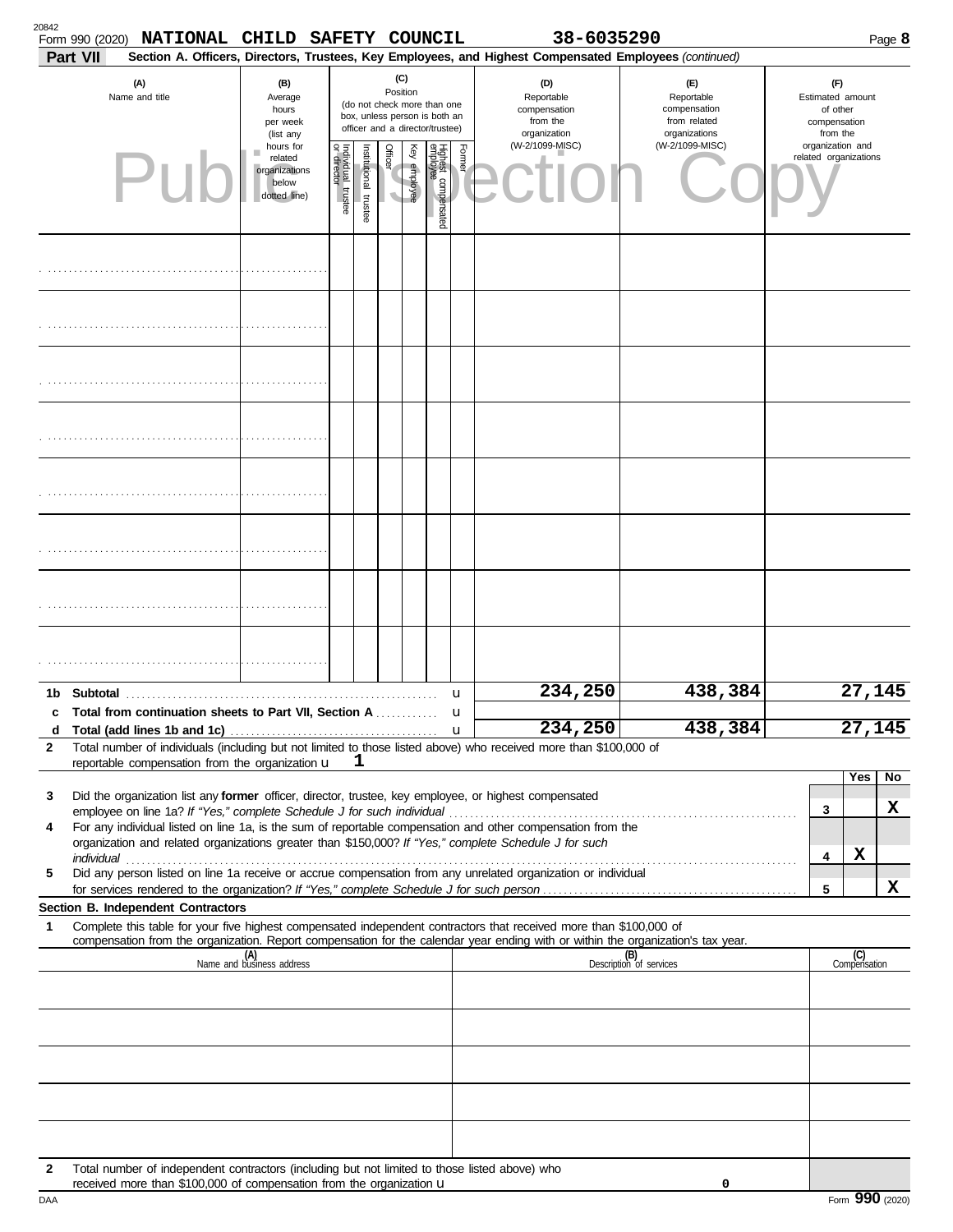**Part VIII Statement of Revenue**

|                                                                  |     |                                                                                                                                                                                                                                                                                                                                                                                                                                                                                                                             |    |                |                 |               |                      | Total revenue | (B)<br>Related or exempt | (C)<br>Unrelated | (D)<br>Revenue excluded            |
|------------------------------------------------------------------|-----|-----------------------------------------------------------------------------------------------------------------------------------------------------------------------------------------------------------------------------------------------------------------------------------------------------------------------------------------------------------------------------------------------------------------------------------------------------------------------------------------------------------------------------|----|----------------|-----------------|---------------|----------------------|---------------|--------------------------|------------------|------------------------------------|
|                                                                  |     |                                                                                                                                                                                                                                                                                                                                                                                                                                                                                                                             |    |                |                 |               |                      |               | function revenue         | business revenue | from tax under<br>sections 512-514 |
|                                                                  |     |                                                                                                                                                                                                                                                                                                                                                                                                                                                                                                                             |    |                |                 |               |                      |               |                          |                  |                                    |
|                                                                  |     | 1a Federated campaigns                                                                                                                                                                                                                                                                                                                                                                                                                                                                                                      |    |                | 1a              |               |                      |               |                          |                  |                                    |
|                                                                  |     | <b>b</b> Membership dues                                                                                                                                                                                                                                                                                                                                                                                                                                                                                                    |    |                | 1b              |               |                      |               |                          |                  |                                    |
|                                                                  |     | c Fundraising events                                                                                                                                                                                                                                                                                                                                                                                                                                                                                                        |    |                | 1c              |               |                      |               |                          |                  |                                    |
|                                                                  |     | d Related organizations                                                                                                                                                                                                                                                                                                                                                                                                                                                                                                     |    | .              | 1 <sub>d</sub>  |               |                      |               |                          |                  |                                    |
| <b>Contributions, Gifts, Grants</b><br>and Other Similar Amounts |     | <b>e</b> Government grants (contributions)                                                                                                                                                                                                                                                                                                                                                                                                                                                                                  |    | .              | 1e              |               |                      |               |                          |                  |                                    |
|                                                                  |     | f All other contributions, gifts, grants,                                                                                                                                                                                                                                                                                                                                                                                                                                                                                   |    |                |                 |               |                      |               |                          |                  |                                    |
|                                                                  |     | and similar amounts not included above                                                                                                                                                                                                                                                                                                                                                                                                                                                                                      |    |                | 1f              |               | 2,485,505            |               |                          |                  |                                    |
|                                                                  |     | Noncash contributions included in lines 1a-1f                                                                                                                                                                                                                                                                                                                                                                                                                                                                               |    |                | 1g  \$          |               |                      |               |                          |                  |                                    |
|                                                                  |     |                                                                                                                                                                                                                                                                                                                                                                                                                                                                                                                             |    |                |                 |               |                      | 2,485,505     |                          |                  |                                    |
|                                                                  |     |                                                                                                                                                                                                                                                                                                                                                                                                                                                                                                                             |    |                |                 |               | <b>Business Code</b> |               |                          |                  |                                    |
|                                                                  | 2a  |                                                                                                                                                                                                                                                                                                                                                                                                                                                                                                                             |    |                |                 |               |                      |               |                          |                  |                                    |
| Program Service<br>Revenue                                       | b   |                                                                                                                                                                                                                                                                                                                                                                                                                                                                                                                             |    |                |                 |               |                      |               |                          |                  |                                    |
|                                                                  | c   |                                                                                                                                                                                                                                                                                                                                                                                                                                                                                                                             |    |                |                 |               |                      |               |                          |                  |                                    |
|                                                                  | d   |                                                                                                                                                                                                                                                                                                                                                                                                                                                                                                                             |    |                |                 |               |                      |               |                          |                  |                                    |
|                                                                  |     |                                                                                                                                                                                                                                                                                                                                                                                                                                                                                                                             |    |                |                 |               |                      |               |                          |                  |                                    |
|                                                                  |     | f All other program service revenue                                                                                                                                                                                                                                                                                                                                                                                                                                                                                         |    |                |                 |               |                      |               |                          |                  |                                    |
|                                                                  |     |                                                                                                                                                                                                                                                                                                                                                                                                                                                                                                                             |    |                |                 |               |                      |               |                          |                  |                                    |
|                                                                  | 3   | Investment income (including dividends, interest, and                                                                                                                                                                                                                                                                                                                                                                                                                                                                       |    |                |                 |               |                      |               |                          |                  |                                    |
|                                                                  |     | other similar amounts)                                                                                                                                                                                                                                                                                                                                                                                                                                                                                                      |    |                |                 |               | u                    | 11,965        |                          |                  | 11,965                             |
|                                                                  | 4   | Income from investment of tax-exempt bond proceeds                                                                                                                                                                                                                                                                                                                                                                                                                                                                          |    |                |                 |               | u                    |               |                          |                  |                                    |
|                                                                  | 5   |                                                                                                                                                                                                                                                                                                                                                                                                                                                                                                                             |    |                |                 | u             |                      |               |                          |                  |                                    |
|                                                                  |     |                                                                                                                                                                                                                                                                                                                                                                                                                                                                                                                             |    | (i) Real       |                 | (ii) Personal |                      |               |                          |                  |                                    |
|                                                                  | 6а  | Gross rents                                                                                                                                                                                                                                                                                                                                                                                                                                                                                                                 | 6a |                |                 |               |                      |               |                          |                  |                                    |
|                                                                  |     | Less: rental expenses                                                                                                                                                                                                                                                                                                                                                                                                                                                                                                       | 6b |                |                 |               |                      |               |                          |                  |                                    |
|                                                                  |     | Rental inc. or (loss)                                                                                                                                                                                                                                                                                                                                                                                                                                                                                                       | 6c |                |                 |               |                      |               |                          |                  |                                    |
|                                                                  | d   | Net rental income or (loss)<br><b>7a</b> Gross amount from                                                                                                                                                                                                                                                                                                                                                                                                                                                                  |    |                |                 |               | u                    |               |                          |                  |                                    |
|                                                                  |     | sales of assets                                                                                                                                                                                                                                                                                                                                                                                                                                                                                                             |    | (i) Securities |                 | (ii) Other    |                      |               |                          |                  |                                    |
|                                                                  |     | other than inventory                                                                                                                                                                                                                                                                                                                                                                                                                                                                                                        | 7a |                |                 |               |                      |               |                          |                  |                                    |
|                                                                  |     | <b>b</b> Less: cost or other                                                                                                                                                                                                                                                                                                                                                                                                                                                                                                |    |                |                 |               |                      |               |                          |                  |                                    |
|                                                                  |     | basis and sales exps.                                                                                                                                                                                                                                                                                                                                                                                                                                                                                                       | 7b |                |                 |               |                      |               |                          |                  |                                    |
| Other Revenue                                                    |     | c Gain or (loss)                                                                                                                                                                                                                                                                                                                                                                                                                                                                                                            | 7c |                |                 |               |                      |               |                          |                  |                                    |
|                                                                  |     |                                                                                                                                                                                                                                                                                                                                                                                                                                                                                                                             |    |                |                 |               | u                    |               |                          |                  |                                    |
|                                                                  |     | 8a Gross income from fundraising events                                                                                                                                                                                                                                                                                                                                                                                                                                                                                     |    |                |                 |               |                      |               |                          |                  |                                    |
|                                                                  |     | $\begin{minipage}[c]{0.9\linewidth} (not including \quad $${\$}\quad \  \  \, \cdots \quad \  \  \, \cdots \quad \  \  \, \cdots \quad \  \  \, \cdots \quad \  \  \, \cdots \quad \  \  \, \cdots \quad \  \  \, \cdots \quad \  \  \, \cdots \quad \  \  \, \cdots \quad \  \  \, \cdots \quad \  \  \, \cdots \quad \  \, \cdots \quad \  \, \cdots \quad \  \, \cdots \quad \  \, \cdots \quad \  \, \cdots \quad \  \, \cdots \quad \  \, \cdots \quad \  \, \cdots \quad \$<br>of contributions reported on line 1c). |    |                |                 |               |                      |               |                          |                  |                                    |
|                                                                  |     | See Part IV, line 18                                                                                                                                                                                                                                                                                                                                                                                                                                                                                                        |    |                | 8а              |               |                      |               |                          |                  |                                    |
|                                                                  |     | <b>b</b> Less: direct expenses                                                                                                                                                                                                                                                                                                                                                                                                                                                                                              |    |                | 8b              |               |                      |               |                          |                  |                                    |
|                                                                  |     |                                                                                                                                                                                                                                                                                                                                                                                                                                                                                                                             |    |                |                 |               |                      |               |                          |                  |                                    |
|                                                                  |     | 9a Gross income from gaming activities.                                                                                                                                                                                                                                                                                                                                                                                                                                                                                     |    |                |                 |               |                      |               |                          |                  |                                    |
|                                                                  |     | See Part IV, line 19                                                                                                                                                                                                                                                                                                                                                                                                                                                                                                        |    |                | 9а              |               | 3,758,260            |               |                          |                  |                                    |
|                                                                  |     | <b>b</b> Less: direct expenses                                                                                                                                                                                                                                                                                                                                                                                                                                                                                              |    |                | 9 <sub>b</sub>  |               | 3,576,282            |               |                          |                  |                                    |
|                                                                  |     |                                                                                                                                                                                                                                                                                                                                                                                                                                                                                                                             |    |                |                 |               |                      | 181,978       |                          |                  | 181,978                            |
|                                                                  |     | 10a Gross sales of inventory, less                                                                                                                                                                                                                                                                                                                                                                                                                                                                                          |    |                |                 |               |                      |               |                          |                  |                                    |
|                                                                  |     | returns and allowances                                                                                                                                                                                                                                                                                                                                                                                                                                                                                                      |    |                | 10a             |               |                      |               |                          |                  |                                    |
|                                                                  |     | <b>b</b> Less: cost of goods sold                                                                                                                                                                                                                                                                                                                                                                                                                                                                                           |    | .              | 10 <sub>b</sub> |               |                      |               |                          |                  |                                    |
|                                                                  |     |                                                                                                                                                                                                                                                                                                                                                                                                                                                                                                                             |    |                |                 |               |                      |               |                          |                  |                                    |
|                                                                  |     |                                                                                                                                                                                                                                                                                                                                                                                                                                                                                                                             |    |                |                 |               | <b>Business Code</b> |               |                          |                  |                                    |
|                                                                  | 11a | PPP FORGIVENESS                                                                                                                                                                                                                                                                                                                                                                                                                                                                                                             |    |                |                 |               |                      | 358,780       |                          |                  | 358,780                            |
| Miscellaneous<br>Revenue                                         | b   | SHARED SERVICES REVENUE                                                                                                                                                                                                                                                                                                                                                                                                                                                                                                     |    |                |                 | .             |                      | 19,831        |                          |                  | 19,831                             |
|                                                                  | c   | MISCELLANEOUS                                                                                                                                                                                                                                                                                                                                                                                                                                                                                                               |    |                |                 |               |                      | 622           |                          |                  | 622                                |
|                                                                  |     |                                                                                                                                                                                                                                                                                                                                                                                                                                                                                                                             |    |                |                 |               |                      |               |                          |                  |                                    |
|                                                                  |     |                                                                                                                                                                                                                                                                                                                                                                                                                                                                                                                             |    |                |                 |               |                      | 379,233       |                          |                  |                                    |
|                                                                  | 12  |                                                                                                                                                                                                                                                                                                                                                                                                                                                                                                                             |    |                |                 |               | $\mathbf{u}$         | 3,058,681     | 0                        | $\overline{0}$   | 573,176                            |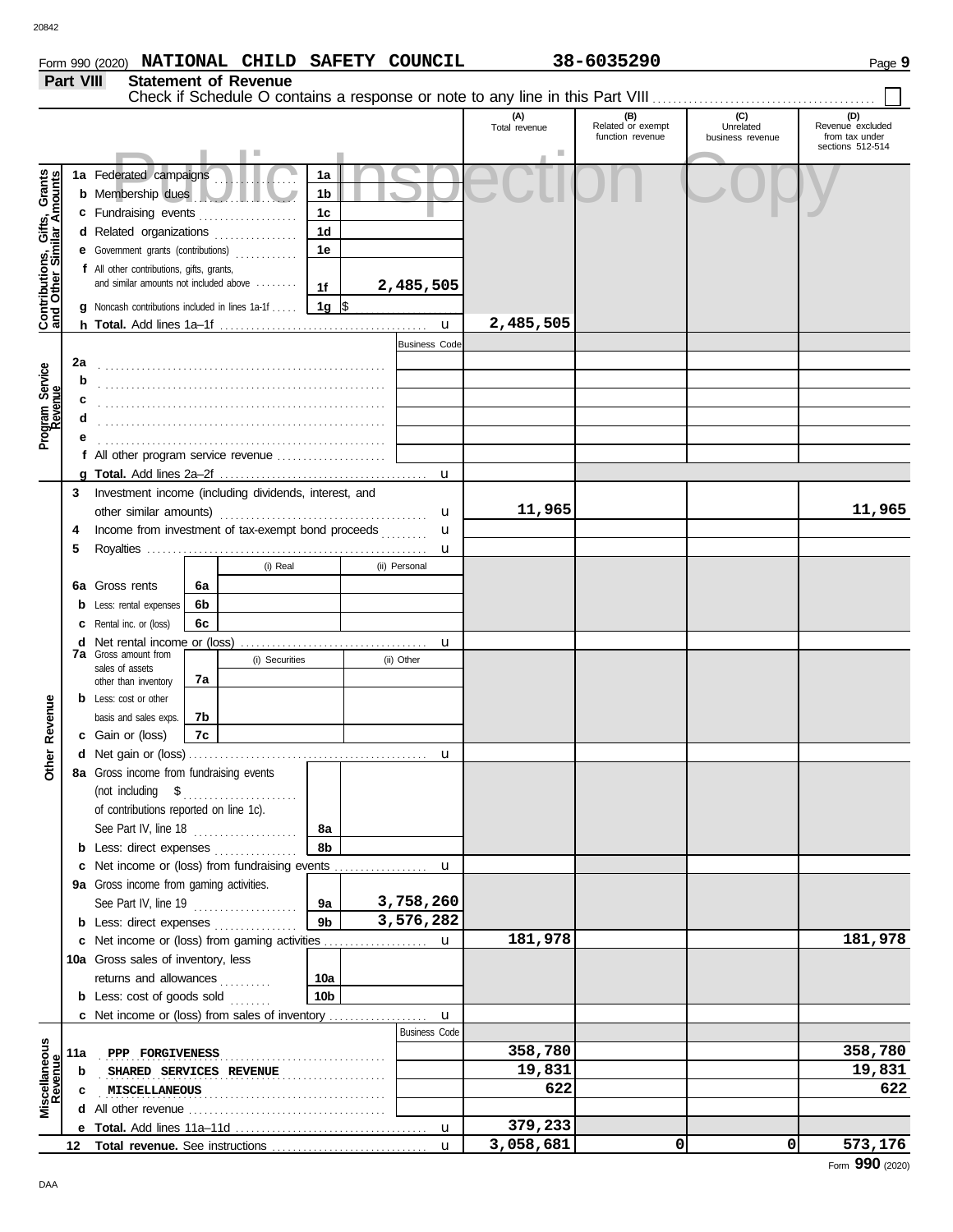### **Part IX Statement of Functional Expenses** Form 990 (2020) Page **10 NATIONAL CHILD SAFETY COUNCIL 38-6035290**

|              | Section 501(c)(3) and 501(c)(4) organizations must complete all columns. All other organizations must complete column (A).<br>Check if Schedule O contains a response or note to any line in this Part IX                           |                         |                             |                                    |                         |
|--------------|-------------------------------------------------------------------------------------------------------------------------------------------------------------------------------------------------------------------------------------|-------------------------|-----------------------------|------------------------------------|-------------------------|
|              | Do not include amounts reported on lines 6b,                                                                                                                                                                                        | (A)                     | (B)                         | (C)                                | (D)                     |
|              | 7b, 8b, 9b, and 10b of Part VIII.                                                                                                                                                                                                   | Total expenses          | Program service<br>expenses | Management and<br>general expenses | Fundraising<br>expenses |
|              | 1 Grants and other assistance to domestic organizations                                                                                                                                                                             |                         |                             |                                    |                         |
|              | and domestic governments. See Part IV, line 21                                                                                                                                                                                      |                         |                             |                                    |                         |
| $\mathbf{2}$ | Grants and other assistance to domestic                                                                                                                                                                                             |                         |                             |                                    |                         |
|              | individuals. See Part IV, line 22                                                                                                                                                                                                   |                         |                             |                                    |                         |
| 3            | Grants and other assistance to foreign                                                                                                                                                                                              |                         |                             |                                    |                         |
|              | organizations, foreign governments, and foreign                                                                                                                                                                                     |                         |                             |                                    |                         |
|              | individuals. See Part IV, lines 15 and 16                                                                                                                                                                                           |                         |                             |                                    |                         |
| 4            | Benefits paid to or for members                                                                                                                                                                                                     |                         |                             |                                    |                         |
| 5            | Compensation of current officers, directors,                                                                                                                                                                                        |                         |                             |                                    |                         |
|              | trustees, and key employees                                                                                                                                                                                                         | 70,205                  |                             | 70,205                             |                         |
| 6            | Compensation not included above to disqualified                                                                                                                                                                                     |                         |                             |                                    |                         |
|              | persons (as defined under section 4958(f)(1)) and                                                                                                                                                                                   |                         |                             |                                    |                         |
|              | persons described in section 4958(c)(3)(B)                                                                                                                                                                                          |                         |                             |                                    |                         |
| 7            | Other salaries and wages                                                                                                                                                                                                            | 1,358,485               | 1,088,132                   | 140,221                            | 130, 132                |
| 8            | Pension plan accruals and contributions (include                                                                                                                                                                                    |                         |                             |                                    |                         |
|              | section 401(k) and 403(b) employer contributions)                                                                                                                                                                                   | $\frac{34,399}{57,176}$ | 26,821                      | 4,248                              | $\frac{3,330}{4,574}$   |
| 9            | Other employee benefits                                                                                                                                                                                                             |                         | 35,449                      | 17,153                             |                         |
| 10           | Payroll taxes                                                                                                                                                                                                                       | 106,651                 | 81,054                      | 15,998                             | 9,599                   |
| 11           | Fees for services (nonemployees):                                                                                                                                                                                                   |                         |                             |                                    |                         |
| a            |                                                                                                                                                                                                                                     |                         |                             |                                    |                         |
| b            | Legal                                                                                                                                                                                                                               | 35,688                  |                             | 35,688                             |                         |
|              |                                                                                                                                                                                                                                     | 56,614                  |                             | 56,614                             |                         |
| d            | Lobbying                                                                                                                                                                                                                            |                         |                             |                                    |                         |
|              | Professional fundraising services. See Part IV, line 17                                                                                                                                                                             | 9,164                   |                             | 9,164                              |                         |
| f            | Investment management fees<br>.<br>Other. (If line 11g amount exceeds 10% of line 25, column                                                                                                                                        |                         |                             |                                    |                         |
| a            | (A) amount, list line 11g expenses on Schedule O.)                                                                                                                                                                                  | 8,669                   | 1,953                       | 6,716                              |                         |
| 12           | Advertising and promotion                                                                                                                                                                                                           | 187                     |                             | $\overline{187}$                   |                         |
| 13           |                                                                                                                                                                                                                                     | 168,263                 | 31,669                      | 16,728                             | 119,866                 |
| 14           | Information technology                                                                                                                                                                                                              | 96,992                  |                             | 96,992                             |                         |
| 15           |                                                                                                                                                                                                                                     |                         |                             |                                    |                         |
| 16           |                                                                                                                                                                                                                                     | 47,970                  | 18,634                      | 18,611                             | 10,725                  |
| 17           | $\begin{minipage}{0.5\textwidth} \centering \begin{tabular}{@{}c@{}} \textbf{True} & \textbf{True} \\ \textbf{True} & \textbf{True} \\ \textbf{True} & \textbf{True} \\ \end{tabular} \end{minipage}$                               | 183,238                 | 164,914                     |                                    | 18,324                  |
|              | Payments of travel or entertainment expenses                                                                                                                                                                                        |                         |                             |                                    |                         |
|              | for any federal, state, or local public officials                                                                                                                                                                                   |                         |                             |                                    |                         |
| 19           | Conferences, conventions, and meetings                                                                                                                                                                                              | 35,844                  | 35,844                      |                                    |                         |
| 20           | Interest                                                                                                                                                                                                                            | 3,922                   | 1,961                       | 1,961                              |                         |
| 21           | Payments to affiliates [11] results and the set of the set of the set of the set of the set of the set of the set of the set of the set of the set of the set of the set of the set of the set of the set of the set of the se      |                         |                             |                                    |                         |
| 22           | Depreciation, depletion, and amortization                                                                                                                                                                                           | 30,175                  | 15,845                      | 14,330                             |                         |
| 23           | Insurance <b>continuous</b> contains a series of the series of the series of the series of the series of the series of the series of the series of the series of the series of the series of the series of the series of the series | 93,016                  |                             | 93,016                             |                         |
| 24           | Other expenses. Itemize expenses not covered                                                                                                                                                                                        |                         |                             |                                    |                         |
|              | above (List miscellaneous expenses on line 24e. If                                                                                                                                                                                  |                         |                             |                                    |                         |
|              | line 24e amount exceeds 10% of line 25, column                                                                                                                                                                                      |                         |                             |                                    |                         |
|              | (A) amount, list line 24e expenses on Schedule O.)                                                                                                                                                                                  |                         |                             |                                    |                         |
| a            | MATERIALS/PROGRAM FULFILL                                                                                                                                                                                                           | 416,680                 | 416,680                     |                                    |                         |
| b            | ALLOCATED OFFICER SALARY                                                                                                                                                                                                            | 48,972                  |                             | 48,972                             |                         |
| c            | ALLOCATED OFFICER BENEFIT                                                                                                                                                                                                           | 6,707                   |                             | 6,707                              |                         |
| d            | <b>AUTO</b>                                                                                                                                                                                                                         | 6,140                   | 3,070                       | 3,070                              |                         |
| е            | All other expenses                                                                                                                                                                                                                  | $-108,336$<br>2,766,821 | $-98,044$                   | $-21,289$                          | 10,997<br>307,547       |
| 25<br>26     | Total functional expenses. Add lines 1 through 24e<br>Joint costs. Complete this line only if the                                                                                                                                   |                         | 1,823,982                   | 635,292                            |                         |
|              | organization reported in column (B) joint costs                                                                                                                                                                                     |                         |                             |                                    |                         |
|              | from a combined educational campaign and                                                                                                                                                                                            |                         |                             |                                    |                         |
|              | fundraising solicitation. Check here u<br>if<br>following SOP 98-2 (ASC 958-720)                                                                                                                                                    | 1,019,154               | 917,239                     |                                    | 101,915                 |
|              |                                                                                                                                                                                                                                     |                         |                             |                                    |                         |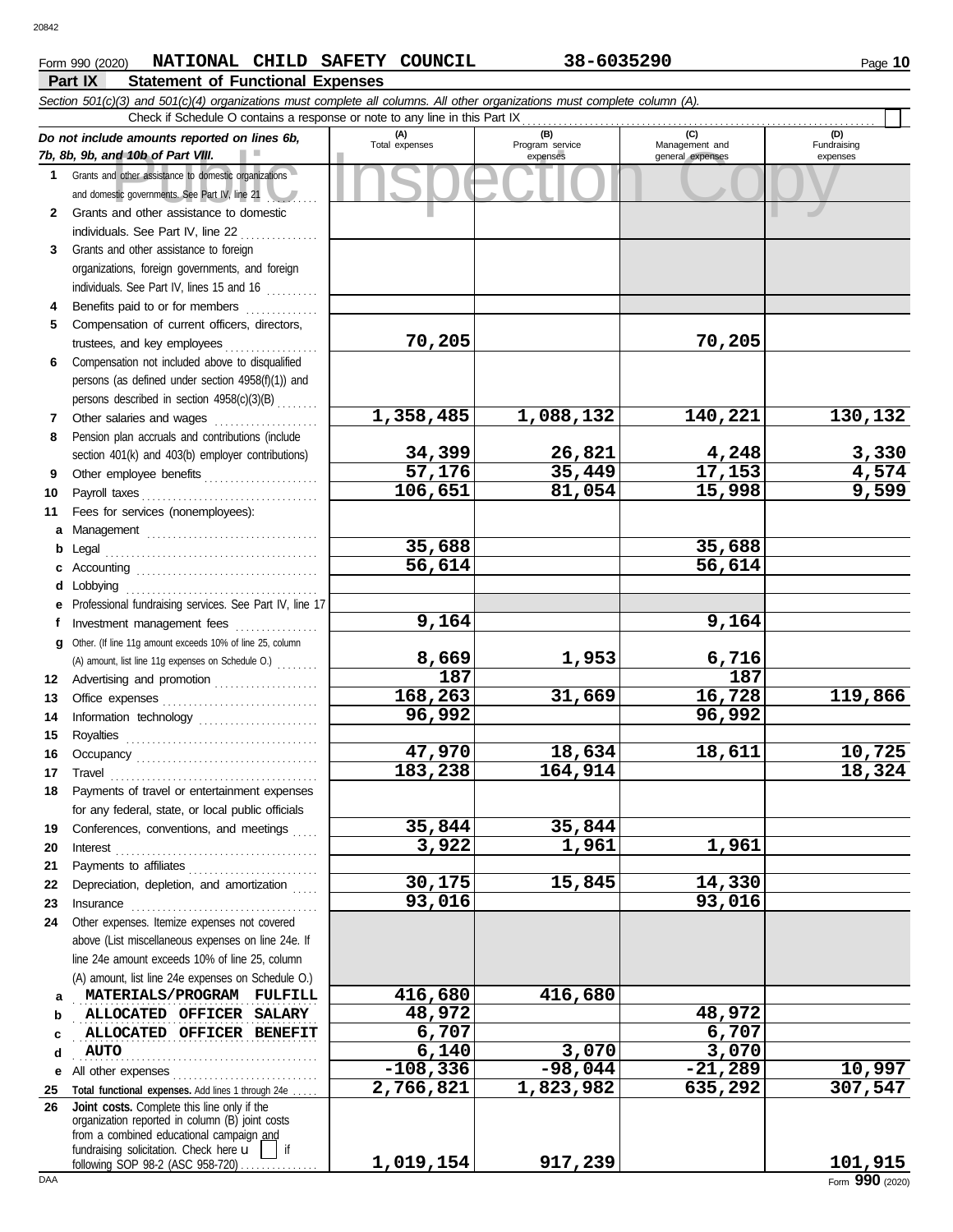**Part X Balance Sheet**

# Form 990 (2020) Page **11 NATIONAL CHILD SAFETY COUNCIL 38-6035290**

### Check if Schedule O contains a response or note to any line in this Part X **(A) (B)** Beginning of year | | End of year sh mon-interest-bearing<br>vings and temporary cash investments<br>counts receivable, net<br>counts receivable, net<br>3,235 4 **381,160 1 696,795**<br>**137,729 2 137,263** Cash—non-interest-bearing **1 1 137,729 57,263 2 2** Savings and temporary cash investments . . . . . . . . . . . . . . . . . . . . . . . . . . . . . . . . . . . . . . . . . . . . . . . . . **3,902 2,768 3 3** Pledges and grants receivable, net . . . . . . . . . . . . . . . . . . . . . . . . . . . . . . . . . . . . . . . . . . . . . . . . . . . . . . . . **3,235 3,560 4 4** Accounts receivable, net . . . . . . . . . . . . . . . . . . . . . . . . . . . . . . . . . . . . . . . . . . . . . . . . . . . . . . . . . . . . . . . . . . **5** Loans and other receivables from any current or former officer, director, trustee, key employee, creator or founder, substantial contributor, or 35% controlled entity or family member of any of these persons **5 6** Loans and other receivables from other disqualified persons (as defined **6** under section 4958(f)(1)), and persons described in section 4958(c)(3)(B) ................ **Assets 203,137 254,612 7 7** Notes and loans receivable, net . . . . . . . . . . . . . . . . . . . . . . . . . . . . . . . . . . . . . . . . . . . . . . . . . . . . . . . . . . . **389,578 312,783 8 8** Inventories for sale or use . . . . . . . . . . . . . . . . . . . . . . . . . . . . . . . . . . . . . . . . . . . . . . . . . . . . . . . . . . . . . . . . . **43,783 35,669** Prepaid expenses and deferred charges . . . . . . . . . . . . . . . . . . . . . . . . . . . . . . . . . . . . . . . . . . . . . . . . . . **9 9 10a** Land, buildings, and equipment: cost or other **2,561,464** basis. Complete Part VI of Schedule D .................. **10a 1,929,664 647,029 631,800 10c b** Less: accumulated depreciation . . . . . . . . . . . . . . . . . . . . . . . . . **10b 536,878 678,914** Investments—publicly traded securities . . . . . . . . . . . . . . . . . . . . . . . . . . . . . . . . . . . . . . . . . . . . . . . . . . . **11 11** Investments—other securities. See Part IV, line 11 . . . . . . . . . . . . . . . . . . . . . . . . . . . . . . . . . . . . . . . . **1,000 1,000 12 12 13 13** Investments—program-related. See Part IV, line 11 . . . . . . . . . . . . . . . . . . . . . . . . . . . . . . . . . . . . . . . **750 667 14** Intangible assets . . . . . . . . . . . . . . . . . . . . . . . . . . . . . . . . . . . . . . . . . . . . . . . . . . . . . . . . . . . . . . . . . . . . . . . . . . **14** Other assets. See Part IV, line 11 . . . . . . . . . . . . . . . . . . . . . . . . . . . . . . . . . . . . . . . . . . . . . . . . . . . . . . . . . **15 15 2,348,181 2,675,831 Total assets.** Add lines 1 through 15 (must equal line 33) . . . . . . . . . . . . . . . . . . . . . . . . . . . . . . . . **16 16 143,884 134,454 17** Accounts payable and accrued expenses . . . . . . . . . . . . . . . . . . . . . . . . . . . . . . . . . . . . . . . . . . . . . . . . . **17** Grants payable . . . . . . . . . . . . . . . . . . . . . . . . . . . . . . . . . . . . . . . . . . . . . . . . . . . . . . . . . . . . . . . . . . . . . . . . . . . . **18 18 19** Deferred revenue . . . . . . . . . . . . . . . . . . . . . . . . . . . . . . . . . . . . . . . . . . . . . . . . . . . . . . . . . . . . . . . . . . . . . . . . . **19** Tax-exempt bond liabilities . . . . . . . . . . . . . . . . . . . . . . . . . . . . . . . . . . . . . . . . . . . . . . . . . . . . . . . . . . . . . . . . **20 20 21** Escrow or custodial account liability. Complete Part IV of Schedule D . . . . . . . . . . . . . . . . . . . . . **21 22** Loans and other payables to any current or former officer, director, **Liabilities** trustee, key employee, creator or founder, substantial contributor, or 35% controlled entity or family member of any of these persons **22** Secured mortgages and notes payable to unrelated third parties ............................. **23 23 357,800 356,725 24** Unsecured notes and loans payable to unrelated third parties **24 25** Other liabilities (including federal income tax, payables to related third parties, and other liabilities not included on lines 17-24). Complete Part X **69,198 6,690** of Schedule D . . . . . . . . . . . . . . . . . . . . . . . . . . . . . . . . . . . . . . . . . . . . . . . . . . . . . . . . . . . . . . . . . . . . . . . . . . . . . **25 570,882 497,869 26 Total liabilities.** Add lines 17 through 25 . . . . . . . . . . . . . **26 Organizations that follow FASB ASC 958, check here** u **X and complete lines 27, 28, 32, and 33.** Net Assets or Fund Balances **Net Assets or Fund Balances 27** Net assets without donor restrictions . . . . . . . . . . . . . . . . . . . . . . . . . . . . . . . . . . . . . . . . . . . . . . . . . . . . . . **1,777,299 2,177,962 27** Net assets with donor restrictions . . . . . . . . . . . . . . . . . . . . . . . . . . . . . . . . . . . . . . . . . . . . . . . . . . . . . . . . . **28 28 Organizations that do not follow FASB ASC 958, check here** u **and complete lines 29 through 33.** Capital stock or trust principal, or current funds . . . . . . . . . . . . . . . . . . . . . . . . . . . . . . . . . . . . . . . . . . . **29 29** Paid-in or capital surplus, or land, building, or equipment fund .................................. **30 30 31** Retained earnings, endowment, accumulated income, or other funds . . . . . . . . . . . . . . . . . . . . . . **31** Total net assets or fund balances . . . . . . . . . . . . . . . . . . . . . . . . . . . . . . . . . . . . . . . . . . . . . . . . . . . . . . . . . **1,777,299 2,177,962 32 32 2,348,181 2,675,831 33** Total liabilities and net assets/fund balances ................................. **33**

Form **990** (2020)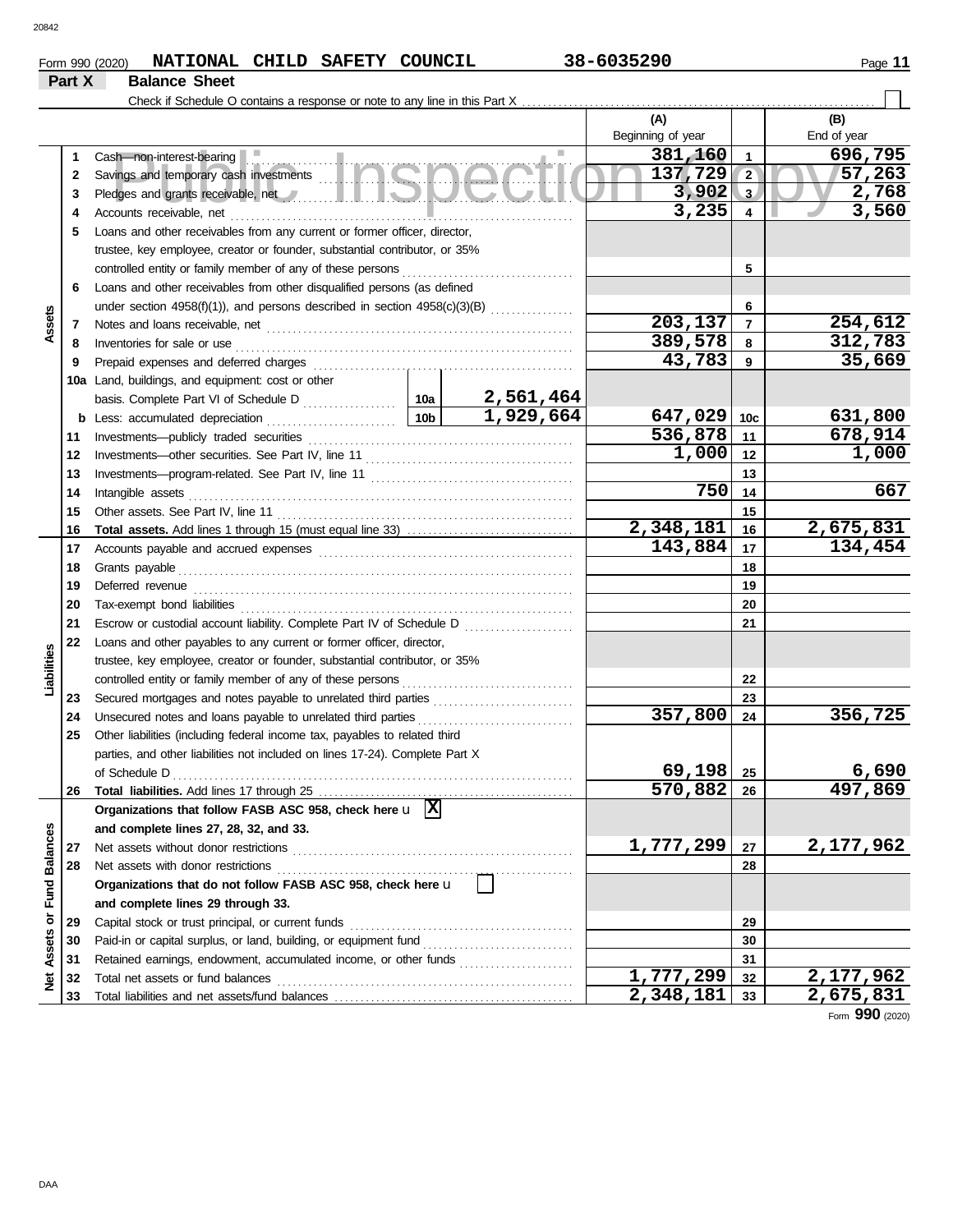| <b>Reconciliation of Net Assets</b><br>Part XI<br>Total revenue (must equal Part VIII, column (A), line 12)<br>1<br>$\overline{2}$<br>2<br>Revenue less expenses. Subtract line 2 from line 1<br>3<br>3<br>Revenue less expenses. Subtract line 2 from line 1<br>Net assets or fund balances at beginning of year (must equal Part X, line 32, column (A)) | 3,058,681<br>2,766,821<br>291,860<br>1,777,299<br>108,803 |           |
|------------------------------------------------------------------------------------------------------------------------------------------------------------------------------------------------------------------------------------------------------------------------------------------------------------------------------------------------------------|-----------------------------------------------------------|-----------|
|                                                                                                                                                                                                                                                                                                                                                            |                                                           |           |
|                                                                                                                                                                                                                                                                                                                                                            |                                                           |           |
|                                                                                                                                                                                                                                                                                                                                                            |                                                           |           |
|                                                                                                                                                                                                                                                                                                                                                            |                                                           |           |
|                                                                                                                                                                                                                                                                                                                                                            |                                                           |           |
| 4<br>4<br>. .                                                                                                                                                                                                                                                                                                                                              |                                                           |           |
| 5<br>5                                                                                                                                                                                                                                                                                                                                                     |                                                           |           |
| 6<br>6                                                                                                                                                                                                                                                                                                                                                     |                                                           |           |
| $\overline{7}$<br>Investment expenses<br>7                                                                                                                                                                                                                                                                                                                 |                                                           |           |
| 8<br>Prior period adjustments<br>8                                                                                                                                                                                                                                                                                                                         |                                                           |           |
| 9<br>9                                                                                                                                                                                                                                                                                                                                                     |                                                           |           |
| Net assets or fund balances at end of year. Combine lines 3 through 9 (must equal Part X, line<br>10                                                                                                                                                                                                                                                       |                                                           |           |
| 10                                                                                                                                                                                                                                                                                                                                                         | 2,177,962                                                 |           |
| <b>Financial Statements and Reporting</b><br>Part XII                                                                                                                                                                                                                                                                                                      |                                                           |           |
|                                                                                                                                                                                                                                                                                                                                                            |                                                           |           |
|                                                                                                                                                                                                                                                                                                                                                            | <b>Yes</b>                                                | <b>No</b> |
| ΙX<br>Accounting method used to prepare the Form 990:<br>Cash<br>Accrual<br>Other                                                                                                                                                                                                                                                                          |                                                           |           |
| If the organization changed its method of accounting from a prior year or checked "Other," explain in                                                                                                                                                                                                                                                      |                                                           |           |
| Schedule O.                                                                                                                                                                                                                                                                                                                                                |                                                           |           |
| 2a Were the organization's financial statements compiled or reviewed by an independent accountant?<br>2a                                                                                                                                                                                                                                                   |                                                           | х         |
| If "Yes," check a box below to indicate whether the financial statements for the year were compiled or                                                                                                                                                                                                                                                     |                                                           |           |
| reviewed on a separate basis, consolidated basis, or both:                                                                                                                                                                                                                                                                                                 |                                                           |           |
| Consolidated basis<br>Separate basis<br>Both consolidated and separate basis                                                                                                                                                                                                                                                                               |                                                           |           |
| <b>b</b> Were the organization's financial statements audited by an independent accountant?<br>2 <sub>b</sub>                                                                                                                                                                                                                                              | X                                                         |           |
| If "Yes," check a box below to indicate whether the financial statements for the year were audited on a                                                                                                                                                                                                                                                    |                                                           |           |
| separate basis, consolidated basis, or both:                                                                                                                                                                                                                                                                                                               |                                                           |           |
| $\vert x \vert$<br>Consolidated basis<br>Both consolidated and separate basis<br>Separate basis                                                                                                                                                                                                                                                            |                                                           |           |
| c If "Yes" to line 2a or 2b, does the organization have a committee that assumes responsibility for oversight of                                                                                                                                                                                                                                           |                                                           |           |
| the audit, review, or compilation of its financial statements and selection of an independent accountant?<br>2c                                                                                                                                                                                                                                            | x                                                         |           |
| If the organization changed either its oversight process or selection process during the tax year, explain on                                                                                                                                                                                                                                              |                                                           |           |
| Schedule O.                                                                                                                                                                                                                                                                                                                                                |                                                           |           |
| 3a As a result of a federal award, was the organization required to undergo an audit or audits as set forth in the                                                                                                                                                                                                                                         |                                                           | x         |
| Single Audit Act and OMB Circular A-133?<br>За                                                                                                                                                                                                                                                                                                             |                                                           |           |
| <b>b</b> If "Yes," did the organization undergo the required audit or audits? If the organization did not undergo the<br>3b                                                                                                                                                                                                                                |                                                           |           |
| required audit or audits, explain why on Schedule O and describe any steps taken to undergo such audits                                                                                                                                                                                                                                                    | Form 990 (2020)                                           |           |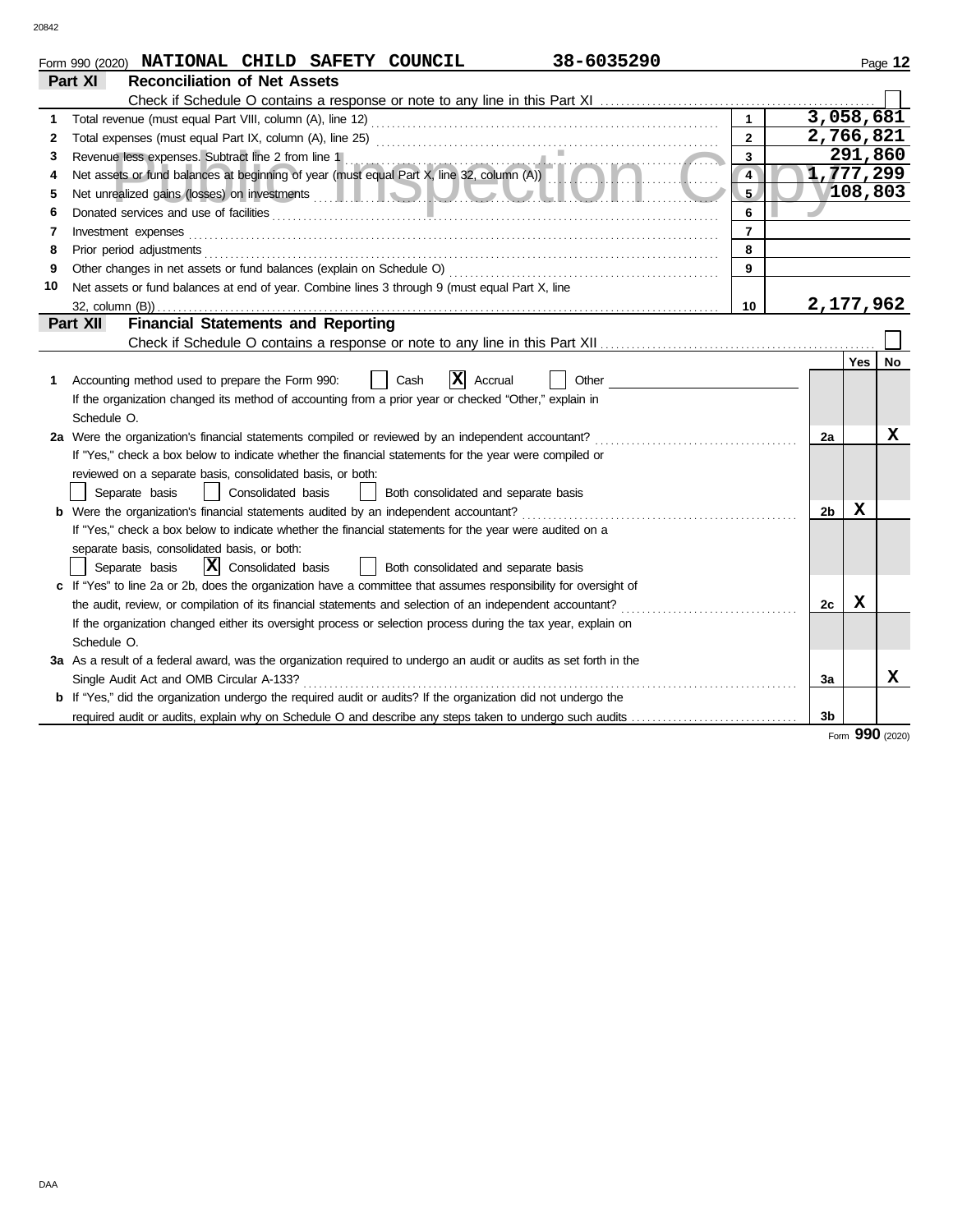| ٧<br>٠ |  |
|--------|--|

| <b>SCHEDULE A</b>          |                                                                        | <b>Public Charity Status and Public Support</b>                                                                                                                                                                                                                |                                       |  |                                | OMB No. 1545-0047                   |
|----------------------------|------------------------------------------------------------------------|----------------------------------------------------------------------------------------------------------------------------------------------------------------------------------------------------------------------------------------------------------------|---------------------------------------|--|--------------------------------|-------------------------------------|
| (Form 990 or 990-EZ)       |                                                                        | Complete if the organization is a section 501(c)(3) organization or a section 4947(a)(1) nonexempt charitable trust.                                                                                                                                           |                                       |  |                                |                                     |
| Department of the Treasury |                                                                        | u Attach to Form 990 or Form 990-EZ.                                                                                                                                                                                                                           |                                       |  |                                | Open to Public                      |
| Internal Revenue Service   |                                                                        | <b>u</b> Go to www.irs.gov/Form990 for instructions and the latest information.                                                                                                                                                                                |                                       |  |                                | Inspection                          |
| Name of the organization   | ш                                                                      |                                                                                                                                                                                                                                                                |                                       |  | Employer identification number |                                     |
| Part I                     | <b>NATIONAL</b>                                                        | CHILD SAFETY COUNCIL<br>Reason for Public Charity Status. (All organizations must complete this part.) See instructions.                                                                                                                                       |                                       |  | 38-6035290                     |                                     |
|                            |                                                                        | The organization is not a private foundation because it is: (For lines 1 through 12, check only one box.)                                                                                                                                                      |                                       |  |                                |                                     |
| 1                          |                                                                        | A church, convention of churches, or association of churches described in section 170(b)(1)(A)(i).                                                                                                                                                             |                                       |  |                                |                                     |
| 2                          |                                                                        | A school described in section 170(b)(1)(A)(ii). (Attach Schedule E (Form 990 or 990-EZ).)                                                                                                                                                                      |                                       |  |                                |                                     |
| 3                          |                                                                        | A hospital or a cooperative hospital service organization described in section 170(b)(1)(A)(iii).                                                                                                                                                              |                                       |  |                                |                                     |
| 4                          |                                                                        | A medical research organization operated in conjunction with a hospital described in section 170(b)(1)(A)(iii). Enter the hospital's name,                                                                                                                     |                                       |  |                                |                                     |
| city, and state:<br>5      |                                                                        | An organization operated for the benefit of a college or university owned or operated by a governmental unit described in                                                                                                                                      |                                       |  |                                |                                     |
|                            | section 170(b)(1)(A)(iv). (Complete Part II.)                          |                                                                                                                                                                                                                                                                |                                       |  |                                |                                     |
| 6                          |                                                                        | A federal, state, or local government or governmental unit described in section 170(b)(1)(A)(v).                                                                                                                                                               |                                       |  |                                |                                     |
| x <br>7                    |                                                                        | An organization that normally receives a substantial part of its support from a governmental unit or from the general public                                                                                                                                   |                                       |  |                                |                                     |
|                            | described in section 170(b)(1)(A)(vi). (Complete Part II.)             | A community trust described in section 170(b)(1)(A)(vi). (Complete Part II.)                                                                                                                                                                                   |                                       |  |                                |                                     |
| 8<br>9                     |                                                                        | An agricultural research organization described in section 170(b)(1)(A)(ix) operated in conjunction with a land-grant college                                                                                                                                  |                                       |  |                                |                                     |
| university:                |                                                                        | or university or a non-land-grant college of agriculture (see instructions). Enter the name, city, and state of the college or                                                                                                                                 |                                       |  |                                |                                     |
| 10                         |                                                                        | An organization that normally receives: (1) more than 33 1/3% of its support from contributions, membership fees, and gross                                                                                                                                    |                                       |  |                                |                                     |
|                            |                                                                        | receipts from activities related to its exempt functions, subject to certain exceptions; and (2) no more than 331/3% of its<br>support from gross investment income and unrelated business taxable income (less section 511 tax) from businesses               |                                       |  |                                |                                     |
|                            |                                                                        | acquired by the organization after June 30, 1975. See section 509(a)(2). (Complete Part III.)                                                                                                                                                                  |                                       |  |                                |                                     |
| 11                         |                                                                        | An organization organized and operated exclusively to test for public safety. See section 509(a)(4).                                                                                                                                                           |                                       |  |                                |                                     |
| 12                         |                                                                        | An organization organized and operated exclusively for the benefit of, to perform the functions of, or to carry out the purposes                                                                                                                               |                                       |  |                                |                                     |
|                            |                                                                        | of one or more publicly supported organizations described in section 509(a)(1) or section 509(a)(2). See section 509(a)(3).<br>Check the box in lines 12a through 12d that describes the type of supporting organization and complete lines 12e, 12f, and 12g. |                                       |  |                                |                                     |
| a                          |                                                                        | Type I. A supporting organization operated, supervised, or controlled by its supported organization(s), typically by giving                                                                                                                                    |                                       |  |                                |                                     |
|                            |                                                                        | the supported organization(s) the power to regularly appoint or elect a majority of the directors or trustees of the                                                                                                                                           |                                       |  |                                |                                     |
|                            |                                                                        | supporting organization. You must complete Part IV, Sections A and B.                                                                                                                                                                                          |                                       |  |                                |                                     |
| b                          |                                                                        | Type II. A supporting organization supervised or controlled in connection with its supported organization(s), by having<br>control or management of the supporting organization vested in the same persons that control or manage the supported                |                                       |  |                                |                                     |
|                            | organization(s). You must complete Part IV, Sections A and C.          |                                                                                                                                                                                                                                                                |                                       |  |                                |                                     |
| c                          |                                                                        | Type III functionally integrated. A supporting organization operated in connection with, and functionally integrated with,                                                                                                                                     |                                       |  |                                |                                     |
| d                          |                                                                        | its supported organization(s) (see instructions). You must complete Part IV, Sections A, D, and E.<br>Type III non-functionally integrated. A supporting organization operated in connection with its supported organization(s)                                |                                       |  |                                |                                     |
|                            |                                                                        | that is not functionally integrated. The organization generally must satisfy a distribution requirement and an attentiveness                                                                                                                                   |                                       |  |                                |                                     |
|                            |                                                                        | requirement (see instructions). You must complete Part IV, Sections A and D, and Part V.                                                                                                                                                                       |                                       |  |                                |                                     |
| е                          |                                                                        | Check this box if the organization received a written determination from the IRS that it is a Type I, Type II, Type III<br>functionally integrated, or Type III non-functionally integrated supporting organization.                                           |                                       |  |                                |                                     |
| f                          | Enter the number of supported organizations                            |                                                                                                                                                                                                                                                                |                                       |  |                                |                                     |
| g                          | Provide the following information about the supported organization(s). | .                                                                                                                                                                                                                                                              |                                       |  |                                |                                     |
| (i) Name of supported      | (ii) EIN                                                               | (iii) Type of organization                                                                                                                                                                                                                                     | (iv) Is the organization              |  | (v) Amount of monetary         | (vi) Amount of                      |
| organization               |                                                                        | (described on lines 1-10<br>above (see instructions))                                                                                                                                                                                                          | listed in your governing<br>document? |  | support (see<br>instructions)  | other support (see<br>instructions) |
|                            |                                                                        |                                                                                                                                                                                                                                                                | Yes<br>No                             |  |                                |                                     |
| (A)                        |                                                                        |                                                                                                                                                                                                                                                                |                                       |  |                                |                                     |
|                            |                                                                        |                                                                                                                                                                                                                                                                |                                       |  |                                |                                     |
| (B)                        |                                                                        |                                                                                                                                                                                                                                                                |                                       |  |                                |                                     |
| (C)                        |                                                                        |                                                                                                                                                                                                                                                                |                                       |  |                                |                                     |
| (D)                        |                                                                        |                                                                                                                                                                                                                                                                |                                       |  |                                |                                     |
|                            |                                                                        |                                                                                                                                                                                                                                                                |                                       |  |                                |                                     |
| (E)                        |                                                                        |                                                                                                                                                                                                                                                                |                                       |  |                                |                                     |
| <b>Total</b>               |                                                                        |                                                                                                                                                                                                                                                                |                                       |  |                                |                                     |

**For Paperwork Reduction Act Notice, see the Instructions for Form 990 or 990-EZ.**

**Schedule A (Form 990 or 990-EZ) 2020**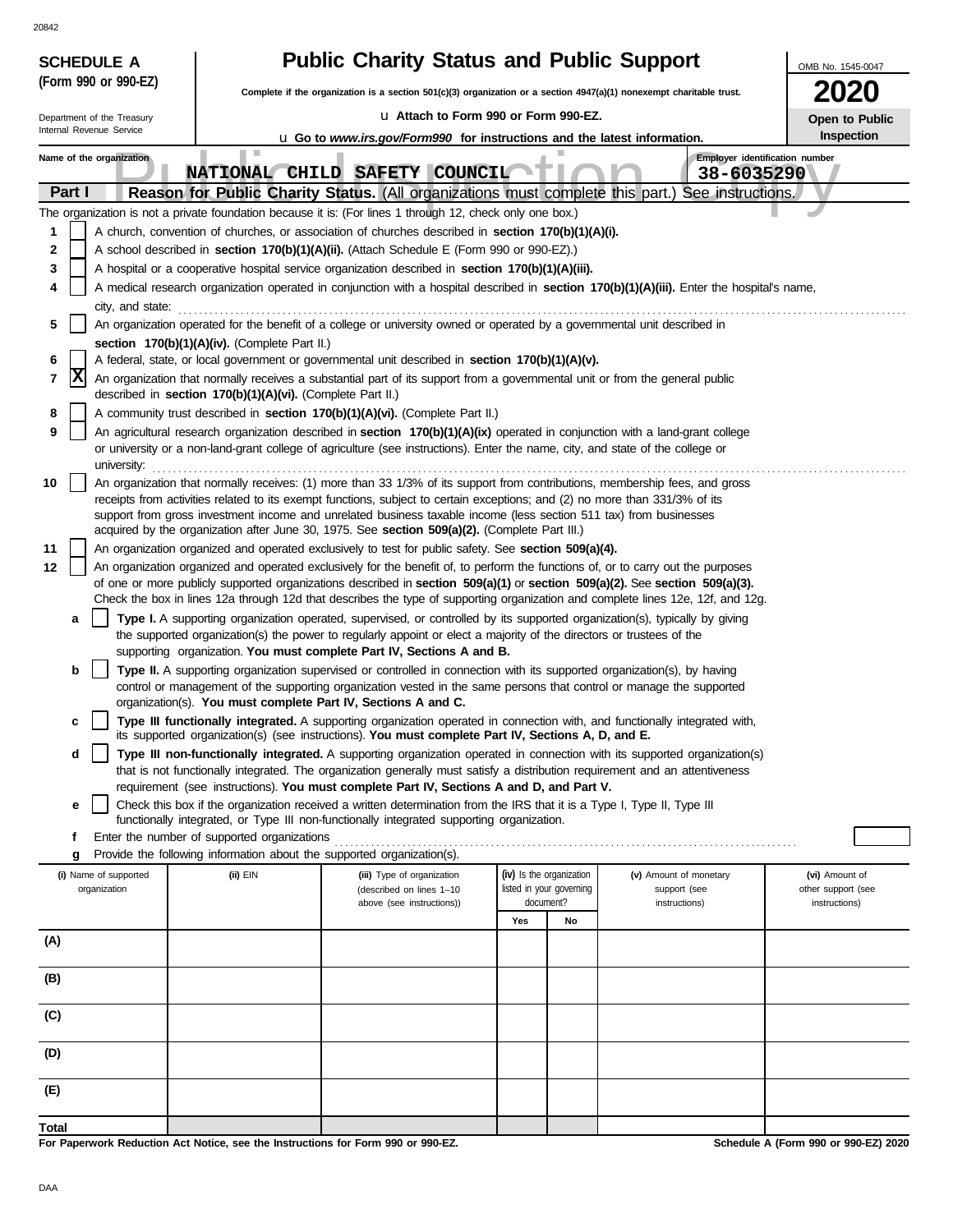| 0842         |                                                                                                                                                                                                                         |                               |           |            |            |            |                                          |
|--------------|-------------------------------------------------------------------------------------------------------------------------------------------------------------------------------------------------------------------------|-------------------------------|-----------|------------|------------|------------|------------------------------------------|
|              | Schedule A (Form 990 or 990-EZ) 2020                                                                                                                                                                                    | NATIONAL CHILD SAFETY COUNCIL |           |            |            | 38-6035290 | Page 2                                   |
|              | Support Schedule for Organizations Described in Sections 170(b)(1)(A)(iv) and 170(b)(1)(A)(vi)<br>Part II                                                                                                               |                               |           |            |            |            |                                          |
|              | (Complete only if you checked the box on line 5, 7, or 8 of Part I or if the organization failed to qualify under                                                                                                       |                               |           |            |            |            |                                          |
|              | Part III. If the organization fails to qualify under the tests listed below, please complete Part III.)                                                                                                                 |                               |           |            |            |            |                                          |
|              | <b>Section A. Public Support</b>                                                                                                                                                                                        |                               |           |            |            |            |                                          |
|              | Calendar year (or fiscal year beginning in)<br>$\mathbf{u}$                                                                                                                                                             | (a) 2016                      | (b) 2017  | $(c)$ 2018 | $(d)$ 2019 | (e) $2020$ | (f) Total                                |
| 1            | Gifts, grants, contributions, and<br>membership fees received. (Do not                                                                                                                                                  |                               |           |            |            |            |                                          |
|              | include any "unusual grants.")                                                                                                                                                                                          | 2,895,084                     | 2,813,883 | 2,800,715  | 2,226,964  | 2,485,505  | 13,222,151                               |
| $\mathbf{2}$ | Tax revenues levied for the<br>organization's benefit and either paid<br>to or expended on its behalf<br>.                                                                                                              |                               |           |            |            |            |                                          |
| 3            | The value of services or facilities<br>furnished by a governmental unit to the<br>organization without charge                                                                                                           |                               |           |            |            |            |                                          |
| 4            | Total. Add lines 1 through 3                                                                                                                                                                                            | 2,895,084                     | 2,813,883 | 2,800,715  | 2,226,964  | 2,485,505  | 13,222,151                               |
| 5            | The portion of total contributions by<br>each person (other than a<br>governmental unit or publicly<br>supported organization) included on<br>line 1 that exceeds 2% of the amount<br>shown on line 11, column (f)<br>. |                               |           |            |            |            |                                          |
| 6            | Public support. Subtract line 5 from line 4                                                                                                                                                                             |                               |           |            |            |            | 13,222,151                               |
|              | <b>Section B. Total Support</b>                                                                                                                                                                                         |                               |           |            |            |            |                                          |
|              | Calendar year (or fiscal year beginning in)<br>$\mathbf{u}$                                                                                                                                                             | (a) 2016                      | (b) 2017  | $(c)$ 2018 | $(d)$ 2019 | (e) $2020$ | (f) Total                                |
| 7            | Amounts from line 4                                                                                                                                                                                                     | 2,895,084                     | 2,813,883 | 2,800,715  | 2,226,964  | 2,485,505  | 13,222,151                               |
| 8            | Gross income from interest, dividends,<br>payments received on securities loans,<br>rents, royalties, and income from<br>similar sources                                                                                | 13,470                        | 19,032    | 24,021     | 19,427     | 11,965     | 87,915                                   |
| 9            | Net income from unrelated business<br>activities, whether or not the business                                                                                                                                           |                               |           |            |            |            |                                          |
|              | is regularly carried on <i></i>                                                                                                                                                                                         | 12,674                        |           |            |            |            | 12,674                                   |
| 10           | Other income. Do not include gain or<br>loss from the sale of capital assets<br>(Explain in Part VI.)                                                                                                                   | 432,200                       | 152,388   | 439,558    | 21,371     | 379,233    | 1,424,750                                |
| 11           | Total support. Add lines 7 through 10                                                                                                                                                                                   |                               |           |            |            |            | 14,747,490                               |
| 12           | Gross receipts from related activities, etc. (see instructions)                                                                                                                                                         |                               |           |            |            | 12         |                                          |
| 13           | First 5 years. If the Form 990 is for the organization's first, second, third, fourth, or fifth tax year as a section 501(c)(3)                                                                                         |                               |           |            |            |            |                                          |
|              |                                                                                                                                                                                                                         |                               |           |            |            |            | ▶                                        |
|              | Section C. Computation of Public Support Percentage                                                                                                                                                                     |                               |           |            |            |            |                                          |
| 14           |                                                                                                                                                                                                                         |                               |           |            |            | 14         | 89.66%                                   |
| 15           | Public support percentage from 2019 Schedule A, Part II, line 14                                                                                                                                                        |                               |           |            |            | 15         | $91.56\,\%$                              |
| 16a          | 33 1/3% support test-2020. If the organization did not check the box on line 13, and line 14 is 33 1/3% or more, check this                                                                                             |                               |           |            |            |            |                                          |
|              | box and stop here. The organization qualifies as a publicly supported organization <b>construes and stop here.</b> The organization                                                                                     |                               |           |            |            |            | $\blacktriangleright$ $\boxed{\text{X}}$ |
| b            | 33 1/3% support test-2019. If the organization did not check a box on line 13 or 16a, and line 15 is 33 1/3% or more, check                                                                                             |                               |           |            |            |            |                                          |
|              | this box and stop here. The organization qualifies as a publicly supported organization                                                                                                                                 |                               |           |            |            |            |                                          |
| 17a          | 10%-facts-and-circumstances test-2020. If the organization did not check a box on line 13, 16a, or 16b, and line 14 is                                                                                                  |                               |           |            |            |            |                                          |
|              | 10% or more, and if the organization meets the "facts-and-circumstances" test, check this box and stop here. Explain in                                                                                                 |                               |           |            |            |            |                                          |
|              | Part VI how the organization meets the "facts-and-circumstances" test. The organization qualifies as a publicly supported<br>organization                                                                               |                               |           |            |            |            |                                          |
| b            | 10%-facts-and-circumstances test-2019. If the organization did not check a box on line 13, 16a, 16b, or 17a, and line                                                                                                   |                               |           |            |            |            |                                          |
|              | 15 is 10% or more, and if the organization meets the "facts-and-circumstances" test, check this box and stop here. Explain                                                                                              |                               |           |            |            |            |                                          |
|              | in Part VI how the organization meets the "facts-and-circumstances" test. The organization qualifies as a publicly supported                                                                                            |                               |           |            |            |            |                                          |
|              | organization                                                                                                                                                                                                            |                               |           |            |            |            |                                          |
| 18           | Private foundation. If the organization did not check a box on line 13, 16a, 16b, 17a, or 17b, check this box and see                                                                                                   |                               |           |            |            |            |                                          |
|              |                                                                                                                                                                                                                         |                               |           |            |            |            |                                          |

**Schedule A (Form 990 or 990-EZ) 2020**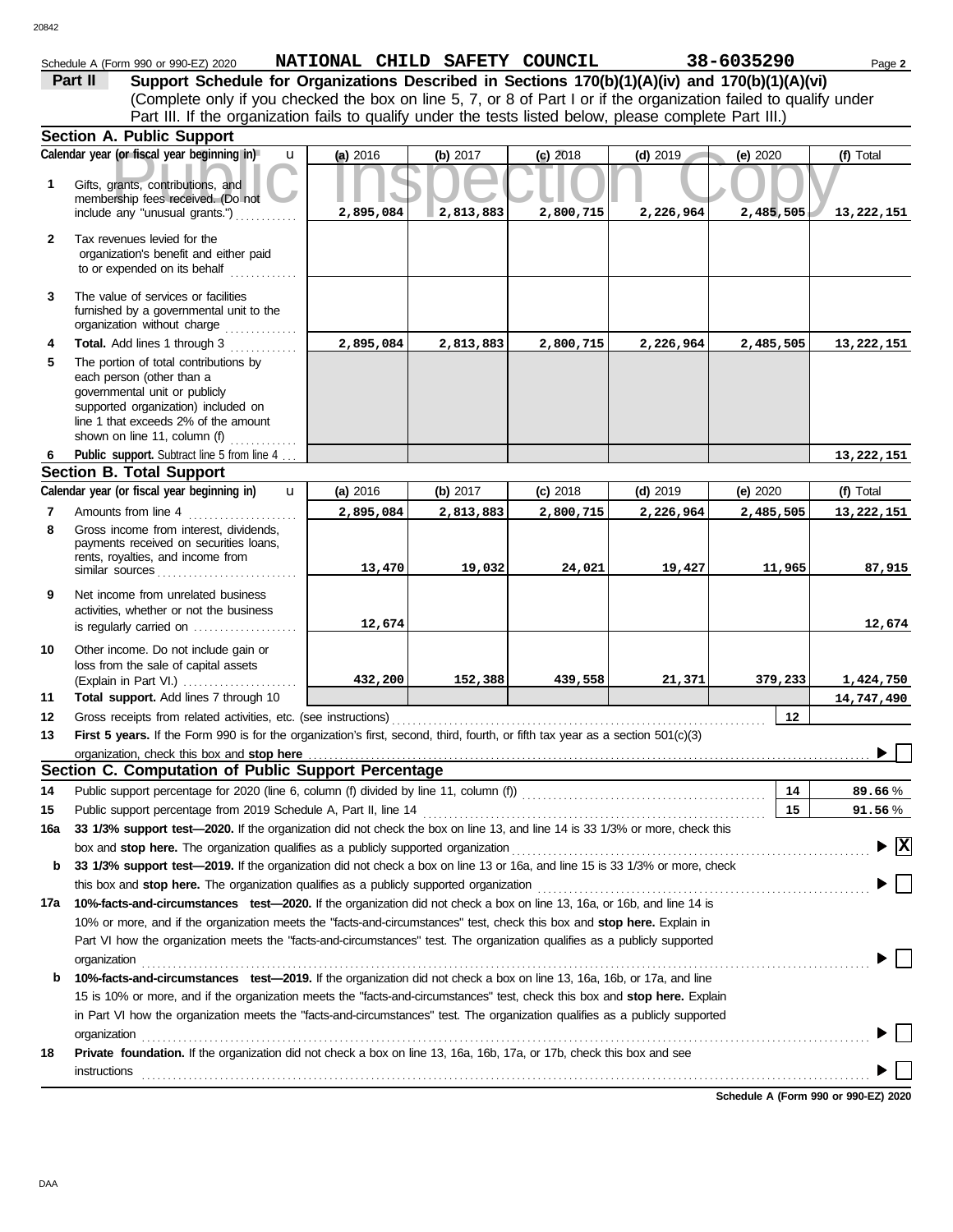# Schedule A (Form 990 or 990-EZ) 2020 Page **3 NATIONAL CHILD SAFETY COUNCIL 38-6035290**

| Part III | Support Schedule for Organizations Described in Section 509(a)(2)                                                  |
|----------|--------------------------------------------------------------------------------------------------------------------|
|          | (Complete only if you checked the box on line 10 of Part I or if the organization failed to qualify under Part II. |
|          | If the organization fails to qualify under the tests listed below, please complete Part II.)                       |
|          | ection A. Public Support                                                                                           |

|     | <b>Section A. Public Support</b>                                                                                                                                                  |          |            |            |            |            |           |
|-----|-----------------------------------------------------------------------------------------------------------------------------------------------------------------------------------|----------|------------|------------|------------|------------|-----------|
|     | Calendar year (or fiscal year beginning in)<br>$\mathbf{u}$                                                                                                                       | (a) 2016 | (b) $2017$ | $(c)$ 2018 | $(d)$ 2019 | (e) 2020   | (f) Total |
| 1   | Gifts, grants, contributions, and membership fees<br>received. (Do not include any "unusual grants.")                                                                             |          |            |            |            |            |           |
| 2   | Gross receipts from admissions, merchandise<br>sold or services performed, or facilities<br>furnished in any activity that is related to the<br>organization's tax-exempt purpose |          |            |            |            |            |           |
| 3   | Gross receipts from activities that are not an<br>unrelated trade or business under section 513                                                                                   |          |            |            |            |            |           |
| 4   | Tax revenues levied for the<br>organization's benefit and either paid<br>to or expended on its behalf                                                                             |          |            |            |            |            |           |
| 5   | The value of services or facilities<br>furnished by a governmental unit to the<br>organization without charge                                                                     |          |            |            |            |            |           |
| 6   | Total. Add lines 1 through 5                                                                                                                                                      |          |            |            |            |            |           |
| 7a  | Amounts included on lines 1, 2, and 3<br>received from disqualified persons                                                                                                       |          |            |            |            |            |           |
| b   | Amounts included on lines 2 and 3<br>received from other than disqualified<br>persons that exceed the greater of \$5,000<br>or 1% of the amount on line 13 for the year           |          |            |            |            |            |           |
| c   | Add lines 7a and 7b                                                                                                                                                               |          |            |            |            |            |           |
| 8   | Public support. (Subtract line 7c from<br>line $6.$ )                                                                                                                             |          |            |            |            |            |           |
|     | <b>Section B. Total Support</b>                                                                                                                                                   |          |            |            |            |            |           |
|     | Calendar year (or fiscal year beginning in)<br>$\mathbf{u}$                                                                                                                       | (a) 2016 | (b) 2017   | $(c)$ 2018 | $(d)$ 2019 | (e) $2020$ | (f) Total |
| 9   | Amounts from line 6                                                                                                                                                               |          |            |            |            |            |           |
| 10a | Gross income from interest, dividends,<br>payments received on securities loans, rents,<br>royalties, and income from similar sources                                             |          |            |            |            |            |           |
| b   | Unrelated business taxable income (less<br>section 511 taxes) from businesses<br>acquired after June 30, 1975                                                                     |          |            |            |            |            |           |
| c   | Add lines 10a and 10b                                                                                                                                                             |          |            |            |            |            |           |
| 11  | Net income from unrelated business<br>activities not included in line 10b, whether<br>or not the business is regularly carried on                                                 |          |            |            |            |            |           |
| 12  | Other income. Do not include gain or<br>loss from the sale of capital assets<br>(Explain in Part VI.)                                                                             |          |            |            |            |            |           |
| 13  | Total support. (Add lines 9, 10c, 11,                                                                                                                                             |          |            |            |            |            |           |
|     | and 12.)                                                                                                                                                                          |          |            |            |            |            |           |
| 14  | First 5 years. If the Form 990 is for the organization's first, second, third, fourth, or fifth tax year as a section 501(c)(3)                                                   |          |            |            |            |            |           |
|     | organization, check this box and stop here<br>Section C. Computation of Public Support Percentage                                                                                 |          |            |            |            |            |           |
|     |                                                                                                                                                                                   |          |            |            |            | 15         |           |
| 15  | Public support percentage for 2020 (line 8, column (f), divided by line 13, column (f)) [[[[[[[[[[[[[[[[[[[[[                                                                     |          |            |            |            | 16         | %<br>%    |
| 16  | Section D. Computation of Investment Income Percentage                                                                                                                            |          |            |            |            |            |           |
| 17  |                                                                                                                                                                                   |          |            |            |            | 17         | %         |
| 18  |                                                                                                                                                                                   |          |            |            |            | 18         | %         |
| 19a | 33 1/3% support tests-2020. If the organization did not check the box on line 14, and line 15 is more than 33 1/3%, and line                                                      |          |            |            |            |            |           |
|     |                                                                                                                                                                                   |          |            |            |            |            |           |
| b   | 33 1/3% support tests-2019. If the organization did not check a box on line 14 or line 19a, and line 16 is more than 33 1/3%, and                                                 |          |            |            |            |            |           |
|     |                                                                                                                                                                                   |          |            |            |            |            |           |
| 20  | <b>Private foundation.</b> If the organization did not check a box on line 14, 19a, or 19b, check this box and see instructions <i>mummmmmmmm</i>                                 |          |            |            |            |            |           |
|     |                                                                                                                                                                                   |          |            |            |            |            |           |

**Schedule A (Form 990 or 990-EZ) 2020**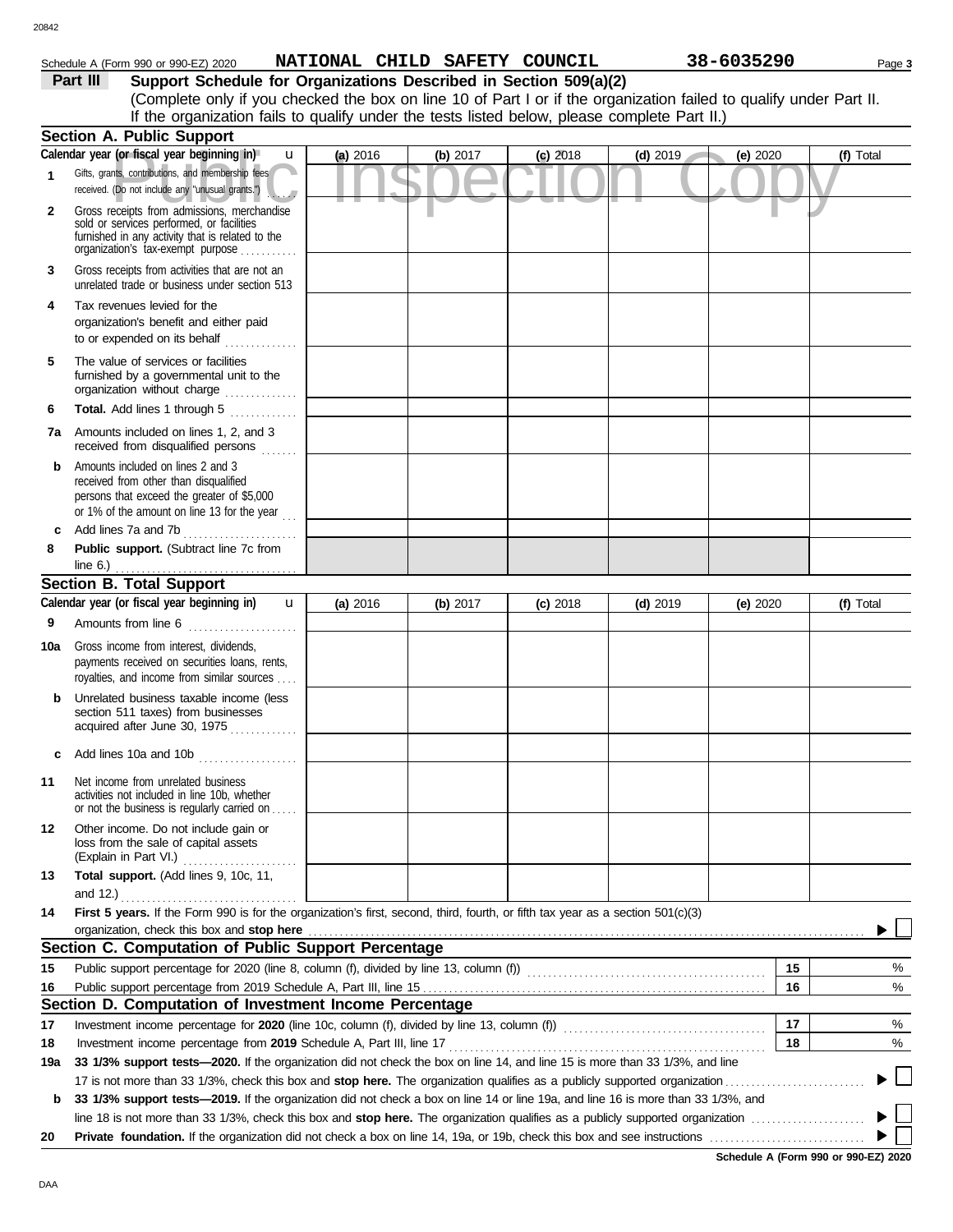|              | NATIONAL CHILD SAFETY COUNCIL<br>Schedule A (Form 990 or 990-EZ) 2020                                                                                                                                                              | 38-6035290                           | Page 4    |
|--------------|------------------------------------------------------------------------------------------------------------------------------------------------------------------------------------------------------------------------------------|--------------------------------------|-----------|
|              | Part IV<br><b>Supporting Organizations</b>                                                                                                                                                                                         |                                      |           |
|              | (Complete only if you checked a box in line 12 on Part I. If you checked box 12a, Part I, complete Sections A                                                                                                                      |                                      |           |
|              | and B. If you checked box 12b, Part I, complete Sections A and C. If you checked box 12c, Part I, complete                                                                                                                         |                                      |           |
|              | Sections A, D, and E. If you checked box 12d, Part I, complete Sections A and D, and complete Part V.)                                                                                                                             |                                      |           |
|              | Section A. All Supporting Organizations                                                                                                                                                                                            |                                      |           |
| 1            | Are all of the organization's supported organizations listed by name in the organization's governing                                                                                                                               |                                      | Yes<br>No |
|              | documents? If "No," describe in Part VI how the supported organizations are designated. If designated by                                                                                                                           |                                      |           |
|              | class or purpose, describe the designation. If historic and continuing relationship, explain.                                                                                                                                      | 1                                    |           |
| $\mathbf{2}$ | Did the organization have any supported organization that does not have an IRS determination of status                                                                                                                             |                                      |           |
|              | under section 509(a)(1) or (2)? If "Yes," explain in Part VI how the organization determined that the supported                                                                                                                    |                                      |           |
|              | organization was described in section 509(a)(1) or (2).                                                                                                                                                                            | $\mathbf{2}$                         |           |
| За           | Did the organization have a supported organization described in section $501(c)(4)$ , (5), or (6)? If "Yes," answer                                                                                                                |                                      |           |
|              | lines 3b and 3c below.                                                                                                                                                                                                             | За                                   |           |
| b            | Did the organization confirm that each supported organization qualified under section $501(c)(4)$ , (5), or (6) and                                                                                                                |                                      |           |
|              | satisfied the public support tests under section $509(a)(2)?$ If "Yes," describe in Part VI when and how the                                                                                                                       |                                      |           |
|              | organization made the determination.                                                                                                                                                                                               | 3b                                   |           |
| c            | Did the organization ensure that all support to such organizations was used exclusively for section $170(c)(2)(B)$                                                                                                                 |                                      |           |
|              | purposes? If "Yes," explain in Part VI what controls the organization put in place to ensure such use.                                                                                                                             | 3c                                   |           |
| 4a           | Was any supported organization not organized in the United States ("foreign supported organization")? If                                                                                                                           |                                      |           |
|              | "Yes," and if you checked 12a or 12b in Part I, answer (b) and (c) below.                                                                                                                                                          | 4a                                   |           |
| b            | Did the organization have ultimate control and discretion in deciding whether to make grants to the foreign                                                                                                                        |                                      |           |
|              | supported organization? If "Yes," describe in Part VI how the organization had such control and discretion<br>despite being controlled or supervised by or in connection with its supported organizations.                         | 4b                                   |           |
| c            | Did the organization support any foreign supported organization that does not have an IRS determination                                                                                                                            |                                      |           |
|              | under sections $501(c)(3)$ and $509(a)(1)$ or (2)? If "Yes," explain in Part VI what controls the organization used                                                                                                                |                                      |           |
|              | to ensure that all support to the foreign supported organization was used exclusively for section $170(c)(2)(B)$                                                                                                                   |                                      |           |
|              | purposes.                                                                                                                                                                                                                          | 4c                                   |           |
| 5a           | Did the organization add, substitute, or remove any supported organizations during the tax year? If "Yes,"                                                                                                                         |                                      |           |
|              | answer lines 5b and 5c below (if applicable). Also, provide detail in Part VI, including (i) the names and EIN                                                                                                                     |                                      |           |
|              | numbers of the supported organizations added, substituted, or removed; (ii) the reasons for each such action;                                                                                                                      |                                      |           |
|              | (iii) the authority under the organization's organizing document authorizing such action; and (iv) how the action                                                                                                                  |                                      |           |
|              | was accomplished (such as by amendment to the organizing document).                                                                                                                                                                | 5a                                   |           |
| b            | Type I or Type II only. Was any added or substituted supported organization part of a class already                                                                                                                                |                                      |           |
|              | designated in the organization's organizing document?                                                                                                                                                                              | 5b                                   |           |
| c            | Substitutions only. Was the substitution the result of an event beyond the organization's control?                                                                                                                                 | 5c                                   |           |
| 6            | Did the organization provide support (whether in the form of grants or the provision of services or facilities) to                                                                                                                 |                                      |           |
|              | anyone other than (i) its supported organizations, (ii) individuals that are part of the charitable class benefited<br>by one or more of its supported organizations, or (iii) other supporting organizations that also support or |                                      |           |
|              | benefit one or more of the filing organization's supported organizations? If "Yes," provide detail in Part VI.                                                                                                                     | 6                                    |           |
| 7            | Did the organization provide a grant, loan, compensation, or other similar payment to a substantial contributor                                                                                                                    |                                      |           |
|              | (as defined in section $4958(c)(3)(C)$ ), a family member of a substantial contributor, or a 35% controlled entity                                                                                                                 |                                      |           |
|              | with regard to a substantial contributor? If "Yes," complete Part I of Schedule L (Form 990 or 990-EZ).                                                                                                                            | 7                                    |           |
| 8            | Did the organization make a loan to a disqualified person (as defined in section 4958) not described in line 7?                                                                                                                    |                                      |           |
|              | If "Yes," complete Part I of Schedule L (Form 990 or 990-EZ).                                                                                                                                                                      | 8                                    |           |
| 9а           | Was the organization controlled directly or indirectly at any time during the tax year by one or more                                                                                                                              |                                      |           |
|              | disqualified persons, as defined in section 4946 (other than foundation managers and organizations                                                                                                                                 |                                      |           |
|              | described in section 509(a)(1) or (2))? If "Yes," provide detail in Part VI.                                                                                                                                                       | 9а                                   |           |
| b            | Did one or more disqualified persons (as defined in line 9a) hold a controlling interest in any entity in which                                                                                                                    |                                      |           |
|              | the supporting organization had an interest? If "Yes," provide detail in Part VI.                                                                                                                                                  | 9b                                   |           |
| c            | Did a disqualified person (as defined in line 9a) have an ownership interest in, or derive any personal benefit                                                                                                                    |                                      |           |
|              | from, assets in which the supporting organization also had an interest? If "Yes," provide detail in Part VI.                                                                                                                       | 9с                                   |           |
| 10a          | Was the organization subject to the excess business holdings rules of section 4943 because of section<br>4943(f) (regarding certain Type II supporting organizations, and all Type III non-functionally integrated                 |                                      |           |
|              | supporting organizations)? If "Yes," answer line 10b below.                                                                                                                                                                        | 10a                                  |           |
| b            | Did the organization have any excess business holdings in the tax year? (Use Schedule C, Form 4720, to                                                                                                                             |                                      |           |
|              | determine whether the organization had excess business holdings.)                                                                                                                                                                  | 10b                                  |           |
|              |                                                                                                                                                                                                                                    | Schedule A (Form 990 or 990-F7) 2020 |           |

**Schedule A (Form 990 or 990-EZ) 2020**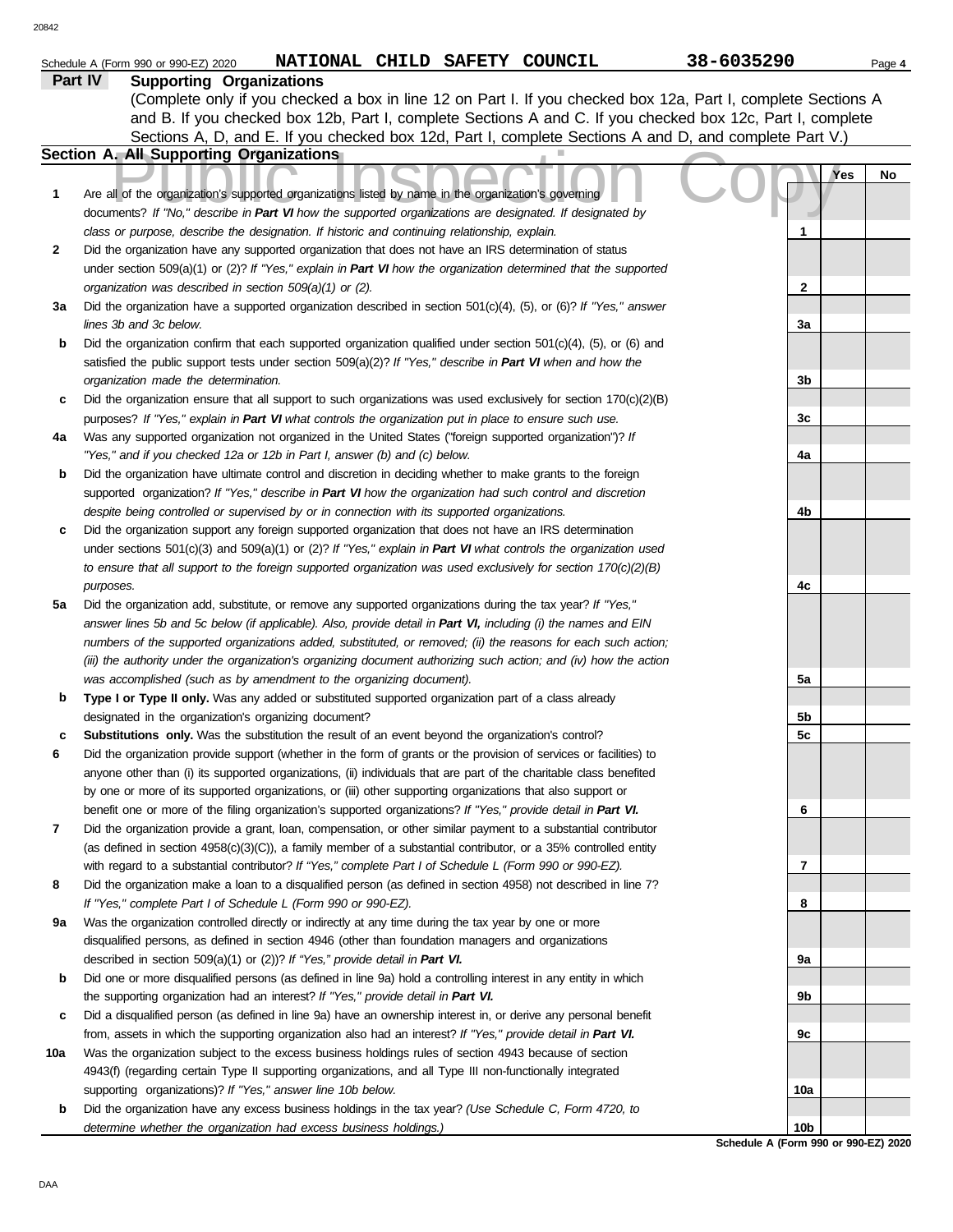### below, the governing body of a supported organization?<br>
We controlled entity of a person described in line 11a or 11b above? If "Yes" to line 11a, 11b, or 11c, provide<br>
I in Part VI. **Part IV Supporting Organizations** *(continued)* Schedule A (Form 990 or 990-EZ) 2020 Page **5 NATIONAL CHILD SAFETY COUNCIL 38-6035290 Yes No 2 1** *supported organizations and what conditions or restrictions, if any, applied to such powers during the tax year. organization, describe how the powers to appoint and/or remove officers, directors, or trustees were allocated among the effectively operated, supervised, or controlled the organization's activities. If the organization had more than one supported* directors, or trustees at all times during the tax year? *If "No," describe in Part VI how the supported organization(s)* more supported organizations have the power to regularly appoint or elect at least a majority of the organization's officers, **Section B. Type I Supporting Organizations 11 c** A 35% controlled entity of a person described in line 11a or 11b above? *If "Yes" to line 11a, 11b, or 11c, provide* **b** A family member of a person described in line 11a above? **a** A person who directly or indirectly controls, either alone or together with persons described in lines 11b and Has the organization accepted a gift or contribution from any of the following persons? 11c below, the governing body of a supported organization? *detail in Part VI.* **11a 11b 11c** Did the governing body, members of the governing body, officers acting in their official capacity, or membership of one or Did the organization operate for the benefit of any supported organization other than the supported organization(s) that operated, supervised, or controlled the supporting organization? *If "Yes," explain in Part VI how providing such benefit carried out the purposes of the supported organization(s) that operated, supervised, or controlled the supporting organization.* **Section C. Type II Supporting Organizations** Were a majority of the organization's directors or trustees during the tax year also a majority of the directors or trustees of each of the organization's supported organization(s)? *If "No," describe in Part VI how control* **1** *or management of the supporting organization was vested in the same persons that controlled or managed the supported organization(s).* **Section D. All Type III Supporting Organizations** Did the organization provide to each of its supported organizations, by the last day of the fifth month of the organization's tax year, (i) a written notice describing the type and amount of support provided during the prior tax **1** year, (ii) a copy of the Form 990 that was most recently filed as of the date of notification, and (iii) copies of the organization's governing documents in effect on the date of notification, to the extent not previously provided? **2** Were any of the organization's officers, directors, or trustees either (i) appointed or elected by the supported *the organization maintained a close and continuous working relationship with the supported organization(s).* organization(s) or (ii) serving on the governing body of a supported organization? *If "No," explain in Part VI how supported organizations played in this regard.* income or assets at all times during the tax year? *If "Yes," describe in Part VI the role the organization's* **3** a significant voice in the organization's investment policies and in directing the use of the organization's By reason of the relationship described in line 2, above, did the organization's supported organizations have **Section E. Type III Functionally-Integrated Supporting Organizations 1** *Check the box next to the method that the organization used to satisfy the Integral Part Test during the year (see instructions).* The organization satisfied the Activities Test. *Complete line 2 below.* The organization is the parent of each of its supported organizations. *Complete line 3 below.* **b a Yes No 1 2 1 Yes No Yes No 1 2 3** 20842

The organization supported a governmental entity. *Describe in Part VI how you supported a governmental entity (see instructions).* **c**

- **2** Activities Test. *Answer lines 2a and 2b below.*
- **a** Did substantially all of the organization's activities during the tax year directly further the exempt purposes of the supported organization(s) to which the organization was responsive? *If "Yes," then in Part VI identify those supported organizations and explain how these activities directly furthered their exempt purposes, how the organization was responsive to those supported organizations, and how the organization determined that these activities constituted substantially all of its activities.*
- **b** Did the activities described in line 2a, above, constitute activities that, but for the organization's involvement, one or more of the organization's supported organization(s) would have been engaged in? If "Yes," explain in *Part VI the reasons for the organization's position that its supported organization(s) would have engaged in these activities but for the organization's involvement.*
- **3** Parent of Supported Organizations. *Answer lines 3a and 3b below.*
- **a** Did the organization have the power to regularly appoint or elect a majority of the officers, directors, or trustees of each of the supported organizations? *If "Yes" or "No," provide details in Part VI.*
- **b** Did the organization exercise a substantial degree of direction over the policies, programs, and activities of each of its supported organizations? *If "Yes," describe in Part VI the role played by the organization in this regard.*

DAA **Schedule A (Form 990 or 990-EZ) 2020 3b**

**2a**

**2b**

**3a**

**Yes No**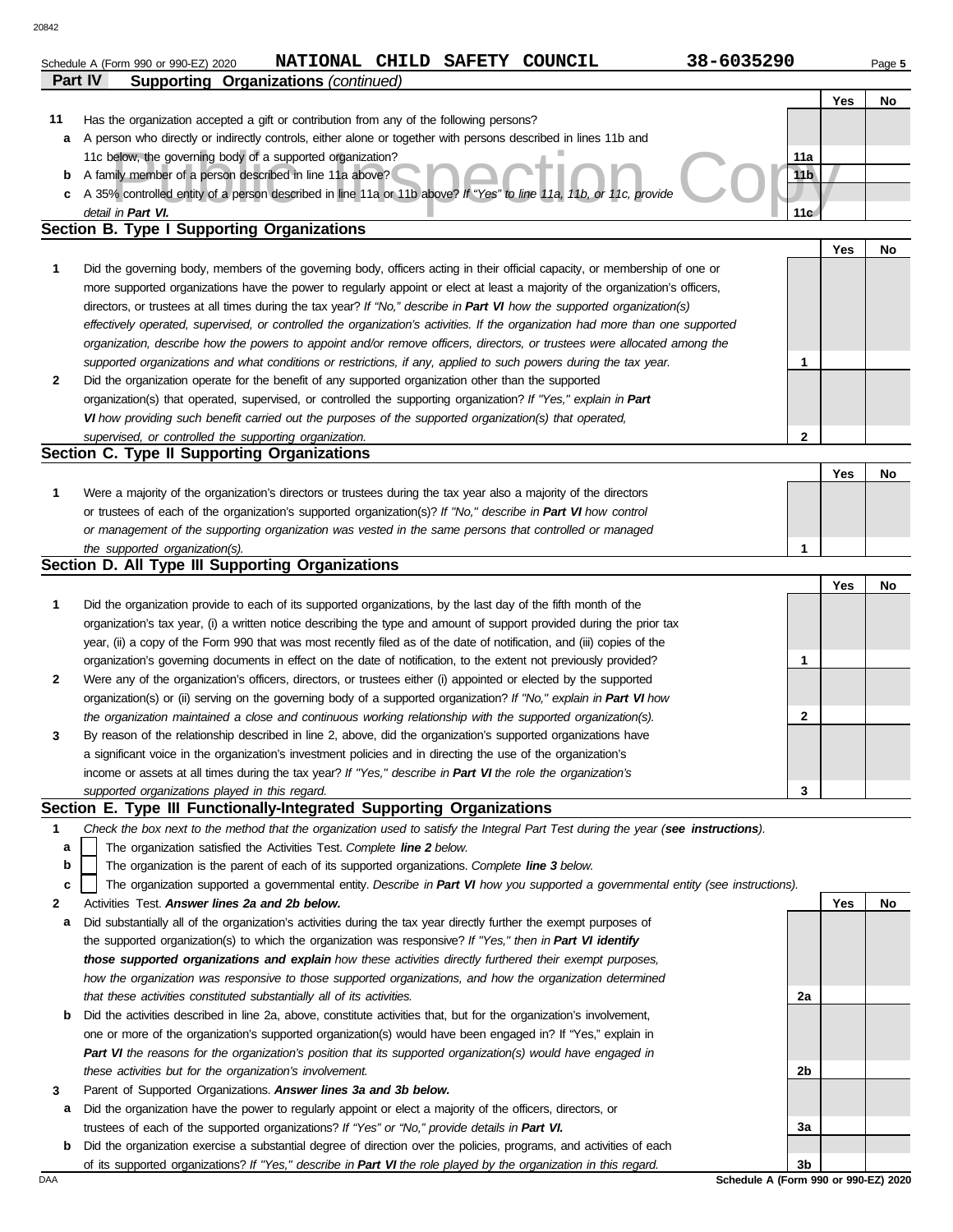| Schedule A (Form 990 or 990-EZ) 2020                                              | <b>NATIONAL</b> |  | CHILD SAFETY COUNCIL | 38-6035290 | Page 6 |
|-----------------------------------------------------------------------------------|-----------------|--|----------------------|------------|--------|
| Part V<br>Type III Non-Functionally Integrated 509(a)(3) Supporting Organizations |                 |  |                      |            |        |

| Check here if the organization satisfied the Integral Part Test as a qualifying trust on Nov. 20, 1970 (explain in Part VI). See<br>1                                                                                                                                                                                             |                     |                |                                |
|-----------------------------------------------------------------------------------------------------------------------------------------------------------------------------------------------------------------------------------------------------------------------------------------------------------------------------------|---------------------|----------------|--------------------------------|
| <b>instructions.</b> All other Type III non-functionally integrated supporting organizations must complete Sections A through E.                                                                                                                                                                                                  |                     |                |                                |
| Section A - Adjusted Net Income<br>ш                                                                                                                                                                                                                                                                                              |                     | (A) Prior Year | (B) Current Year<br>(optional) |
| Net short-term capital gain<br>1.                                                                                                                                                                                                                                                                                                 | $\ddot{\mathbf{1}}$ |                |                                |
| $\mathbf{2}$<br>Recoveries of prior-year distributions                                                                                                                                                                                                                                                                            | $\overline{2}$      |                |                                |
| 3<br>Other gross income (see instructions)                                                                                                                                                                                                                                                                                        | 3                   |                |                                |
| Add lines 1 through 3.<br>4                                                                                                                                                                                                                                                                                                       | 4                   |                |                                |
| 5<br>Depreciation and depletion                                                                                                                                                                                                                                                                                                   | 5                   |                |                                |
| 6<br>Portion of operating expenses paid or incurred for production or collection of                                                                                                                                                                                                                                               |                     |                |                                |
| gross income or for management, conservation, or maintenance of property                                                                                                                                                                                                                                                          |                     |                |                                |
| held for production of income (see instructions)                                                                                                                                                                                                                                                                                  | 6                   |                |                                |
| 7<br>Other expenses (see instructions)                                                                                                                                                                                                                                                                                            | $\overline{7}$      |                |                                |
| 8<br>Adjusted Net Income (subtract lines 5, 6, and 7 from line 4)                                                                                                                                                                                                                                                                 | 8                   |                |                                |
| Section B - Minimum Asset Amount                                                                                                                                                                                                                                                                                                  |                     | (A) Prior Year | (B) Current Year<br>(optional) |
| Aggregate fair market value of all non-exempt-use assets (see<br>1.                                                                                                                                                                                                                                                               |                     |                |                                |
| instructions for short tax year or assets held for part of year):                                                                                                                                                                                                                                                                 |                     |                |                                |
| a Average monthly value of securities                                                                                                                                                                                                                                                                                             | 1a                  |                |                                |
| <b>b</b> Average monthly cash balances                                                                                                                                                                                                                                                                                            | 1b                  |                |                                |
| c Fair market value of other non-exempt-use assets                                                                                                                                                                                                                                                                                | 1 <sub>c</sub>      |                |                                |
| <b>d Total</b> (add lines 1a, 1b, and 1c)                                                                                                                                                                                                                                                                                         | 1d                  |                |                                |
| <b>e</b> Discount claimed for blockage or other factors<br>(explain in detail in Part VI):                                                                                                                                                                                                                                        |                     |                |                                |
| $\mathbf{2}$<br>Acquisition indebtedness applicable to non-exempt-use assets                                                                                                                                                                                                                                                      | 2                   |                |                                |
| Subtract line 2 from line 1d.<br>3                                                                                                                                                                                                                                                                                                | 3                   |                |                                |
| 4<br>Cash deemed held for exempt use. Enter 0.015 of line 3 (for greater amount,                                                                                                                                                                                                                                                  |                     |                |                                |
| see instructions).                                                                                                                                                                                                                                                                                                                | 4                   |                |                                |
|                                                                                                                                                                                                                                                                                                                                   | 5                   |                |                                |
| Net value of non-exempt-use assets (subtract line 4 from line 3)<br>5.                                                                                                                                                                                                                                                            | 6                   |                |                                |
| Multiply line 5 by 0.035.<br>6<br>7                                                                                                                                                                                                                                                                                               | $\overline{7}$      |                |                                |
| Recoveries of prior-year distributions<br>Minimum Asset Amount (add line 7 to line 6)<br>8                                                                                                                                                                                                                                        | 8                   |                |                                |
| Section C - Distributable Amount                                                                                                                                                                                                                                                                                                  |                     |                | Current Year                   |
| 1<br>Adjusted net income for prior year (from Section A, line 8, column A)                                                                                                                                                                                                                                                        | 1                   |                |                                |
| $\mathbf{2}$<br>Enter 0.85 of line 1.                                                                                                                                                                                                                                                                                             | $\overline{2}$      |                |                                |
| Minimum asset amount for prior year (from Section B, line 8, column A)<br>3                                                                                                                                                                                                                                                       | 3                   |                |                                |
| Enter greater of line 2 or line 3.<br>4                                                                                                                                                                                                                                                                                           | 4                   |                |                                |
| 5<br>Income tax imposed in prior year                                                                                                                                                                                                                                                                                             | 5                   |                |                                |
| 6<br><b>Distributable Amount.</b> Subtract line 5 from line 4, unless subject to                                                                                                                                                                                                                                                  |                     |                |                                |
| emergency temporary reduction (see instructions).                                                                                                                                                                                                                                                                                 | 6                   |                |                                |
| $\bullet$ . Documents the contract of the contract of the contract of the contract of the contract of the contract of the contract of the contract of the contract of the contract of the contract of the contract of the contract<br>$\mathbf{r}$<br>and all a company for the co<br>المتوارد المتحالي والمراد<br>ويتقارب المقار |                     |                |                                |

**7** | Check here if the current year is the organization's first as a non-functionally integrated Type III supporting organization (see instructions).

**Schedule A (Form 990 or 990-EZ) 2020**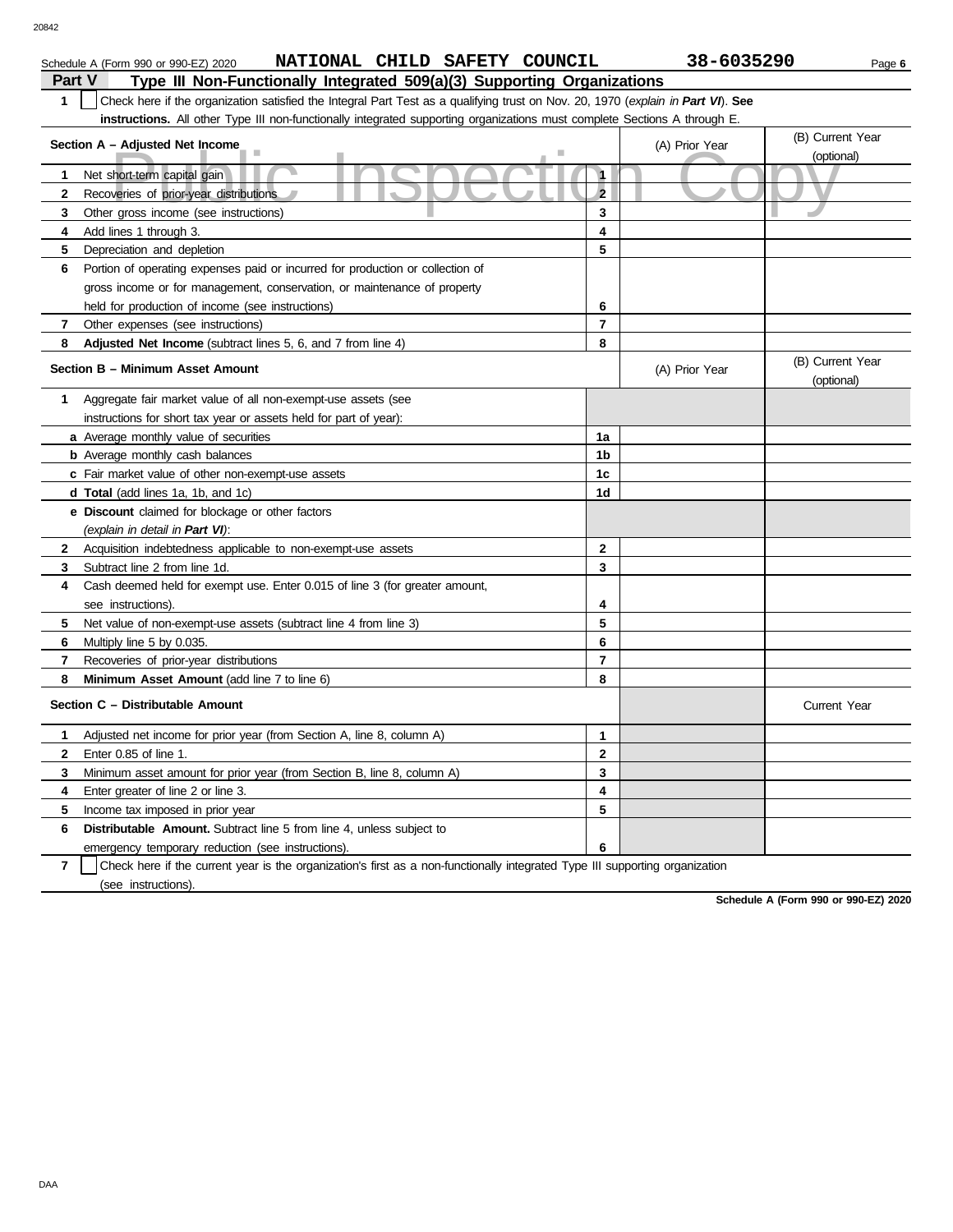## Schedule A (Form 990 or 990-EZ) 2020 **NATIONAL CHILD SAFETY COUNCIL 38-6035290** Page 7

### Amounts paid to perform activity that directly furthers exempt purposes of supported<br>
Administrative expenses paid to accomplish exempt purposes of supported organizations<br>
Amounts paid to acquire exempt-use assets **Part V Type III Non-Functionally Integrated 509(a)(3) Supporting Organizations** *(continued)* **Section D – Distributions Current Year 1 2 3 4 5 6 7 8 9 10** Amounts paid to supported organizations to accomplish exempt purposes organizations, in excess of income from activity Administrative expenses paid to accomplish exempt purposes of supported organizations Amounts paid to acquire exempt-use assets Qualified set-aside amounts (prior IRS approval required—*provide details in Part VI*) Other distributions (*describe in Part VI*). See instructions. **Total annual distributions.** Add lines 1 through 6. Distributions to attentive supported organizations to which the organization is responsive (*provide details in Part VI*). See instructions. Distributable amount for 2020 from Section C, line 6 Line 8 amount divided by line 9 amount **Section E – Distribution Allocations** (see instructions) **Excess Distributions (i) (ii) Underdistributions Pre-2020 (iii) Distributable Amount for 2020 8 7 6 5 4 3 2 1 a** From 2015 . . . . . . . . . . . . . . . . . . . . . . . . . . . . . . . . . . **b** From 2016 . . . . . . . . . . . . . . . . . . . . . . . . . . . . . . . . . . **c** From 2017 . . . . . . . . . . . . . . . . . . . . . . . . . . . . . . . . . . **d** From 2018 . . . . . . . . . . . . . . . . . . . . . . . . . . . . . . . . . . . **e** From 2019 . . . . . . . . . . . . . . . . . . . . . . . . . . . . . . . . . . . **f Total** of lines 3a through 3e **g** Applied to underdistributions of prior years **h** Applied to 2020 distributable amount **i j** Remainder. Subtract lines 3g, 3h, and 3i from line 3f. **a** Applied to underdistributions of prior years **b** Applied to 2020 distributable amount **c** Remainder. Subtract lines 4a and 4b from line 4. **a** Excess from 2016 . . . . . . . . . . . . . . . . . . . . . . . . . . . **b** Excess from 2017 . . . . . . . . . . . . . . . . . . . . . . . . . . . **c** Excess from 2018 . . . . . . . . . . . . . . . . . . . . . . . . . . . . **d** Excess from 2019 . . . . . . . . . . . . . . . . . . . . . . . . . . . . **e** Excess from 2020 . . . . . . . . . . . . . . . . . . . . . . . . . . . . Distributable amount for 2020 from Section C, line 6 Underdistributions, if any, for years prior to 2020 (reasonable cause required–*explain in Part VI*). See Excess distributions carryover, if any, to 2020 Carryover from 2015 not applied (see instructions) Distributions for 2020 from Section D, line 7: \$ Remaining underdistributions for years prior to 2020, if any. Subtract lines 3g and 4a from line 2. For result greater than zero, *explain in Part VI*. See instructions. Remaining underdistributions for 2020 Subtract lines 3h and 4b from line 1. For result greater than zero, *explain in Part VI*. See instructions. **Excess distributions carryover to 2021.** Add lines 3j and 4c. Breakdown of line 7: instructions.

**Schedule A (Form 990 or 990-EZ) 2020**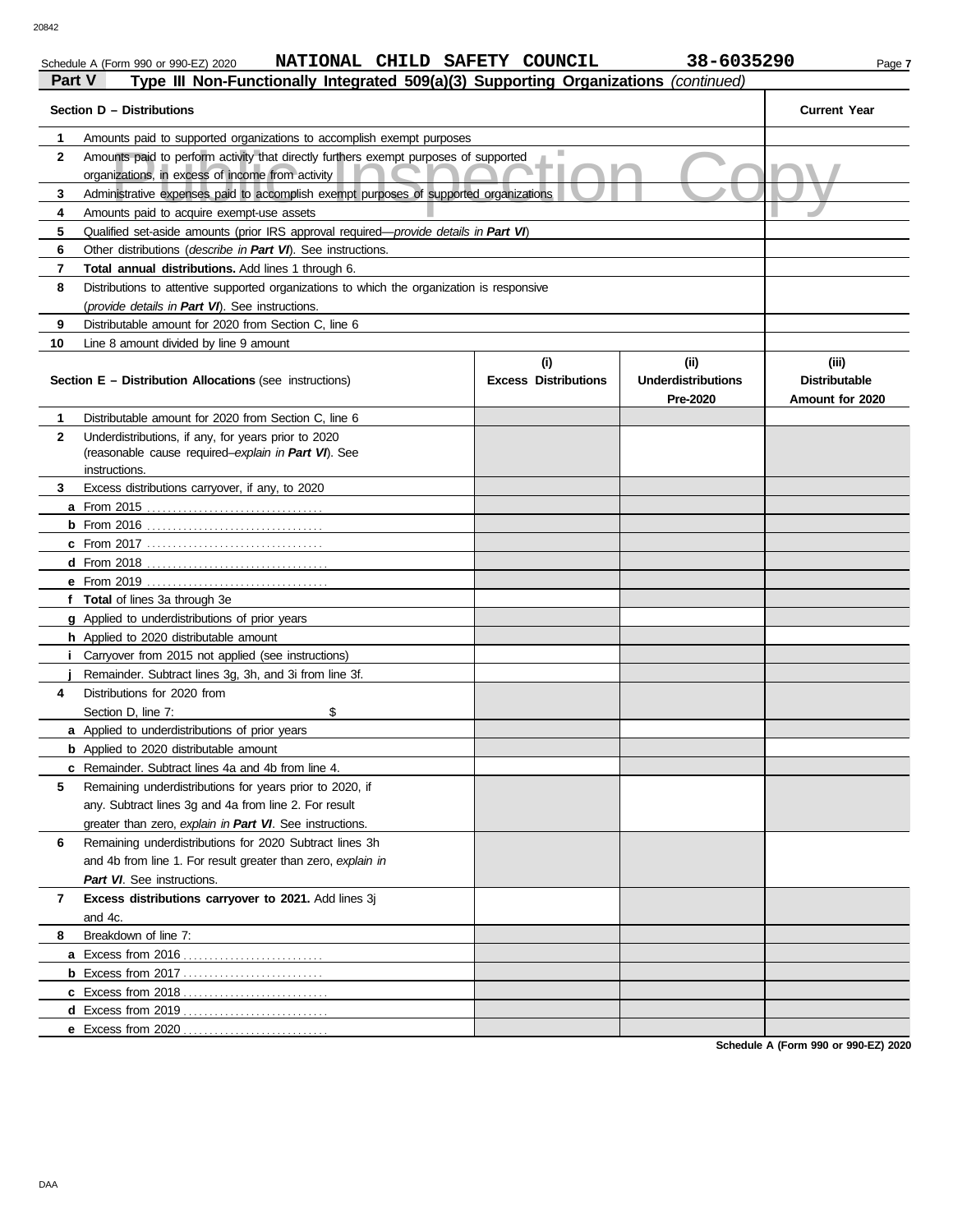| NATIONAL CHILD SAFETY COUNCIL<br>Schedule A (Form 990 or 990-EZ) 2020                                                      |               | 38-6035290 | Page 8 |
|----------------------------------------------------------------------------------------------------------------------------|---------------|------------|--------|
| Supplemental Information. Provide the explanations required by Part II, line 10; Part II, line 17a or 17b; Part<br>Part VI |               |            |        |
| III, line 12; Part IV, Section A, lines 1, 2, 3b, 3c, 4b, 4c, 5a, 6, 9a, 9b, 9c, 11a, 11b, and 11c; Part IV, Section       |               |            |        |
| B, lines 1 and 2; Part IV, Section C, line 1; Part IV, Section D, lines 2 and 3; Part IV, Section E, lines 1c, 2a, 2b,     |               |            |        |
| 3a, and 3b; Part V, line 1; Part V, Section B, line 1e; Part V, Section D, lines 5, 6, and 8; and Part V, Section E,       |               |            |        |
| lines 2, 5, and 6. Also complete this part for any additional information. (See instructions.)                             |               |            |        |
| PART II, LINE 10 - OTHER INCOME DETAIL                                                                                     |               |            |        |
| <b>MISCELLANEOUS</b><br><b>INCOME</b>                                                                                      | \$<br>10,370  |            |        |
| SHARED SERVICES REVENUE                                                                                                    | \$<br>122,252 |            |        |
| LIFE INSURANCE PROCEEDS                                                                                                    | \$<br>375,000 |            |        |
| WRITE OFF OF RELATED PARTY LOAN                                                                                            | \$<br>31,957  |            |        |
| <b>INSURANCE</b><br>PROCEEDS                                                                                               | \$<br>526,391 |            |        |
| PPP FORGIVENESS                                                                                                            | \$<br>358,780 |            |        |
|                                                                                                                            |               |            |        |
|                                                                                                                            |               |            |        |
|                                                                                                                            |               |            |        |
|                                                                                                                            |               |            |        |
|                                                                                                                            |               |            |        |
|                                                                                                                            |               |            |        |
|                                                                                                                            |               |            |        |
|                                                                                                                            |               |            |        |
|                                                                                                                            |               |            |        |
|                                                                                                                            |               |            |        |
|                                                                                                                            |               |            |        |
|                                                                                                                            |               |            |        |
|                                                                                                                            |               |            |        |
|                                                                                                                            |               |            |        |
|                                                                                                                            |               |            |        |
|                                                                                                                            |               |            |        |
|                                                                                                                            |               |            |        |
|                                                                                                                            |               |            |        |
|                                                                                                                            |               |            |        |
|                                                                                                                            |               |            |        |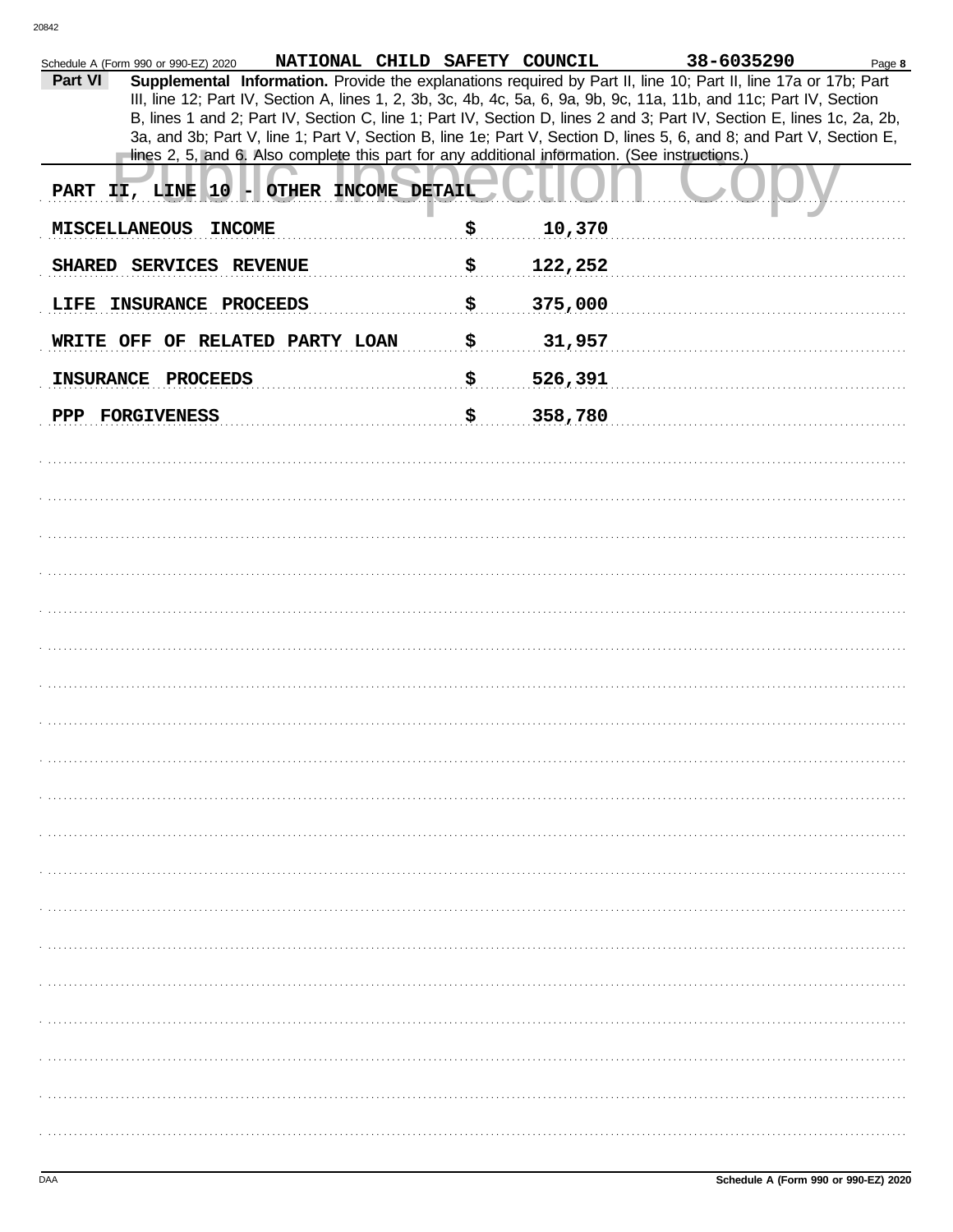| <b>SCHEDULE D</b><br>(Form 990) |                                                        |                                                                                                                |  | <b>Supplemental Financial Statements</b><br>u Complete if the organization answered "Yes" on Form 990,<br>Part IV, line 6, 7, 8, 9, 10, 11a, 11b, 11c, 11d, 11e, 11f, 12a, or 12b. |                                                                                                                                                                                                                                                          |  |    |            | OMB No. 1545-0047                   |               |
|---------------------------------|--------------------------------------------------------|----------------------------------------------------------------------------------------------------------------|--|------------------------------------------------------------------------------------------------------------------------------------------------------------------------------------|----------------------------------------------------------------------------------------------------------------------------------------------------------------------------------------------------------------------------------------------------------|--|----|------------|-------------------------------------|---------------|
|                                 | Department of the Treasury<br>Internal Revenue Service |                                                                                                                |  | u Attach to Form 990.                                                                                                                                                              | <b>u</b> Go to <i>www.irs.gov/Form990</i> for instructions and the latest information.                                                                                                                                                                   |  |    |            | Open to Public<br><b>Inspection</b> |               |
|                                 | Name of the organization                               |                                                                                                                |  |                                                                                                                                                                                    |                                                                                                                                                                                                                                                          |  |    |            | Employer identification number      |               |
|                                 |                                                        |                                                                                                                |  |                                                                                                                                                                                    |                                                                                                                                                                                                                                                          |  |    |            |                                     |               |
|                                 | <b>NATIONAL CHILD</b>                                  | SAFETY COUNCIL CO                                                                                              |  |                                                                                                                                                                                    |                                                                                                                                                                                                                                                          |  |    | 38-6035290 |                                     |               |
|                                 | Part I                                                 |                                                                                                                |  |                                                                                                                                                                                    | Organizations Maintaining Donor Advised Funds or Other Similar Funds or Accounts.                                                                                                                                                                        |  |    |            |                                     |               |
|                                 |                                                        | Complete if the organization answered "Yes" on Form 990, Part IV, line 6.                                      |  |                                                                                                                                                                                    |                                                                                                                                                                                                                                                          |  |    |            |                                     |               |
|                                 |                                                        |                                                                                                                |  |                                                                                                                                                                                    | (a) Donor advised funds                                                                                                                                                                                                                                  |  |    |            | (b) Funds and other accounts        |               |
| 1                               | Total number at end of year                            |                                                                                                                |  |                                                                                                                                                                                    |                                                                                                                                                                                                                                                          |  |    |            |                                     |               |
| 2                               |                                                        | Aggregate value of contributions to (during year)                                                              |  |                                                                                                                                                                                    | the control of the control of the control of                                                                                                                                                                                                             |  |    |            |                                     |               |
| 3                               |                                                        |                                                                                                                |  |                                                                                                                                                                                    |                                                                                                                                                                                                                                                          |  |    |            |                                     |               |
| 4                               |                                                        |                                                                                                                |  |                                                                                                                                                                                    |                                                                                                                                                                                                                                                          |  |    |            |                                     |               |
| 5                               |                                                        | Did the organization inform all donors and donor advisors in writing that the assets held in donor advised     |  |                                                                                                                                                                                    |                                                                                                                                                                                                                                                          |  |    |            |                                     |               |
|                                 |                                                        |                                                                                                                |  |                                                                                                                                                                                    |                                                                                                                                                                                                                                                          |  |    |            | Yes                                 | No            |
| 6                               |                                                        | Did the organization inform all grantees, donors, and donor advisors in writing that grant funds can be used   |  |                                                                                                                                                                                    |                                                                                                                                                                                                                                                          |  |    |            |                                     |               |
|                                 |                                                        | only for charitable purposes and not for the benefit of the donor or donor advisor, or for any other purpose   |  |                                                                                                                                                                                    |                                                                                                                                                                                                                                                          |  |    |            |                                     |               |
|                                 |                                                        |                                                                                                                |  |                                                                                                                                                                                    |                                                                                                                                                                                                                                                          |  |    |            | Yes                                 | No            |
|                                 | Part II                                                | <b>Conservation Easements.</b>                                                                                 |  |                                                                                                                                                                                    |                                                                                                                                                                                                                                                          |  |    |            |                                     |               |
|                                 |                                                        | Complete if the organization answered "Yes" on Form 990, Part IV, line 7.                                      |  |                                                                                                                                                                                    |                                                                                                                                                                                                                                                          |  |    |            |                                     |               |
| 1                               |                                                        | Purpose(s) of conservation easements held by the organization (check all that apply).                          |  |                                                                                                                                                                                    |                                                                                                                                                                                                                                                          |  |    |            |                                     |               |
|                                 |                                                        | Preservation of land for public use (for example, recreation or education)                                     |  |                                                                                                                                                                                    | Preservation of a historically important land area                                                                                                                                                                                                       |  |    |            |                                     |               |
|                                 | Protection of natural habitat                          |                                                                                                                |  |                                                                                                                                                                                    | Preservation of a certified historic structure                                                                                                                                                                                                           |  |    |            |                                     |               |
|                                 | Preservation of open space                             |                                                                                                                |  |                                                                                                                                                                                    |                                                                                                                                                                                                                                                          |  |    |            |                                     |               |
| 2                               |                                                        |                                                                                                                |  |                                                                                                                                                                                    | Complete lines 2a through 2d if the organization held a qualified conservation contribution in the form of a conservation                                                                                                                                |  |    |            |                                     |               |
|                                 | easement on the last day of the tax year.              |                                                                                                                |  |                                                                                                                                                                                    |                                                                                                                                                                                                                                                          |  |    |            | Held at the End of the Tax Year     |               |
|                                 |                                                        |                                                                                                                |  |                                                                                                                                                                                    |                                                                                                                                                                                                                                                          |  | 2a |            |                                     |               |
| b                               |                                                        |                                                                                                                |  |                                                                                                                                                                                    |                                                                                                                                                                                                                                                          |  | 2b |            |                                     |               |
| c                               |                                                        |                                                                                                                |  |                                                                                                                                                                                    |                                                                                                                                                                                                                                                          |  | 2c |            |                                     |               |
|                                 |                                                        | <b>d</b> Number of conservation easements included in (c) acquired after 7/25/06, and not on a                 |  |                                                                                                                                                                                    |                                                                                                                                                                                                                                                          |  |    |            |                                     |               |
|                                 |                                                        |                                                                                                                |  |                                                                                                                                                                                    |                                                                                                                                                                                                                                                          |  | 2d |            |                                     |               |
| 3                               |                                                        |                                                                                                                |  |                                                                                                                                                                                    | Number of conservation easements modified, transferred, released, extinguished, or terminated by the organization during the                                                                                                                             |  |    |            |                                     |               |
|                                 | tax year $\mathbf{u}$                                  |                                                                                                                |  |                                                                                                                                                                                    |                                                                                                                                                                                                                                                          |  |    |            |                                     |               |
| 4                               |                                                        | Number of states where property subject to conservation easement is located $\mathbf{u}$                       |  |                                                                                                                                                                                    |                                                                                                                                                                                                                                                          |  |    |            |                                     |               |
| 5                               |                                                        | Does the organization have a written policy regarding the periodic monitoring, inspection, handling of         |  |                                                                                                                                                                                    |                                                                                                                                                                                                                                                          |  |    |            |                                     |               |
|                                 |                                                        | violations, and enforcement of the conservation easements it holds?                                            |  |                                                                                                                                                                                    |                                                                                                                                                                                                                                                          |  |    |            | Yes                                 | No            |
| 6                               |                                                        |                                                                                                                |  |                                                                                                                                                                                    | Staff and volunteer hours devoted to monitoring, inspecting, handling of violations, and enforcing conservation easements during the year                                                                                                                |  |    |            |                                     |               |
|                                 | $\mathbf{u}$                                           |                                                                                                                |  |                                                                                                                                                                                    |                                                                                                                                                                                                                                                          |  |    |            |                                     |               |
| 7                               |                                                        |                                                                                                                |  |                                                                                                                                                                                    | Amount of expenses incurred in monitoring, inspecting, handling of violations, and enforcing conservation easements during the year                                                                                                                      |  |    |            |                                     |               |
|                                 |                                                        |                                                                                                                |  |                                                                                                                                                                                    |                                                                                                                                                                                                                                                          |  |    |            |                                     |               |
| 8                               |                                                        |                                                                                                                |  |                                                                                                                                                                                    | Does each conservation easement reported on line 2(d) above satisfy the requirements of section 170(h)(4)(B)(i)                                                                                                                                          |  |    |            |                                     |               |
|                                 |                                                        |                                                                                                                |  |                                                                                                                                                                                    |                                                                                                                                                                                                                                                          |  |    |            |                                     | Yes    <br>No |
| 9                               |                                                        |                                                                                                                |  |                                                                                                                                                                                    | In Part XIII, describe how the organization reports conservation easements in its revenue and expense statement and<br>balance sheet, and include, if applicable, the text of the footnote to the organization's financial statements that describes the |  |    |            |                                     |               |
|                                 |                                                        | organization's accounting for conservation easements.                                                          |  |                                                                                                                                                                                    |                                                                                                                                                                                                                                                          |  |    |            |                                     |               |
|                                 | Part III                                               |                                                                                                                |  |                                                                                                                                                                                    | Organizations Maintaining Collections of Art, Historical Treasures, or Other Similar Assets.                                                                                                                                                             |  |    |            |                                     |               |
|                                 |                                                        | Complete if the organization answered "Yes" on Form 990, Part IV, line 8.                                      |  |                                                                                                                                                                                    |                                                                                                                                                                                                                                                          |  |    |            |                                     |               |
|                                 |                                                        |                                                                                                                |  |                                                                                                                                                                                    | 1a If the organization elected, as permitted under FASB ASC 958, not to report in its revenue statement and balance sheet works                                                                                                                          |  |    |            |                                     |               |
|                                 |                                                        |                                                                                                                |  |                                                                                                                                                                                    | of art, historical treasures, or other similar assets held for public exhibition, education, or research in furtherance of public                                                                                                                        |  |    |            |                                     |               |
|                                 |                                                        | service, provide in Part XIII the text of the footnote to its financial statements that describes these items. |  |                                                                                                                                                                                    |                                                                                                                                                                                                                                                          |  |    |            |                                     |               |
|                                 |                                                        |                                                                                                                |  |                                                                                                                                                                                    | <b>b</b> If the organization elected, as permitted under FASB ASC 958, to report in its revenue statement and balance sheet works of                                                                                                                     |  |    |            |                                     |               |
|                                 |                                                        |                                                                                                                |  |                                                                                                                                                                                    | art, historical treasures, or other similar assets held for public exhibition, education, or research in furtherance of public service,                                                                                                                  |  |    |            |                                     |               |
|                                 |                                                        | provide the following amounts relating to these items:                                                         |  |                                                                                                                                                                                    |                                                                                                                                                                                                                                                          |  |    |            |                                     |               |
|                                 |                                                        |                                                                                                                |  |                                                                                                                                                                                    |                                                                                                                                                                                                                                                          |  |    |            |                                     |               |
|                                 |                                                        |                                                                                                                |  |                                                                                                                                                                                    |                                                                                                                                                                                                                                                          |  |    |            | $u$ \$                              |               |
| 2                               |                                                        |                                                                                                                |  |                                                                                                                                                                                    | If the organization received or held works of art, historical treasures, or other similar assets for financial gain, provide the                                                                                                                         |  |    |            |                                     |               |
|                                 |                                                        | following amounts required to be reported under FASB ASC 958 relating to these items:                          |  |                                                                                                                                                                                    |                                                                                                                                                                                                                                                          |  |    |            |                                     |               |
| a                               |                                                        |                                                                                                                |  |                                                                                                                                                                                    |                                                                                                                                                                                                                                                          |  |    |            |                                     |               |
|                                 |                                                        |                                                                                                                |  |                                                                                                                                                                                    |                                                                                                                                                                                                                                                          |  |    |            |                                     |               |
|                                 |                                                        | For Paperwork Reduction Act Notice, see the Instructions for Form 990.                                         |  |                                                                                                                                                                                    |                                                                                                                                                                                                                                                          |  |    |            | Schedule D (Form 990) 2020          |               |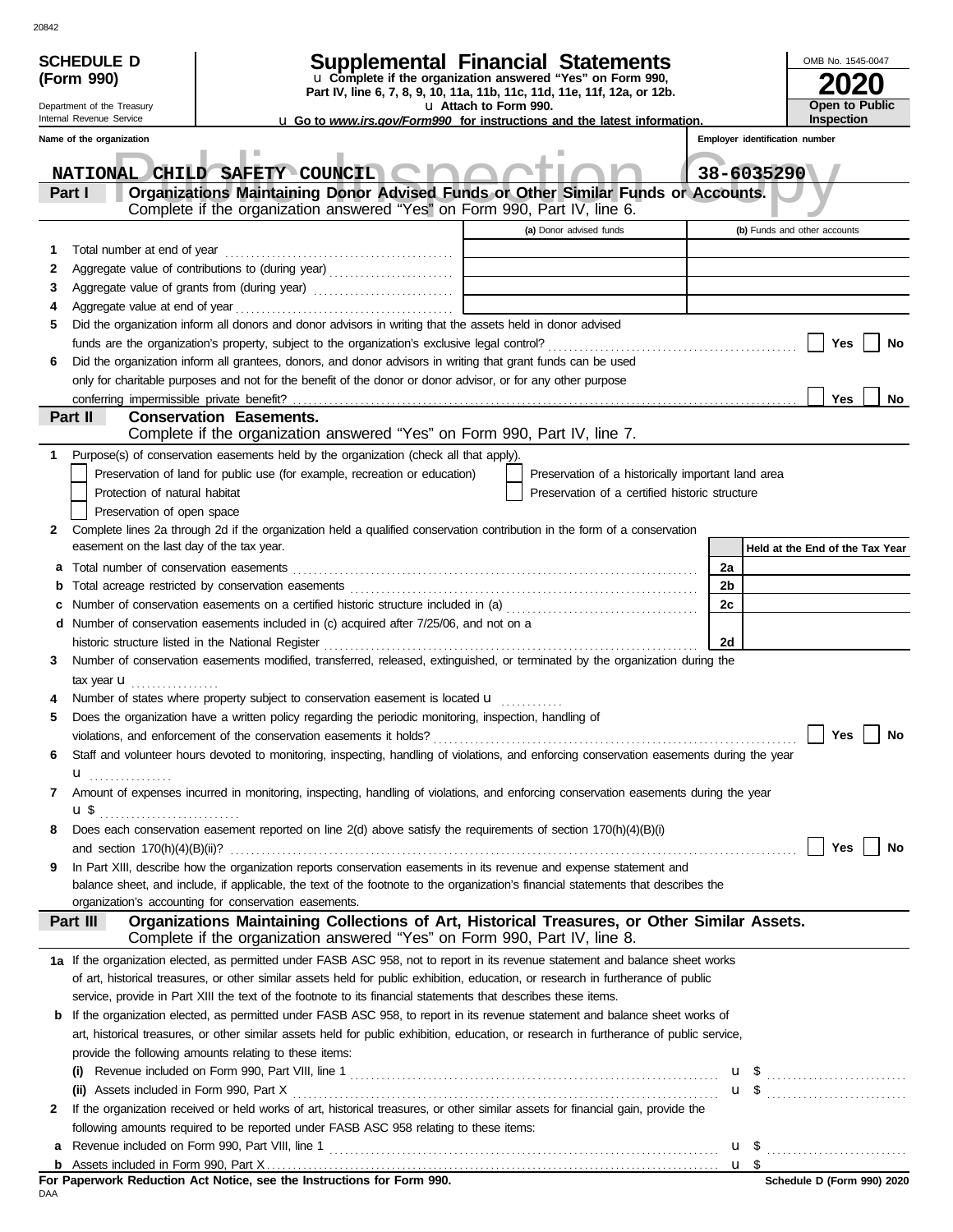|                       | Schedule D (Form 990) 2020<br>Organizations Maintaining Collections of Art, Historical Treasures, or Other Similar Assets (continued)<br>Part III                                                                                                                                                                                                                                                                                                       | NATIONAL CHILD SAFETY COUNCIL |  |                         |                    | 38-6035290      |                      |        |                     | Page 2  |
|-----------------------|---------------------------------------------------------------------------------------------------------------------------------------------------------------------------------------------------------------------------------------------------------------------------------------------------------------------------------------------------------------------------------------------------------------------------------------------------------|-------------------------------|--|-------------------------|--------------------|-----------------|----------------------|--------|---------------------|---------|
| 3                     | Using the organization's acquisition, accession, and other records, check any of the following that make significant use of its                                                                                                                                                                                                                                                                                                                         |                               |  |                         |                    |                 |                      |        |                     |         |
| a<br>b<br>c<br>4<br>5 | collection items (check all that apply):<br>Public exhibition<br>Loan or exchange program<br>d<br>Other $\frac{1}{2}$<br>Scholarly research<br>е<br>Preservation for future generations<br>Provide a description of the organization's collections and explain how they further the organization's exempt purpose in Part<br>XIII.<br>During the year, did the organization solicit or receive donations of art, historical treasures, or other similar |                               |  |                         |                    |                 |                      |        |                     |         |
|                       |                                                                                                                                                                                                                                                                                                                                                                                                                                                         |                               |  |                         |                    |                 |                      |        | Yes                 | No      |
|                       | Part IV<br><b>Escrow and Custodial Arrangements.</b><br>Complete if the organization answered "Yes" on Form 990, Part IV, line 9, or reported an amount on Form<br>990, Part X, line 21.                                                                                                                                                                                                                                                                |                               |  |                         |                    |                 |                      |        |                     |         |
|                       | 1a Is the organization an agent, trustee, custodian or other intermediary for contributions or other assets not                                                                                                                                                                                                                                                                                                                                         |                               |  |                         |                    |                 |                      |        |                     |         |
|                       |                                                                                                                                                                                                                                                                                                                                                                                                                                                         |                               |  |                         |                    |                 |                      |        | Yes                 | No      |
|                       | <b>b</b> If "Yes," explain the arrangement in Part XIII and complete the following table:                                                                                                                                                                                                                                                                                                                                                               |                               |  |                         |                    |                 |                      | Amount |                     |         |
|                       |                                                                                                                                                                                                                                                                                                                                                                                                                                                         |                               |  |                         |                    |                 | 1c                   |        |                     |         |
|                       | c Beginning balance entity and the contract of the contract of the contract of the contract of the contract of the contract of the contract of the contract of the contract of the contract of the contract of the contract of                                                                                                                                                                                                                          |                               |  |                         |                    |                 | 1d                   |        |                     |         |
| е                     |                                                                                                                                                                                                                                                                                                                                                                                                                                                         |                               |  |                         |                    |                 | 1е                   |        |                     |         |
| f                     |                                                                                                                                                                                                                                                                                                                                                                                                                                                         |                               |  |                         |                    |                 | 1f                   |        |                     |         |
|                       | 2a Did the organization include an amount on Form 990, Part X, line 21, for escrow or custodial account liability?                                                                                                                                                                                                                                                                                                                                      |                               |  |                         |                    |                 |                      |        | Yes                 | No      |
|                       |                                                                                                                                                                                                                                                                                                                                                                                                                                                         |                               |  |                         |                    |                 |                      |        |                     |         |
|                       | <b>Part V</b><br><b>Endowment Funds.</b>                                                                                                                                                                                                                                                                                                                                                                                                                |                               |  |                         |                    |                 |                      |        |                     |         |
|                       | Complete if the organization answered "Yes" on Form 990, Part IV, line 10.                                                                                                                                                                                                                                                                                                                                                                              |                               |  |                         |                    |                 |                      |        |                     |         |
|                       |                                                                                                                                                                                                                                                                                                                                                                                                                                                         | (a) Current year              |  | (b) Prior year          | (c) Two years back |                 | (d) Three years back |        | (e) Four years back |         |
|                       | 1a Beginning of year balance<br><b>b</b> Contributions <b>contributions</b>                                                                                                                                                                                                                                                                                                                                                                             |                               |  |                         |                    |                 |                      |        |                     |         |
|                       | c Net investment earnings, gains, and                                                                                                                                                                                                                                                                                                                                                                                                                   |                               |  |                         |                    |                 |                      |        |                     |         |
|                       |                                                                                                                                                                                                                                                                                                                                                                                                                                                         |                               |  |                         |                    |                 |                      |        |                     |         |
|                       | d Grants or scholarships                                                                                                                                                                                                                                                                                                                                                                                                                                |                               |  |                         |                    |                 |                      |        |                     |         |
|                       | e Other expenditures for facilities and                                                                                                                                                                                                                                                                                                                                                                                                                 |                               |  |                         |                    |                 |                      |        |                     |         |
|                       |                                                                                                                                                                                                                                                                                                                                                                                                                                                         |                               |  |                         |                    |                 |                      |        |                     |         |
|                       | f Administrative expenses                                                                                                                                                                                                                                                                                                                                                                                                                               |                               |  |                         |                    |                 |                      |        |                     |         |
|                       |                                                                                                                                                                                                                                                                                                                                                                                                                                                         |                               |  |                         |                    |                 |                      |        |                     |         |
| 2                     | Provide the estimated percentage of the current year end balance (line 1g, column (a)) held as:                                                                                                                                                                                                                                                                                                                                                         |                               |  |                         |                    |                 |                      |        |                     |         |
|                       | a Board designated or quasi-endowment <b>u</b>                                                                                                                                                                                                                                                                                                                                                                                                          |                               |  |                         |                    |                 |                      |        |                     |         |
|                       | <b>b</b> Permanent endowment $\mathbf{u}$ %<br>c Term endowment <b>u</b>                                                                                                                                                                                                                                                                                                                                                                                |                               |  |                         |                    |                 |                      |        |                     |         |
|                       | The percentages on lines 2a, 2b, and 2c should equal 100%.                                                                                                                                                                                                                                                                                                                                                                                              |                               |  |                         |                    |                 |                      |        |                     |         |
|                       | 3a Are there endowment funds not in the possession of the organization that are held and administered for the                                                                                                                                                                                                                                                                                                                                           |                               |  |                         |                    |                 |                      |        |                     |         |
|                       | organization by:                                                                                                                                                                                                                                                                                                                                                                                                                                        |                               |  |                         |                    |                 |                      |        | Yes                 | No.     |
|                       | (i) Unrelated organizations <i>contraction</i> and the contract of the contract of the contract of the contract of the contract of the contract of the contract of the contract of the contract of the contract of the contract of                                                                                                                                                                                                                      |                               |  |                         |                    |                 |                      | 3a(i)  |                     |         |
|                       |                                                                                                                                                                                                                                                                                                                                                                                                                                                         |                               |  |                         |                    |                 |                      | 3a(ii) |                     |         |
|                       |                                                                                                                                                                                                                                                                                                                                                                                                                                                         |                               |  |                         |                    |                 |                      | 3b     |                     |         |
| 4                     | Describe in Part XIII the intended uses of the organization's endowment funds.<br>Part VI                                                                                                                                                                                                                                                                                                                                                               |                               |  |                         |                    |                 |                      |        |                     |         |
|                       | Land, Buildings, and Equipment.<br>Complete if the organization answered "Yes" on Form 990, Part IV, line 11a. See Form 990, Part X, line 10.                                                                                                                                                                                                                                                                                                           |                               |  |                         |                    |                 |                      |        |                     |         |
|                       | Description of property                                                                                                                                                                                                                                                                                                                                                                                                                                 | (a) Cost or other basis       |  | (b) Cost or other basis |                    | (c) Accumulated |                      |        | (d) Book value      |         |
|                       |                                                                                                                                                                                                                                                                                                                                                                                                                                                         | (investment)                  |  | (other)                 |                    | depreciation    |                      |        |                     |         |
|                       |                                                                                                                                                                                                                                                                                                                                                                                                                                                         |                               |  |                         | 68,000             |                 |                      |        |                     | 68,000  |
|                       |                                                                                                                                                                                                                                                                                                                                                                                                                                                         |                               |  |                         | 1,303,750          |                 | 796,175              |        |                     | 507,575 |
|                       | c Leasehold improvements                                                                                                                                                                                                                                                                                                                                                                                                                                |                               |  |                         |                    |                 |                      |        |                     |         |
|                       |                                                                                                                                                                                                                                                                                                                                                                                                                                                         |                               |  |                         | 1,004,122          |                 | 978,140              |        |                     | 25,982  |
|                       |                                                                                                                                                                                                                                                                                                                                                                                                                                                         |                               |  |                         | 185,592            |                 | 155,349              |        |                     | 30,243  |
|                       | Total. Add lines 1a through 1e. (Column (d) must equal Form 990, Part X, column (B), line 10c.)                                                                                                                                                                                                                                                                                                                                                         |                               |  |                         |                    |                 | u                    |        |                     | 631,800 |

**Schedule D (Form 990) 2020**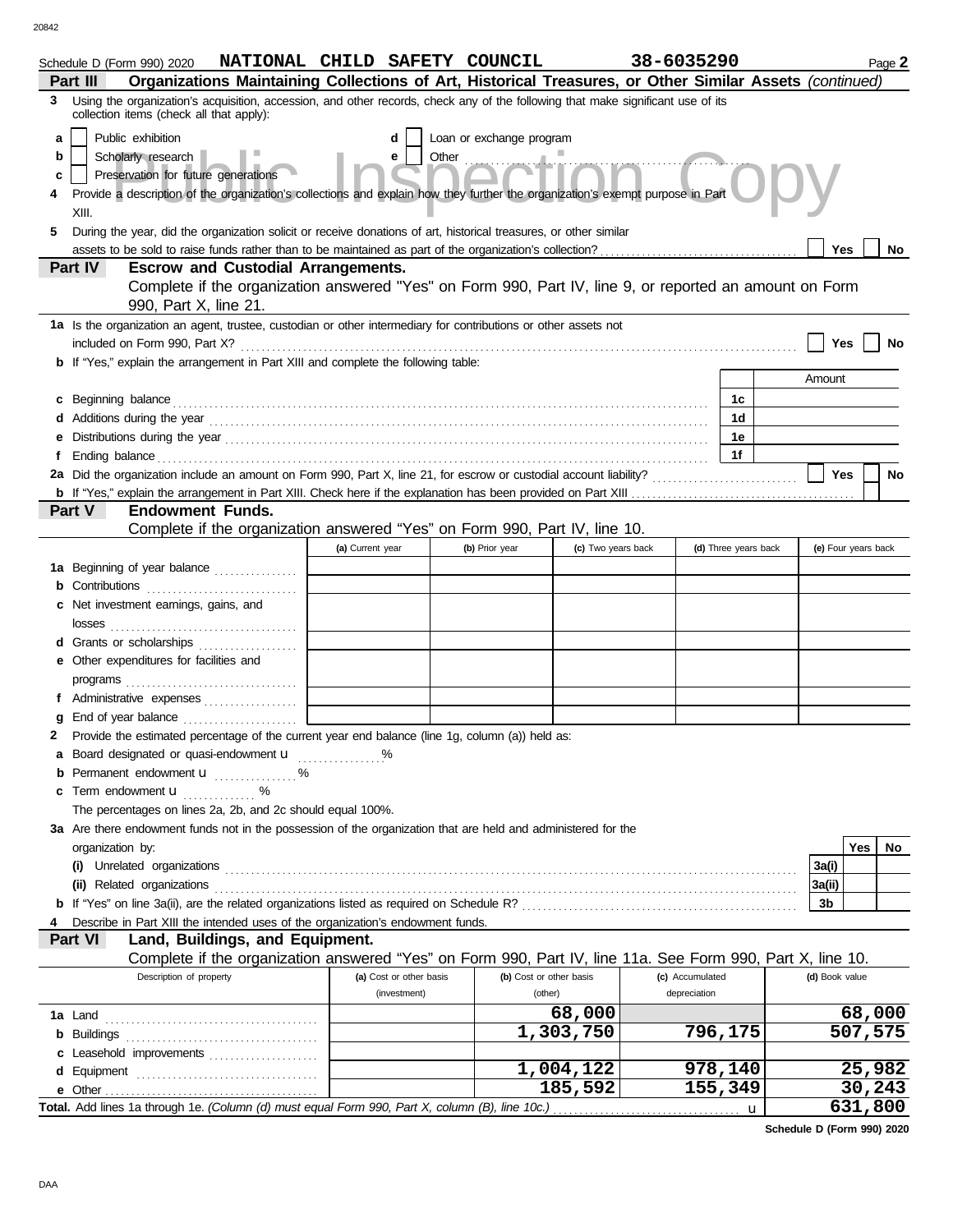DAA

(9)

| <b>Investments - Other Securities.</b><br>Part VII<br>Complete if the organization answered "Yes" on Form 990, Part IV, line 11b. See Form 990, Part X, line 12.<br>(a) Description of security or category<br>(b) Book value<br>(c) Method of valuation:<br>(including name of security)<br>Cost or end-of-year market value<br>ш<br>(1) Financial derivatives<br>(2) Closely held equity interests<br>$(3)$ Other $\ldots$ $\blacksquare$<br>$\overline{a}$ (G) $\overline{a}$ (G) $\overline{a}$ (G) $\overline{a}$ (Fig. (C) $\overline{a}$ (Fig. (C) $\overline{a}$ (Fig. (C) $\overline{a}$ (Fig. (C) $\overline{a}$ (Fig. (C) $\overline{a}$ (Fig. (C) $\overline{a}$ (Fig. (C) $\overline{a}$ (Fig. (C) $\overline{a}$ (Fig. (C) $\overline{a}$ (F<br>(H)<br>Total. (Column (b) must equal Form 990, Part X, col. (B) line 12.) $\ldots$ .<br>Investments - Program Related.<br>Part VIII<br>Complete if the organization answered "Yes" on Form 990, Part IV, line 11c. See Form 990, Part X, line 13.<br>(a) Description of investment<br>(c) Method of valuation:<br>(b) Book value<br>Cost or end-of-year market value<br>(1)<br>(2)<br>(3)<br>(4)<br>(5)<br>(6)<br>(7)<br>(8)<br>(9)<br><b>Total.</b> (Column (b) must equal Form 990, Part X, col. (B) line 13.) $\ldots$ $\ldots$<br>Part IX<br>Other Assets.<br>Complete if the organization answered "Yes" on Form 990, Part IV, line 11d. See Form 990, Part X, line 15.<br>(b) Book value<br>(a) Description<br>(1)<br>(2)<br>(3)<br>(4)<br>(5)<br>(6)<br>(7)<br>(8)<br>(9)<br>Total. (Column (b) must equal Form 990, Part X, col. (B) line 15.)<br>u<br><b>Other Liabilities.</b><br>Part X<br>Complete if the organization answered "Yes" on Form 990, Part IV, line 11e or 11f. See Form 990, Part X,<br>line 25.<br>(a) Description of liability<br>(b) Book value<br>(1)<br>Federal income taxes<br>6,690<br><b>NOTE PAYABLE</b><br>- LEONI TOWNSHIP<br>(2)<br>(3)<br>(4)<br>(5)<br>(6)<br>(7)<br>(8) | Schedule D (Form 990) 2020 |  |  | NATIONAL CHILD SAFETY COUNCIL | 38-6035290 | Page 3 |
|--------------------------------------------------------------------------------------------------------------------------------------------------------------------------------------------------------------------------------------------------------------------------------------------------------------------------------------------------------------------------------------------------------------------------------------------------------------------------------------------------------------------------------------------------------------------------------------------------------------------------------------------------------------------------------------------------------------------------------------------------------------------------------------------------------------------------------------------------------------------------------------------------------------------------------------------------------------------------------------------------------------------------------------------------------------------------------------------------------------------------------------------------------------------------------------------------------------------------------------------------------------------------------------------------------------------------------------------------------------------------------------------------------------------------------------------------------------------------------------------------------------------------------------------------------------------------------------------------------------------------------------------------------------------------------------------------------------------------------------------------------------------------------------------------------------------------------------------------------------------------------------------------------------------------------------------------------------------------------|----------------------------|--|--|-------------------------------|------------|--------|
|                                                                                                                                                                                                                                                                                                                                                                                                                                                                                                                                                                                                                                                                                                                                                                                                                                                                                                                                                                                                                                                                                                                                                                                                                                                                                                                                                                                                                                                                                                                                                                                                                                                                                                                                                                                                                                                                                                                                                                                |                            |  |  |                               |            |        |
|                                                                                                                                                                                                                                                                                                                                                                                                                                                                                                                                                                                                                                                                                                                                                                                                                                                                                                                                                                                                                                                                                                                                                                                                                                                                                                                                                                                                                                                                                                                                                                                                                                                                                                                                                                                                                                                                                                                                                                                |                            |  |  |                               |            |        |
|                                                                                                                                                                                                                                                                                                                                                                                                                                                                                                                                                                                                                                                                                                                                                                                                                                                                                                                                                                                                                                                                                                                                                                                                                                                                                                                                                                                                                                                                                                                                                                                                                                                                                                                                                                                                                                                                                                                                                                                |                            |  |  |                               |            |        |
|                                                                                                                                                                                                                                                                                                                                                                                                                                                                                                                                                                                                                                                                                                                                                                                                                                                                                                                                                                                                                                                                                                                                                                                                                                                                                                                                                                                                                                                                                                                                                                                                                                                                                                                                                                                                                                                                                                                                                                                |                            |  |  |                               |            |        |
|                                                                                                                                                                                                                                                                                                                                                                                                                                                                                                                                                                                                                                                                                                                                                                                                                                                                                                                                                                                                                                                                                                                                                                                                                                                                                                                                                                                                                                                                                                                                                                                                                                                                                                                                                                                                                                                                                                                                                                                |                            |  |  |                               |            |        |
|                                                                                                                                                                                                                                                                                                                                                                                                                                                                                                                                                                                                                                                                                                                                                                                                                                                                                                                                                                                                                                                                                                                                                                                                                                                                                                                                                                                                                                                                                                                                                                                                                                                                                                                                                                                                                                                                                                                                                                                |                            |  |  |                               |            |        |
|                                                                                                                                                                                                                                                                                                                                                                                                                                                                                                                                                                                                                                                                                                                                                                                                                                                                                                                                                                                                                                                                                                                                                                                                                                                                                                                                                                                                                                                                                                                                                                                                                                                                                                                                                                                                                                                                                                                                                                                |                            |  |  |                               |            |        |
|                                                                                                                                                                                                                                                                                                                                                                                                                                                                                                                                                                                                                                                                                                                                                                                                                                                                                                                                                                                                                                                                                                                                                                                                                                                                                                                                                                                                                                                                                                                                                                                                                                                                                                                                                                                                                                                                                                                                                                                |                            |  |  |                               |            |        |
|                                                                                                                                                                                                                                                                                                                                                                                                                                                                                                                                                                                                                                                                                                                                                                                                                                                                                                                                                                                                                                                                                                                                                                                                                                                                                                                                                                                                                                                                                                                                                                                                                                                                                                                                                                                                                                                                                                                                                                                |                            |  |  |                               |            |        |
|                                                                                                                                                                                                                                                                                                                                                                                                                                                                                                                                                                                                                                                                                                                                                                                                                                                                                                                                                                                                                                                                                                                                                                                                                                                                                                                                                                                                                                                                                                                                                                                                                                                                                                                                                                                                                                                                                                                                                                                |                            |  |  |                               |            |        |
|                                                                                                                                                                                                                                                                                                                                                                                                                                                                                                                                                                                                                                                                                                                                                                                                                                                                                                                                                                                                                                                                                                                                                                                                                                                                                                                                                                                                                                                                                                                                                                                                                                                                                                                                                                                                                                                                                                                                                                                |                            |  |  |                               |            |        |
|                                                                                                                                                                                                                                                                                                                                                                                                                                                                                                                                                                                                                                                                                                                                                                                                                                                                                                                                                                                                                                                                                                                                                                                                                                                                                                                                                                                                                                                                                                                                                                                                                                                                                                                                                                                                                                                                                                                                                                                |                            |  |  |                               |            |        |
|                                                                                                                                                                                                                                                                                                                                                                                                                                                                                                                                                                                                                                                                                                                                                                                                                                                                                                                                                                                                                                                                                                                                                                                                                                                                                                                                                                                                                                                                                                                                                                                                                                                                                                                                                                                                                                                                                                                                                                                |                            |  |  |                               |            |        |
|                                                                                                                                                                                                                                                                                                                                                                                                                                                                                                                                                                                                                                                                                                                                                                                                                                                                                                                                                                                                                                                                                                                                                                                                                                                                                                                                                                                                                                                                                                                                                                                                                                                                                                                                                                                                                                                                                                                                                                                |                            |  |  |                               |            |        |
|                                                                                                                                                                                                                                                                                                                                                                                                                                                                                                                                                                                                                                                                                                                                                                                                                                                                                                                                                                                                                                                                                                                                                                                                                                                                                                                                                                                                                                                                                                                                                                                                                                                                                                                                                                                                                                                                                                                                                                                |                            |  |  |                               |            |        |
|                                                                                                                                                                                                                                                                                                                                                                                                                                                                                                                                                                                                                                                                                                                                                                                                                                                                                                                                                                                                                                                                                                                                                                                                                                                                                                                                                                                                                                                                                                                                                                                                                                                                                                                                                                                                                                                                                                                                                                                |                            |  |  |                               |            |        |
|                                                                                                                                                                                                                                                                                                                                                                                                                                                                                                                                                                                                                                                                                                                                                                                                                                                                                                                                                                                                                                                                                                                                                                                                                                                                                                                                                                                                                                                                                                                                                                                                                                                                                                                                                                                                                                                                                                                                                                                |                            |  |  |                               |            |        |
|                                                                                                                                                                                                                                                                                                                                                                                                                                                                                                                                                                                                                                                                                                                                                                                                                                                                                                                                                                                                                                                                                                                                                                                                                                                                                                                                                                                                                                                                                                                                                                                                                                                                                                                                                                                                                                                                                                                                                                                |                            |  |  |                               |            |        |
|                                                                                                                                                                                                                                                                                                                                                                                                                                                                                                                                                                                                                                                                                                                                                                                                                                                                                                                                                                                                                                                                                                                                                                                                                                                                                                                                                                                                                                                                                                                                                                                                                                                                                                                                                                                                                                                                                                                                                                                |                            |  |  |                               |            |        |
|                                                                                                                                                                                                                                                                                                                                                                                                                                                                                                                                                                                                                                                                                                                                                                                                                                                                                                                                                                                                                                                                                                                                                                                                                                                                                                                                                                                                                                                                                                                                                                                                                                                                                                                                                                                                                                                                                                                                                                                |                            |  |  |                               |            |        |
|                                                                                                                                                                                                                                                                                                                                                                                                                                                                                                                                                                                                                                                                                                                                                                                                                                                                                                                                                                                                                                                                                                                                                                                                                                                                                                                                                                                                                                                                                                                                                                                                                                                                                                                                                                                                                                                                                                                                                                                |                            |  |  |                               |            |        |
|                                                                                                                                                                                                                                                                                                                                                                                                                                                                                                                                                                                                                                                                                                                                                                                                                                                                                                                                                                                                                                                                                                                                                                                                                                                                                                                                                                                                                                                                                                                                                                                                                                                                                                                                                                                                                                                                                                                                                                                |                            |  |  |                               |            |        |
|                                                                                                                                                                                                                                                                                                                                                                                                                                                                                                                                                                                                                                                                                                                                                                                                                                                                                                                                                                                                                                                                                                                                                                                                                                                                                                                                                                                                                                                                                                                                                                                                                                                                                                                                                                                                                                                                                                                                                                                |                            |  |  |                               |            |        |
|                                                                                                                                                                                                                                                                                                                                                                                                                                                                                                                                                                                                                                                                                                                                                                                                                                                                                                                                                                                                                                                                                                                                                                                                                                                                                                                                                                                                                                                                                                                                                                                                                                                                                                                                                                                                                                                                                                                                                                                |                            |  |  |                               |            |        |
|                                                                                                                                                                                                                                                                                                                                                                                                                                                                                                                                                                                                                                                                                                                                                                                                                                                                                                                                                                                                                                                                                                                                                                                                                                                                                                                                                                                                                                                                                                                                                                                                                                                                                                                                                                                                                                                                                                                                                                                |                            |  |  |                               |            |        |
|                                                                                                                                                                                                                                                                                                                                                                                                                                                                                                                                                                                                                                                                                                                                                                                                                                                                                                                                                                                                                                                                                                                                                                                                                                                                                                                                                                                                                                                                                                                                                                                                                                                                                                                                                                                                                                                                                                                                                                                |                            |  |  |                               |            |        |
|                                                                                                                                                                                                                                                                                                                                                                                                                                                                                                                                                                                                                                                                                                                                                                                                                                                                                                                                                                                                                                                                                                                                                                                                                                                                                                                                                                                                                                                                                                                                                                                                                                                                                                                                                                                                                                                                                                                                                                                |                            |  |  |                               |            |        |
|                                                                                                                                                                                                                                                                                                                                                                                                                                                                                                                                                                                                                                                                                                                                                                                                                                                                                                                                                                                                                                                                                                                                                                                                                                                                                                                                                                                                                                                                                                                                                                                                                                                                                                                                                                                                                                                                                                                                                                                |                            |  |  |                               |            |        |
|                                                                                                                                                                                                                                                                                                                                                                                                                                                                                                                                                                                                                                                                                                                                                                                                                                                                                                                                                                                                                                                                                                                                                                                                                                                                                                                                                                                                                                                                                                                                                                                                                                                                                                                                                                                                                                                                                                                                                                                |                            |  |  |                               |            |        |
|                                                                                                                                                                                                                                                                                                                                                                                                                                                                                                                                                                                                                                                                                                                                                                                                                                                                                                                                                                                                                                                                                                                                                                                                                                                                                                                                                                                                                                                                                                                                                                                                                                                                                                                                                                                                                                                                                                                                                                                |                            |  |  |                               |            |        |
|                                                                                                                                                                                                                                                                                                                                                                                                                                                                                                                                                                                                                                                                                                                                                                                                                                                                                                                                                                                                                                                                                                                                                                                                                                                                                                                                                                                                                                                                                                                                                                                                                                                                                                                                                                                                                                                                                                                                                                                |                            |  |  |                               |            |        |
|                                                                                                                                                                                                                                                                                                                                                                                                                                                                                                                                                                                                                                                                                                                                                                                                                                                                                                                                                                                                                                                                                                                                                                                                                                                                                                                                                                                                                                                                                                                                                                                                                                                                                                                                                                                                                                                                                                                                                                                |                            |  |  |                               |            |        |
|                                                                                                                                                                                                                                                                                                                                                                                                                                                                                                                                                                                                                                                                                                                                                                                                                                                                                                                                                                                                                                                                                                                                                                                                                                                                                                                                                                                                                                                                                                                                                                                                                                                                                                                                                                                                                                                                                                                                                                                |                            |  |  |                               |            |        |
|                                                                                                                                                                                                                                                                                                                                                                                                                                                                                                                                                                                                                                                                                                                                                                                                                                                                                                                                                                                                                                                                                                                                                                                                                                                                                                                                                                                                                                                                                                                                                                                                                                                                                                                                                                                                                                                                                                                                                                                |                            |  |  |                               |            |        |
|                                                                                                                                                                                                                                                                                                                                                                                                                                                                                                                                                                                                                                                                                                                                                                                                                                                                                                                                                                                                                                                                                                                                                                                                                                                                                                                                                                                                                                                                                                                                                                                                                                                                                                                                                                                                                                                                                                                                                                                |                            |  |  |                               |            |        |
|                                                                                                                                                                                                                                                                                                                                                                                                                                                                                                                                                                                                                                                                                                                                                                                                                                                                                                                                                                                                                                                                                                                                                                                                                                                                                                                                                                                                                                                                                                                                                                                                                                                                                                                                                                                                                                                                                                                                                                                |                            |  |  |                               |            |        |
|                                                                                                                                                                                                                                                                                                                                                                                                                                                                                                                                                                                                                                                                                                                                                                                                                                                                                                                                                                                                                                                                                                                                                                                                                                                                                                                                                                                                                                                                                                                                                                                                                                                                                                                                                                                                                                                                                                                                                                                |                            |  |  |                               |            |        |
|                                                                                                                                                                                                                                                                                                                                                                                                                                                                                                                                                                                                                                                                                                                                                                                                                                                                                                                                                                                                                                                                                                                                                                                                                                                                                                                                                                                                                                                                                                                                                                                                                                                                                                                                                                                                                                                                                                                                                                                |                            |  |  |                               |            |        |
|                                                                                                                                                                                                                                                                                                                                                                                                                                                                                                                                                                                                                                                                                                                                                                                                                                                                                                                                                                                                                                                                                                                                                                                                                                                                                                                                                                                                                                                                                                                                                                                                                                                                                                                                                                                                                                                                                                                                                                                |                            |  |  |                               |            |        |
|                                                                                                                                                                                                                                                                                                                                                                                                                                                                                                                                                                                                                                                                                                                                                                                                                                                                                                                                                                                                                                                                                                                                                                                                                                                                                                                                                                                                                                                                                                                                                                                                                                                                                                                                                                                                                                                                                                                                                                                |                            |  |  |                               |            |        |
|                                                                                                                                                                                                                                                                                                                                                                                                                                                                                                                                                                                                                                                                                                                                                                                                                                                                                                                                                                                                                                                                                                                                                                                                                                                                                                                                                                                                                                                                                                                                                                                                                                                                                                                                                                                                                                                                                                                                                                                |                            |  |  |                               |            |        |
|                                                                                                                                                                                                                                                                                                                                                                                                                                                                                                                                                                                                                                                                                                                                                                                                                                                                                                                                                                                                                                                                                                                                                                                                                                                                                                                                                                                                                                                                                                                                                                                                                                                                                                                                                                                                                                                                                                                                                                                |                            |  |  |                               |            |        |
|                                                                                                                                                                                                                                                                                                                                                                                                                                                                                                                                                                                                                                                                                                                                                                                                                                                                                                                                                                                                                                                                                                                                                                                                                                                                                                                                                                                                                                                                                                                                                                                                                                                                                                                                                                                                                                                                                                                                                                                |                            |  |  |                               |            |        |
|                                                                                                                                                                                                                                                                                                                                                                                                                                                                                                                                                                                                                                                                                                                                                                                                                                                                                                                                                                                                                                                                                                                                                                                                                                                                                                                                                                                                                                                                                                                                                                                                                                                                                                                                                                                                                                                                                                                                                                                |                            |  |  |                               |            |        |
|                                                                                                                                                                                                                                                                                                                                                                                                                                                                                                                                                                                                                                                                                                                                                                                                                                                                                                                                                                                                                                                                                                                                                                                                                                                                                                                                                                                                                                                                                                                                                                                                                                                                                                                                                                                                                                                                                                                                                                                | 1.                         |  |  |                               |            |        |
|                                                                                                                                                                                                                                                                                                                                                                                                                                                                                                                                                                                                                                                                                                                                                                                                                                                                                                                                                                                                                                                                                                                                                                                                                                                                                                                                                                                                                                                                                                                                                                                                                                                                                                                                                                                                                                                                                                                                                                                |                            |  |  |                               |            |        |
|                                                                                                                                                                                                                                                                                                                                                                                                                                                                                                                                                                                                                                                                                                                                                                                                                                                                                                                                                                                                                                                                                                                                                                                                                                                                                                                                                                                                                                                                                                                                                                                                                                                                                                                                                                                                                                                                                                                                                                                |                            |  |  |                               |            |        |
|                                                                                                                                                                                                                                                                                                                                                                                                                                                                                                                                                                                                                                                                                                                                                                                                                                                                                                                                                                                                                                                                                                                                                                                                                                                                                                                                                                                                                                                                                                                                                                                                                                                                                                                                                                                                                                                                                                                                                                                |                            |  |  |                               |            |        |
|                                                                                                                                                                                                                                                                                                                                                                                                                                                                                                                                                                                                                                                                                                                                                                                                                                                                                                                                                                                                                                                                                                                                                                                                                                                                                                                                                                                                                                                                                                                                                                                                                                                                                                                                                                                                                                                                                                                                                                                |                            |  |  |                               |            |        |
|                                                                                                                                                                                                                                                                                                                                                                                                                                                                                                                                                                                                                                                                                                                                                                                                                                                                                                                                                                                                                                                                                                                                                                                                                                                                                                                                                                                                                                                                                                                                                                                                                                                                                                                                                                                                                                                                                                                                                                                |                            |  |  |                               |            |        |
|                                                                                                                                                                                                                                                                                                                                                                                                                                                                                                                                                                                                                                                                                                                                                                                                                                                                                                                                                                                                                                                                                                                                                                                                                                                                                                                                                                                                                                                                                                                                                                                                                                                                                                                                                                                                                                                                                                                                                                                |                            |  |  |                               |            |        |
|                                                                                                                                                                                                                                                                                                                                                                                                                                                                                                                                                                                                                                                                                                                                                                                                                                                                                                                                                                                                                                                                                                                                                                                                                                                                                                                                                                                                                                                                                                                                                                                                                                                                                                                                                                                                                                                                                                                                                                                |                            |  |  |                               |            |        |

Liability for uncertain tax positions. In Part XIII, provide the text of the footnote to the organization's financial statements that reports the **2.** organization's liability for uncertain tax positions under FASB ASC 740. Check here if the text of the footnote has been provided in Part XIII **6,690**

u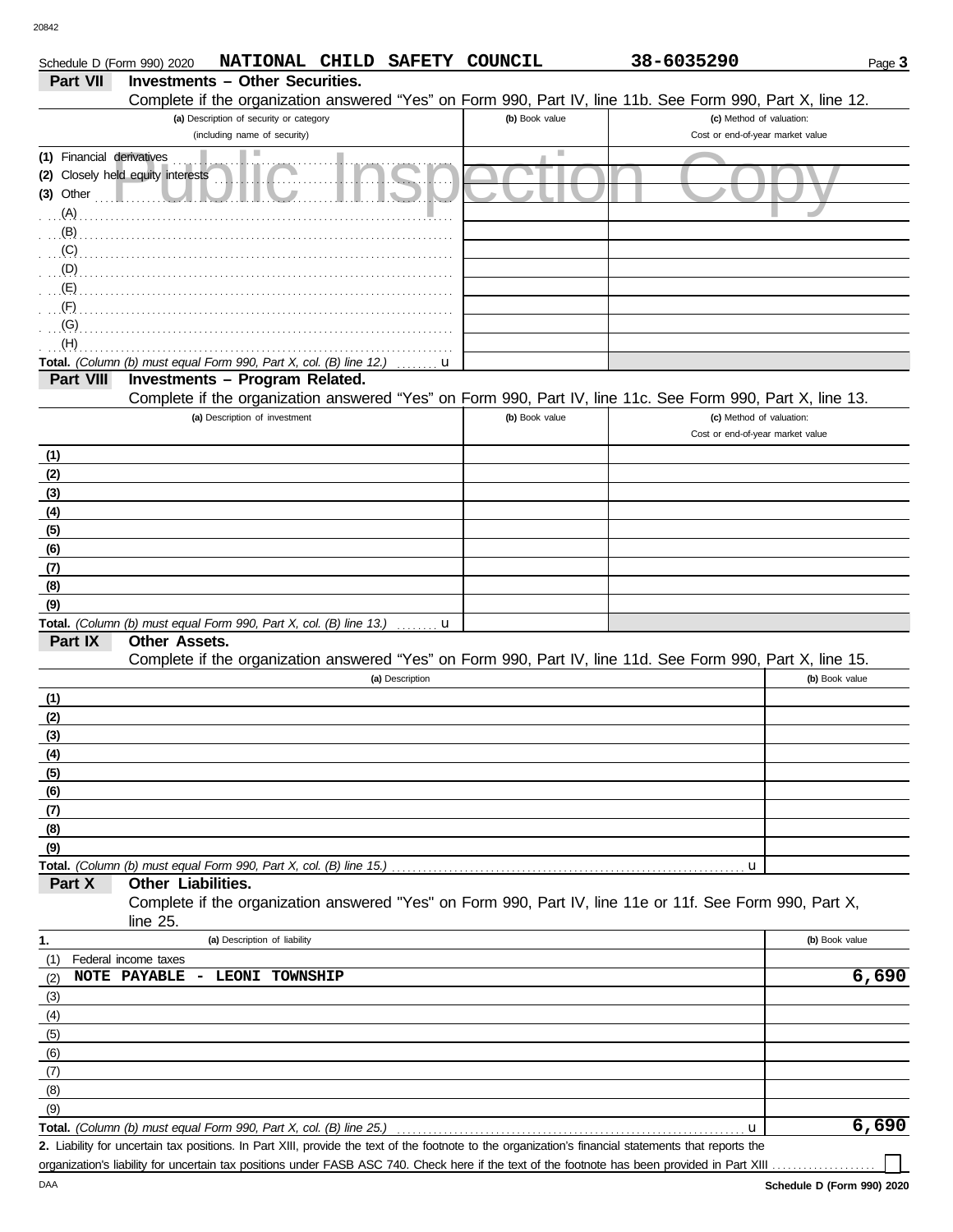|    | Schedule D (Form 990) 2020 NATIONAL CHILD SAFETY COUNCIL                                                                                                                                                                            | 38-6035290     |    | Page 4 |
|----|-------------------------------------------------------------------------------------------------------------------------------------------------------------------------------------------------------------------------------------|----------------|----|--------|
|    | Reconciliation of Revenue per Audited Financial Statements With Revenue per Return.<br>Part XI                                                                                                                                      |                |    |        |
|    | Complete if the organization answered "Yes" on Form 990, Part IV, line 12a.                                                                                                                                                         |                |    |        |
| 1. |                                                                                                                                                                                                                                     |                | 1  |        |
| 2  | Amounts included on line 1 but not on Form 990, Part VIII, line 12:                                                                                                                                                                 |                |    |        |
| a  |                                                                                                                                                                                                                                     | 2a             |    |        |
| b  | Donated services and use of facilities <b>Community</b>                                                                                                                                                                             | 2 <sub>b</sub> |    |        |
| c  | Recoveries of prior year grants <b>All Accounts</b> and the second in the second second in the second second in the second second in the second second second second second second second second second second second second second | 2c             |    |        |
| d  |                                                                                                                                                                                                                                     | 2d             |    |        |
| е  | Add lines 2a through 2d [11] Additional Property and Table 1 and Table 1 and Table 1 and Table 1 and Table 1 and Table 1 and Table 1 and Table 1 and Table 1 and Table 1 and Table 1 and Table 1 and Table 1 and Table 1 and T      |                | 2e |        |
| З  |                                                                                                                                                                                                                                     |                | 3  |        |
| 4  | Amounts included on Form 990, Part VIII, line 12, but not on line 1:                                                                                                                                                                |                |    |        |
| a  |                                                                                                                                                                                                                                     | 4a             |    |        |
|    |                                                                                                                                                                                                                                     | 4b             |    |        |
|    | c Add lines 4a and 4b                                                                                                                                                                                                               |                | 4c |        |
| 5. |                                                                                                                                                                                                                                     |                | 5  |        |
|    | Reconciliation of Expenses per Audited Financial Statements With Expenses per Return.<br>Part XII                                                                                                                                   |                |    |        |
|    | Complete if the organization answered "Yes" on Form 990, Part IV, line 12a.                                                                                                                                                         |                |    |        |
| 1. |                                                                                                                                                                                                                                     |                | 1  |        |
| 2  | Amounts included on line 1 but not on Form 990, Part IX, line 25:                                                                                                                                                                   |                |    |        |
| a  | Donated services and use of facilities [[11][11] contact the service of facilities [[11] contact the service of facilities [[11] contact the service of facilities [[11] contact the service of facilities [[11] contact the s      | 2a             |    |        |
| b  |                                                                                                                                                                                                                                     | 2b             |    |        |
| c  |                                                                                                                                                                                                                                     | 2c             |    |        |
| d  |                                                                                                                                                                                                                                     | 2d             |    |        |
| е  |                                                                                                                                                                                                                                     |                | 2e |        |
| 3  |                                                                                                                                                                                                                                     |                | 3  |        |
| 4  | Amounts included on Form 990, Part IX, line 25, but not on line 1:                                                                                                                                                                  |                |    |        |
| a  |                                                                                                                                                                                                                                     | 4a             |    |        |
|    |                                                                                                                                                                                                                                     | 4b             |    |        |
|    | c Add lines 4a and 4b                                                                                                                                                                                                               |                | 4c |        |
|    |                                                                                                                                                                                                                                     |                | 5  |        |
|    | Part XIII Supplemental Information.                                                                                                                                                                                                 |                |    |        |
|    | Provide the descriptions required for Part II, lines 3, 5, and 9; Part III, lines 1a and 4; Part IV, lines 1b and 2b; Part V, line 4; Part X, line                                                                                  |                |    |        |
|    | 2; Part XI, lines 2d and 4b; and Part XII, lines 2d and 4b. Also complete this part to provide any additional information.                                                                                                          |                |    |        |
|    |                                                                                                                                                                                                                                     |                |    |        |
|    |                                                                                                                                                                                                                                     |                |    |        |
|    |                                                                                                                                                                                                                                     |                |    |        |
|    |                                                                                                                                                                                                                                     |                |    |        |
|    |                                                                                                                                                                                                                                     |                |    |        |
|    |                                                                                                                                                                                                                                     |                |    |        |
|    |                                                                                                                                                                                                                                     |                |    |        |
|    |                                                                                                                                                                                                                                     |                |    |        |
|    |                                                                                                                                                                                                                                     |                |    |        |
|    |                                                                                                                                                                                                                                     |                |    |        |
|    |                                                                                                                                                                                                                                     |                |    |        |
|    |                                                                                                                                                                                                                                     |                |    |        |
|    |                                                                                                                                                                                                                                     |                |    |        |
|    |                                                                                                                                                                                                                                     |                |    |        |
|    |                                                                                                                                                                                                                                     |                |    |        |
|    |                                                                                                                                                                                                                                     |                |    |        |
|    |                                                                                                                                                                                                                                     |                |    |        |
|    |                                                                                                                                                                                                                                     |                |    |        |
|    |                                                                                                                                                                                                                                     |                |    |        |
|    |                                                                                                                                                                                                                                     |                |    |        |
|    |                                                                                                                                                                                                                                     |                |    |        |
|    |                                                                                                                                                                                                                                     |                |    |        |
|    |                                                                                                                                                                                                                                     |                |    |        |
|    |                                                                                                                                                                                                                                     |                |    |        |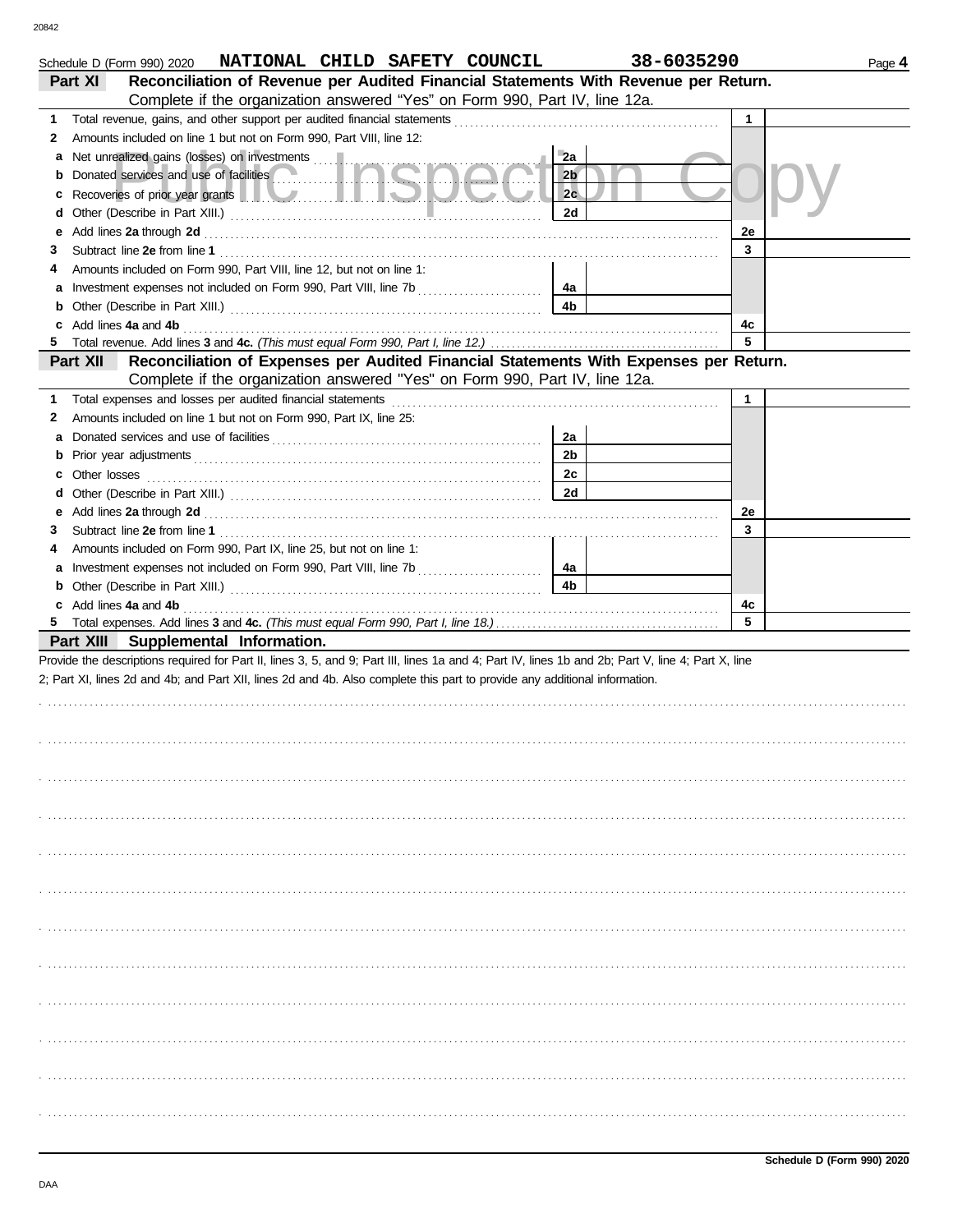| Schedule D (Form 990) 2020 | NATIONAL CHILD SAFETY COUNCIL                         |  |  |
|----------------------------|-------------------------------------------------------|--|--|
|                            | <b>Part XIII Supplemental Information (continued)</b> |  |  |

| Page 5 |
|--------|
|        |

| <b>Public Inspection Copy</b> |
|-------------------------------|
|                               |
|                               |
|                               |
|                               |
|                               |
|                               |
|                               |
|                               |
|                               |
|                               |
|                               |
|                               |
|                               |
|                               |
|                               |
|                               |
|                               |
|                               |
|                               |
|                               |
|                               |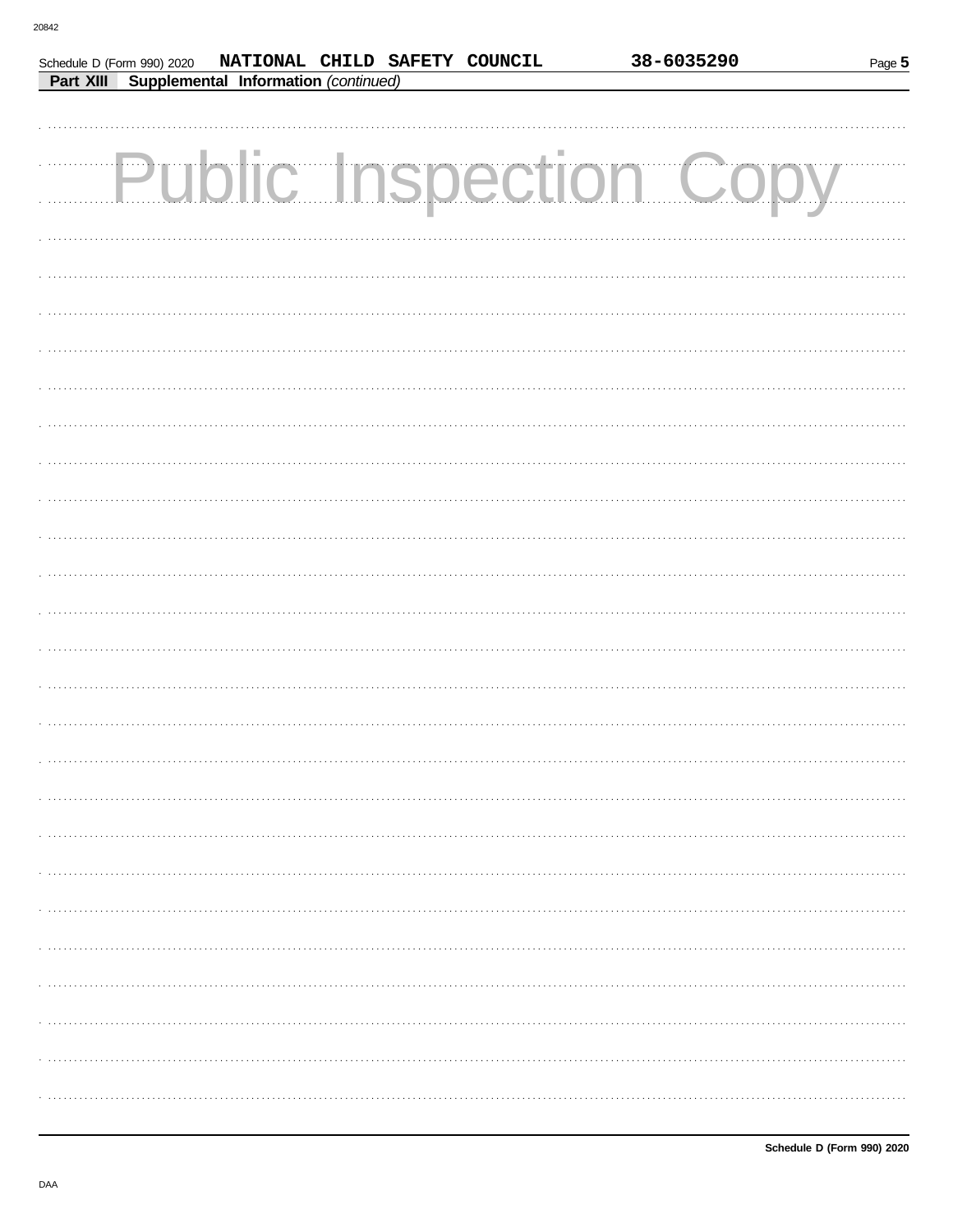| <b>SCHEDULE G</b><br>Supplemental Information Regarding Fundraising or Gaming Activities                                                                                                                                                                |                                                                                                                                                                     |                |                           |                                                                                 |                                        | OMB No. 1545-0047                       |  |  |
|---------------------------------------------------------------------------------------------------------------------------------------------------------------------------------------------------------------------------------------------------------|---------------------------------------------------------------------------------------------------------------------------------------------------------------------|----------------|---------------------------|---------------------------------------------------------------------------------|----------------------------------------|-----------------------------------------|--|--|
| (Form 990 or 990-EZ)                                                                                                                                                                                                                                    | Complete if the organization answered "Yes" on Form 990, Part IV, line 17, 18, or 19, or if the<br>organization entered more than \$15,000 on Form 990-EZ, line 6a. |                |                           |                                                                                 |                                        |                                         |  |  |
| Department of the Treasury<br>Internal Revenue Service                                                                                                                                                                                                  | LI Attach to Form 990 or Form 990-EZ.                                                                                                                               |                |                           | <b>u</b> Go to www.irs.gov/Form990 for instructions and the latest information. |                                        | Open to Public<br>Inspection            |  |  |
| Name of the organization                                                                                                                                                                                                                                |                                                                                                                                                                     |                |                           |                                                                                 | Employer identification number         |                                         |  |  |
| NATIONAL CHILD                                                                                                                                                                                                                                          | SAFETY COUNCIL                                                                                                                                                      |                |                           |                                                                                 | 38-6035290                             |                                         |  |  |
| Fundraising Activities. Complete if the organization answered "Yes" on Form 990, Part IV, line 17.<br>Part I<br>Form 990-EZ filers are not required to complete this part.                                                                              |                                                                                                                                                                     |                |                           |                                                                                 |                                        |                                         |  |  |
| Indicate whether the organization raised funds through any of the following activities. Check all that apply.<br>1                                                                                                                                      |                                                                                                                                                                     |                |                           |                                                                                 |                                        |                                         |  |  |
| Mail solicitations<br>a                                                                                                                                                                                                                                 | е                                                                                                                                                                   |                |                           | Solicitation of non-government grants                                           |                                        |                                         |  |  |
| Internet and email solicitations<br>b                                                                                                                                                                                                                   | Solicitation of government grants<br>f                                                                                                                              |                |                           |                                                                                 |                                        |                                         |  |  |
| Phone solicitations<br>C                                                                                                                                                                                                                                | Special fundraising events<br>a                                                                                                                                     |                |                           |                                                                                 |                                        |                                         |  |  |
| In-person solicitations<br>d                                                                                                                                                                                                                            |                                                                                                                                                                     |                |                           |                                                                                 |                                        |                                         |  |  |
| 2a Did the organization have a written or oral agreement with any individual (including officers, directors, trustees,                                                                                                                                  |                                                                                                                                                                     |                |                           |                                                                                 |                                        |                                         |  |  |
| or key employees listed in Form 990, Part VII) or entity in connection with professional fundraising services?<br>b If "Yes," list the 10 highest paid individuals or entities (fundraisers) pursuant to agreements under which the fundraiser is to be |                                                                                                                                                                     |                |                           |                                                                                 |                                        | No<br>Yes                               |  |  |
| compensated at least \$5,000 by the organization.                                                                                                                                                                                                       |                                                                                                                                                                     |                | (iii) Did fund-           |                                                                                 |                                        |                                         |  |  |
| (i) Name and address of individual                                                                                                                                                                                                                      |                                                                                                                                                                     |                | raiser have<br>custody or | (iv) Gross receipts                                                             | (v) Amount paid to<br>(or retained by) | (vi) Amount paid to<br>(or retained by) |  |  |
| or entity (fundraiser)                                                                                                                                                                                                                                  | (ii) Activity                                                                                                                                                       | contributions? | control of                | from activity                                                                   | fundraiser listed in<br>col. (i)       | organization                            |  |  |
|                                                                                                                                                                                                                                                         |                                                                                                                                                                     | Yes            | No                        |                                                                                 |                                        |                                         |  |  |
| 1                                                                                                                                                                                                                                                       |                                                                                                                                                                     |                |                           |                                                                                 |                                        |                                         |  |  |
|                                                                                                                                                                                                                                                         |                                                                                                                                                                     |                |                           |                                                                                 |                                        |                                         |  |  |
| $\mathbf{2}$                                                                                                                                                                                                                                            |                                                                                                                                                                     |                |                           |                                                                                 |                                        |                                         |  |  |
|                                                                                                                                                                                                                                                         |                                                                                                                                                                     |                |                           |                                                                                 |                                        |                                         |  |  |
| 3                                                                                                                                                                                                                                                       |                                                                                                                                                                     |                |                           |                                                                                 |                                        |                                         |  |  |
|                                                                                                                                                                                                                                                         |                                                                                                                                                                     |                |                           |                                                                                 |                                        |                                         |  |  |
| 4                                                                                                                                                                                                                                                       |                                                                                                                                                                     |                |                           |                                                                                 |                                        |                                         |  |  |
|                                                                                                                                                                                                                                                         |                                                                                                                                                                     |                |                           |                                                                                 |                                        |                                         |  |  |
| 5                                                                                                                                                                                                                                                       |                                                                                                                                                                     |                |                           |                                                                                 |                                        |                                         |  |  |
|                                                                                                                                                                                                                                                         |                                                                                                                                                                     |                |                           |                                                                                 |                                        |                                         |  |  |
|                                                                                                                                                                                                                                                         |                                                                                                                                                                     |                |                           |                                                                                 |                                        |                                         |  |  |
|                                                                                                                                                                                                                                                         |                                                                                                                                                                     |                |                           |                                                                                 |                                        |                                         |  |  |
|                                                                                                                                                                                                                                                         |                                                                                                                                                                     |                |                           |                                                                                 |                                        |                                         |  |  |
| 7                                                                                                                                                                                                                                                       |                                                                                                                                                                     |                |                           |                                                                                 |                                        |                                         |  |  |
|                                                                                                                                                                                                                                                         |                                                                                                                                                                     |                |                           |                                                                                 |                                        |                                         |  |  |
| 8                                                                                                                                                                                                                                                       |                                                                                                                                                                     |                |                           |                                                                                 |                                        |                                         |  |  |
|                                                                                                                                                                                                                                                         |                                                                                                                                                                     |                |                           |                                                                                 |                                        |                                         |  |  |
|                                                                                                                                                                                                                                                         |                                                                                                                                                                     |                |                           |                                                                                 |                                        |                                         |  |  |
| 9                                                                                                                                                                                                                                                       |                                                                                                                                                                     |                |                           |                                                                                 |                                        |                                         |  |  |
|                                                                                                                                                                                                                                                         |                                                                                                                                                                     |                |                           |                                                                                 |                                        |                                         |  |  |
| 10                                                                                                                                                                                                                                                      |                                                                                                                                                                     |                |                           |                                                                                 |                                        |                                         |  |  |
|                                                                                                                                                                                                                                                         |                                                                                                                                                                     |                |                           |                                                                                 |                                        |                                         |  |  |
| Total                                                                                                                                                                                                                                                   |                                                                                                                                                                     |                |                           |                                                                                 |                                        |                                         |  |  |
| 3<br>List all states in which the organization is registered or licensed to solicit contributions or has been notified it is exempt from                                                                                                                |                                                                                                                                                                     |                |                           |                                                                                 |                                        |                                         |  |  |
| registration or licensing.                                                                                                                                                                                                                              |                                                                                                                                                                     |                |                           |                                                                                 |                                        |                                         |  |  |
|                                                                                                                                                                                                                                                         |                                                                                                                                                                     |                |                           |                                                                                 |                                        |                                         |  |  |
|                                                                                                                                                                                                                                                         |                                                                                                                                                                     |                |                           |                                                                                 |                                        |                                         |  |  |
|                                                                                                                                                                                                                                                         |                                                                                                                                                                     |                |                           |                                                                                 |                                        |                                         |  |  |
|                                                                                                                                                                                                                                                         |                                                                                                                                                                     |                |                           |                                                                                 |                                        |                                         |  |  |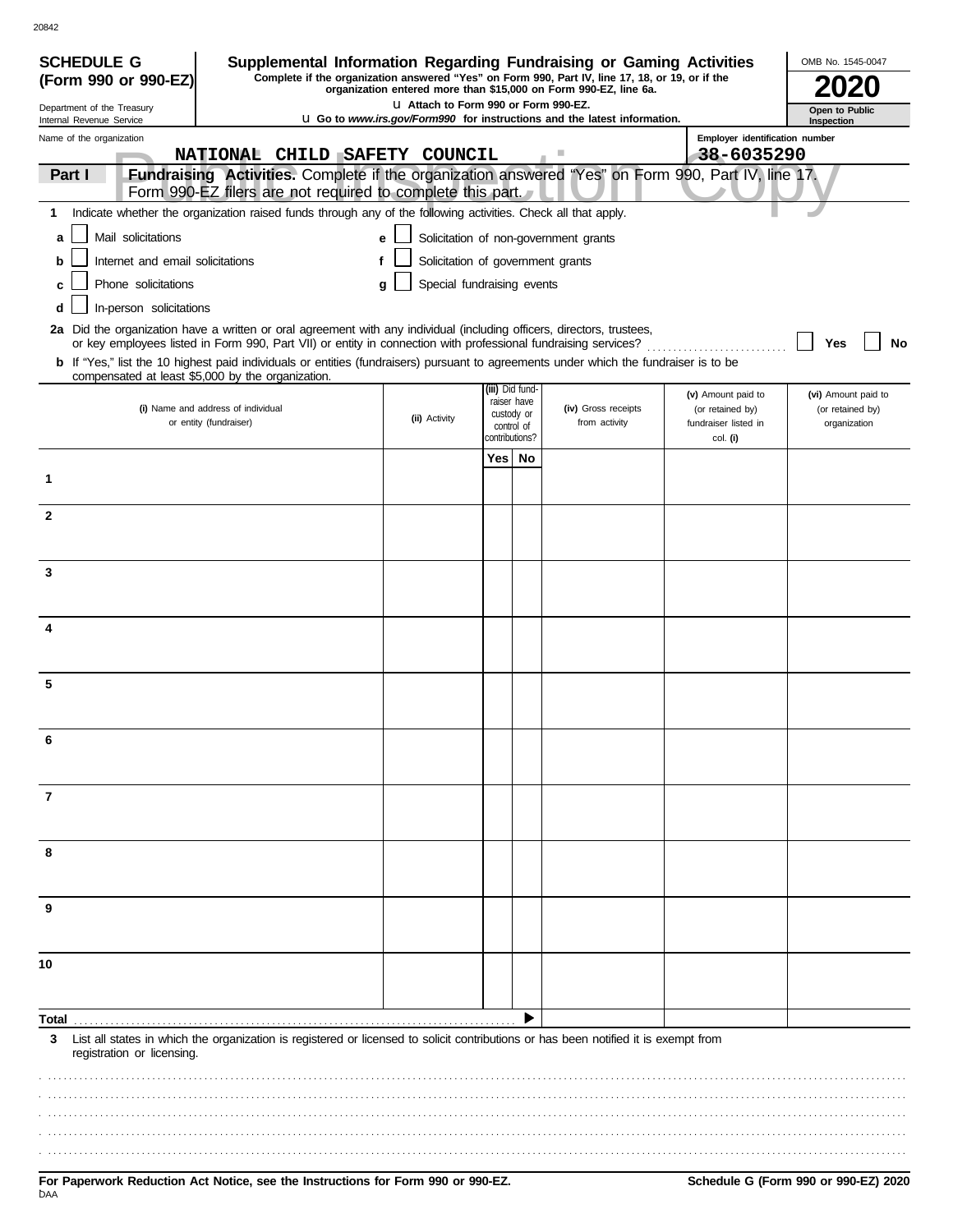| 20842           |          |                                      |                                                                                                                                                                                                                                       |                                                  |                                   |                                                     |
|-----------------|----------|--------------------------------------|---------------------------------------------------------------------------------------------------------------------------------------------------------------------------------------------------------------------------------------|--------------------------------------------------|-----------------------------------|-----------------------------------------------------|
|                 | Part II  | Schedule G (Form 990 or 990-EZ) 2020 | Fundraising Events. Complete if the organization answered "Yes" on Form 990, Part IV, line 18, or reported more<br>than \$15,000 of fundraising event contributions and gross income on Form 990-EZ, lines 1 and 6b. List events with | NATIONAL CHILD SAFETY COUNCIL                    | 38-6035290                        | Page 2                                              |
|                 |          |                                      | gross receipts greater than \$5,000.                                                                                                                                                                                                  |                                                  |                                   |                                                     |
|                 |          |                                      | (a) Event #1                                                                                                                                                                                                                          | (b) Event #2                                     | (c) Other events                  | (d) Total events                                    |
|                 |          |                                      | (event type)                                                                                                                                                                                                                          | (event type)                                     | (total number)                    | (add col. (a) through<br>$col.$ (c))                |
| Revenue         |          | 1 Gross receipts                     |                                                                                                                                                                                                                                       |                                                  |                                   |                                                     |
|                 |          | 2 Less: Contributions                |                                                                                                                                                                                                                                       |                                                  |                                   |                                                     |
|                 |          | 3 Gross income (line 1 minus         |                                                                                                                                                                                                                                       |                                                  |                                   |                                                     |
|                 |          | 4 Cash prizes                        |                                                                                                                                                                                                                                       |                                                  |                                   |                                                     |
|                 |          | 5 Noncash prizes                     |                                                                                                                                                                                                                                       |                                                  |                                   |                                                     |
|                 |          | 6 Rent/facility costs                |                                                                                                                                                                                                                                       |                                                  |                                   |                                                     |
| Direct Expenses |          | 7 Food and beverages                 |                                                                                                                                                                                                                                       |                                                  |                                   |                                                     |
|                 |          | 8 Entertainment                      |                                                                                                                                                                                                                                       |                                                  |                                   |                                                     |
|                 |          | <b>9</b> Other direct expenses       |                                                                                                                                                                                                                                       |                                                  |                                   |                                                     |
|                 |          |                                      |                                                                                                                                                                                                                                       |                                                  |                                   |                                                     |
|                 | Part III |                                      | Gaming. Complete if the organization answered "Yes" on Form 990, Part IV, line 19, or reported more than                                                                                                                              |                                                  |                                   |                                                     |
|                 |          |                                      | \$15,000 on Form 990-EZ, line 6a.                                                                                                                                                                                                     |                                                  |                                   |                                                     |
| Revenue         |          |                                      | (a) Bingo                                                                                                                                                                                                                             | (b) Pull tabs/instant<br>bingo/progressive bingo | (c) Other gaming                  | (d) Total gaming (add<br>col. (a) through col. (c)) |
|                 |          | 1 Gross revenue                      | 560,013                                                                                                                                                                                                                               | 3,189,400                                        | 8,847                             | 3,758,260                                           |
|                 |          | 2 Cash prizes                        | 730,264                                                                                                                                                                                                                               | 2,456,410                                        | 13,240                            | 3,199,914                                           |
| Direct Expenses |          | 3 Noncash prizes                     | 13,100                                                                                                                                                                                                                                |                                                  |                                   | 13,100                                              |
|                 |          | 4 Rent/facility costs                | 34,550                                                                                                                                                                                                                                | 34,550                                           |                                   | 69,100                                              |
|                 |          | 5 Other direct expenses              | 93,134                                                                                                                                                                                                                                | 194,827                                          | 6,207                             | 294,168                                             |
|                 |          | 6 Volunteer labor                    | 100.00 %<br>図<br>Yes<br>No                                                                                                                                                                                                            | 100.00%<br> x <br>Yes<br>No                      | $\overline{X}$ Yes 100.00 %<br>No |                                                     |
|                 |          |                                      | 7 Direct expense summary. Add lines 2 through 5 in column (d)                                                                                                                                                                         |                                                  |                                   | 3,576,282                                           |
|                 |          |                                      |                                                                                                                                                                                                                                       |                                                  |                                   | 181,978                                             |
| 9               |          | <b>b</b> If "No," explain:           | Enter the state(s) in which the organization conducts gaming activities:<br>a Is the organization licensed to conduct gaming activities in each of these states?                                                                      | IN                                               |                                   | $\overline{X}$ Yes<br><b>No</b>                     |
|                 |          | <b>b</b> If "Yes," explain:          | 10a Were any of the organization's gaming licenses revoked, suspended, or terminated during the tax year?<br>10a Were any of the organization's gaming licenses revoked, suspended, or terminated during the tax year?                |                                                  |                                   | $Yes \boxed{X} No$                                  |
|                 |          |                                      |                                                                                                                                                                                                                                       |                                                  |                                   |                                                     |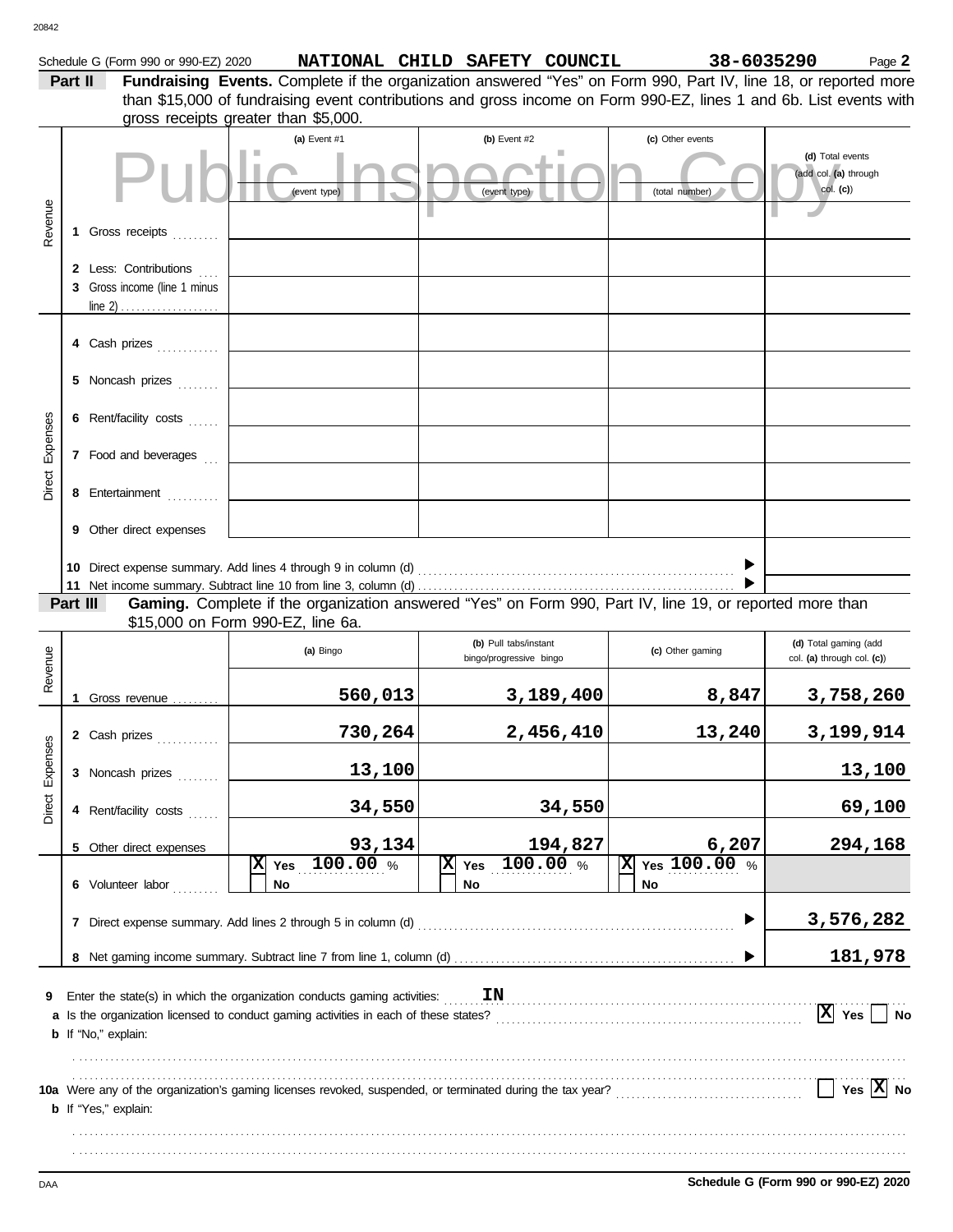|         | Schedule G (Form 990 or 990-EZ) 2020                                                                                                                                                                                                    | NATIONAL CHILD SAFETY COUNCIL |                        |                       | 38-6035290                                                                                                 | Page 3                     |
|---------|-----------------------------------------------------------------------------------------------------------------------------------------------------------------------------------------------------------------------------------------|-------------------------------|------------------------|-----------------------|------------------------------------------------------------------------------------------------------------|----------------------------|
| 11      | Does the organization conduct gaming activities with nonmembers?                                                                                                                                                                        |                               |                        |                       |                                                                                                            | Yes $X$ No                 |
| 12      | Is the organization a grantor, beneficiary or trustee of a trust, or a member of a partnership or other entity                                                                                                                          |                               |                        |                       |                                                                                                            |                            |
|         |                                                                                                                                                                                                                                         |                               |                        |                       |                                                                                                            | Yes $\overline{X}$ No      |
| 13      | Indicate the percentage of gaming activity conducted in:                                                                                                                                                                                |                               |                        |                       |                                                                                                            |                            |
| a       | The organization's facility<br>An outside facility <b>The Structure of the Structure of the Contract of the Contract of the Contract of the Contract of the Contract of the Contract of the Contract of the Contract of the Contrac</b> |                               |                        |                       | 13a                                                                                                        | %<br>$13b$ 100.00 %        |
| b<br>14 | Enter the name and address of the person who prepares the organization's gaming/special events books and                                                                                                                                |                               |                        |                       |                                                                                                            |                            |
|         | records:                                                                                                                                                                                                                                |                               |                        |                       |                                                                                                            |                            |
|         | RONDA FAGAN<br>Name <b>u</b>                                                                                                                                                                                                            |                               |                        |                       |                                                                                                            |                            |
|         | 4065 PAGE AVENUE                                                                                                                                                                                                                        |                               |                        |                       |                                                                                                            |                            |
|         | Address <b>u</b> JACKSON                                                                                                                                                                                                                |                               |                        |                       | MI 49204                                                                                                   |                            |
|         |                                                                                                                                                                                                                                         |                               |                        |                       |                                                                                                            |                            |
| 15a     | Does the organization have a contract with a third party from whom the organization receives gaming                                                                                                                                     |                               |                        |                       |                                                                                                            |                            |
|         | revenue?                                                                                                                                                                                                                                |                               |                        |                       |                                                                                                            | $\vert$   Yes $\vert$ X No |
| b       | If "Yes," enter the amount of gaming revenue received by the organization u                                                                                                                                                             |                               |                        | $\frac{1}{2}$ and the |                                                                                                            |                            |
|         | amount of gaming revenue retained by the third party $\mathbf u$                                                                                                                                                                        |                               |                        |                       |                                                                                                            |                            |
|         | If "Yes," enter name and address of the third party:                                                                                                                                                                                    |                               |                        |                       |                                                                                                            |                            |
|         |                                                                                                                                                                                                                                         |                               |                        |                       |                                                                                                            |                            |
|         |                                                                                                                                                                                                                                         |                               |                        |                       |                                                                                                            |                            |
|         | Address <b>u</b>                                                                                                                                                                                                                        |                               |                        |                       |                                                                                                            |                            |
|         |                                                                                                                                                                                                                                         |                               |                        |                       |                                                                                                            |                            |
| 16      | Gaming manager information:                                                                                                                                                                                                             |                               |                        |                       |                                                                                                            |                            |
|         |                                                                                                                                                                                                                                         |                               |                        |                       |                                                                                                            |                            |
|         | Name u HARLEY J. KAUFMAN                                                                                                                                                                                                                |                               |                        |                       |                                                                                                            |                            |
|         |                                                                                                                                                                                                                                         |                               |                        |                       |                                                                                                            |                            |
|         |                                                                                                                                                                                                                                         |                               |                        |                       |                                                                                                            |                            |
|         | Description of services provided <b>u</b> MANAGEMENT OF INDY BINGO OPERATION                                                                                                                                                            |                               |                        |                       |                                                                                                            |                            |
|         |                                                                                                                                                                                                                                         |                               |                        |                       |                                                                                                            |                            |
|         | X<br>Director/officer                                                                                                                                                                                                                   | Employee                      | Independent contractor |                       |                                                                                                            |                            |
|         |                                                                                                                                                                                                                                         |                               |                        |                       |                                                                                                            |                            |
| 17      | Mandatory distributions:                                                                                                                                                                                                                |                               |                        |                       |                                                                                                            |                            |
| a       | Is the organization required under state law to make charitable distributions from the gaming proceeds to<br>retain the state gaming license?                                                                                           |                               |                        |                       |                                                                                                            | Yes $ \mathbf{X} $ No      |
| b       | Enter the amount of distributions required under state law to be distributed to other exempt organizations or                                                                                                                           |                               |                        |                       |                                                                                                            |                            |
|         | spent in the organization's own exempt activities during the tax year $\mathbf u$                                                                                                                                                       |                               |                        |                       |                                                                                                            |                            |
|         | Part IV                                                                                                                                                                                                                                 |                               |                        |                       | Supplemental Information. Provide the explanations required by Part I, line 2b, columns (iii) and (v); and |                            |
|         |                                                                                                                                                                                                                                         |                               |                        |                       | Part III, lines 9, 9b, 10b, 15b, 15c, 16, and 17b, as applicable. Also provide any additional information. |                            |
|         | See instructions.                                                                                                                                                                                                                       |                               |                        |                       |                                                                                                            |                            |
|         |                                                                                                                                                                                                                                         |                               |                        |                       |                                                                                                            |                            |
|         |                                                                                                                                                                                                                                         |                               |                        |                       |                                                                                                            |                            |
|         |                                                                                                                                                                                                                                         |                               |                        |                       |                                                                                                            |                            |
|         |                                                                                                                                                                                                                                         |                               |                        |                       |                                                                                                            |                            |
|         |                                                                                                                                                                                                                                         |                               |                        |                       |                                                                                                            |                            |
|         |                                                                                                                                                                                                                                         |                               |                        |                       |                                                                                                            |                            |
|         |                                                                                                                                                                                                                                         |                               |                        |                       |                                                                                                            |                            |
|         |                                                                                                                                                                                                                                         |                               |                        |                       |                                                                                                            |                            |
|         |                                                                                                                                                                                                                                         |                               |                        |                       |                                                                                                            |                            |
|         |                                                                                                                                                                                                                                         |                               |                        |                       |                                                                                                            |                            |
|         |                                                                                                                                                                                                                                         |                               |                        |                       |                                                                                                            |                            |
|         |                                                                                                                                                                                                                                         |                               |                        |                       |                                                                                                            |                            |

Schedule G (Form 990 or 990-EZ) 2020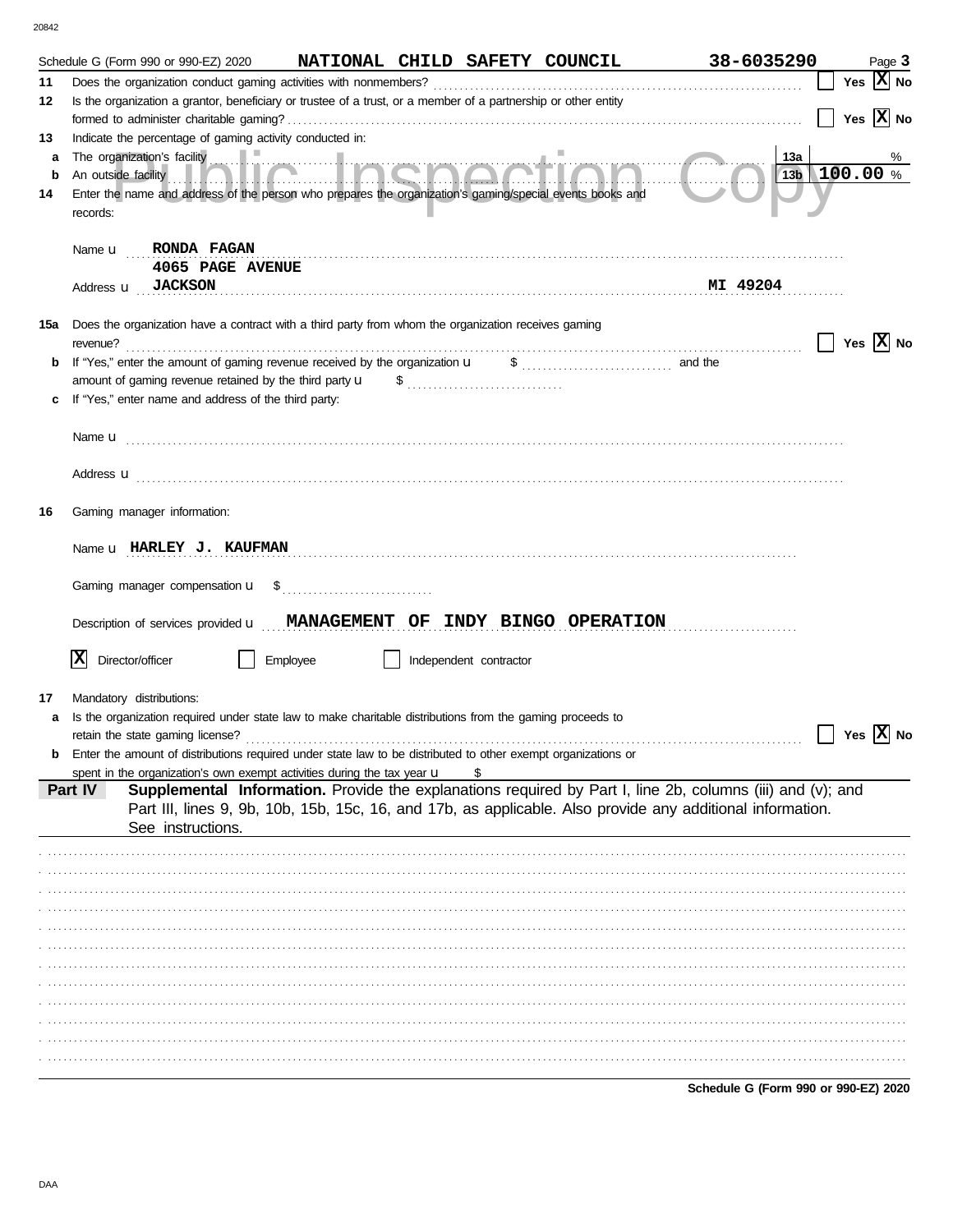| <b>SCHEDULE J</b>                                    | <b>Compensation Information</b>                                                                                                                                                                                    |                                | OMB No. 1545-0047 |     |        |  |
|------------------------------------------------------|--------------------------------------------------------------------------------------------------------------------------------------------------------------------------------------------------------------------|--------------------------------|-------------------|-----|--------|--|
| (Form 990)                                           | For certain Officers, Directors, Trustees, Key Employees, and Highest<br><b>Compensated Employees</b>                                                                                                              |                                |                   |     |        |  |
|                                                      | u Complete if the organization answered "Yes" on Form 990, Part IV, line 23.                                                                                                                                       |                                | Open to Public    |     |        |  |
| Department of the Treasury                           | u Attach to Form 990.<br>uGo to www.irs.gov/Form990 for instructions and the latest information.                                                                                                                   |                                | Inspection        |     |        |  |
| Internal Revenue Service<br>Name of the organization |                                                                                                                                                                                                                    | Employer identification number |                   |     |        |  |
|                                                      | NATIONAL CHILD SAFETY COUNCIL                                                                                                                                                                                      | 38-6035290                     |                   |     |        |  |
| Part I                                               | <b>Questions Regarding Compensation</b>                                                                                                                                                                            |                                |                   |     |        |  |
|                                                      |                                                                                                                                                                                                                    |                                |                   | Yes | No     |  |
|                                                      | 1a Check the appropriate box(es) if the organization provided any of the following to or for a person listed on Form                                                                                               |                                |                   |     |        |  |
|                                                      | 990, Part VII, Section A, line 1a. Complete Part III to provide any relevant information regarding these items.                                                                                                    |                                |                   |     |        |  |
| First-class or charter travel                        | Housing allowance or residence for personal use                                                                                                                                                                    |                                |                   |     |        |  |
| Travel for companions                                | Payments for business use of personal residence<br>Health or social club dues or initiation fees<br>Tax indemnification and gross-up payments                                                                      |                                |                   |     |        |  |
| Discretionary spending account                       | Personal services (such as maid, chauffeur, chef)                                                                                                                                                                  |                                |                   |     |        |  |
|                                                      |                                                                                                                                                                                                                    |                                |                   |     |        |  |
|                                                      | <b>b</b> If any of the boxes on line 1a are checked, did the organization follow a written policy regarding payment                                                                                                |                                |                   |     |        |  |
|                                                      | or reimbursement or provision of all of the expenses described above? If "No," complete Part III to                                                                                                                |                                |                   |     |        |  |
| explain                                              |                                                                                                                                                                                                                    |                                | 1b                |     |        |  |
|                                                      |                                                                                                                                                                                                                    |                                |                   |     |        |  |
| 2                                                    | Did the organization require substantiation prior to reimbursing or allowing expenses incurred by all                                                                                                              |                                |                   |     |        |  |
|                                                      | directors, trustees, and officers, including the CEO/Executive Director, regarding the items checked on line                                                                                                       |                                |                   |     |        |  |
|                                                      |                                                                                                                                                                                                                    |                                | 2                 |     |        |  |
| 3                                                    | Indicate which, if any, of the following the organization used to establish the compensation of the                                                                                                                |                                |                   |     |        |  |
|                                                      | organization's CEO/Executive Director. Check all that apply. Do not check any boxes for methods used by a                                                                                                          |                                |                   |     |        |  |
|                                                      | related organization to establish compensation of the CEO/Executive Director, but explain in Part III.                                                                                                             |                                |                   |     |        |  |
| Compensation committee                               | Written employment contract                                                                                                                                                                                        |                                |                   |     |        |  |
|                                                      | Independent compensation consultant<br>Compensation survey or study                                                                                                                                                |                                |                   |     |        |  |
| Form 990 of other organizations                      | Approval by the board or compensation committee                                                                                                                                                                    |                                |                   |     |        |  |
|                                                      |                                                                                                                                                                                                                    |                                |                   |     |        |  |
| 4                                                    | During the year, did any person listed on Form 990, Part VII, Section A, line 1a, with respect to the filing                                                                                                       |                                |                   |     |        |  |
| organization or a related organization:              |                                                                                                                                                                                                                    |                                |                   |     |        |  |
| а                                                    | Receive a severance payment or change-of-control payment?                                                                                                                                                          |                                | 4a<br>4b          |     | X<br>X |  |
| b                                                    |                                                                                                                                                                                                                    |                                | 4c                |     | X      |  |
|                                                      | If "Yes" to any of lines 4a-c, list the persons and provide the applicable amounts for each item in Part III.                                                                                                      |                                |                   |     |        |  |
|                                                      |                                                                                                                                                                                                                    |                                |                   |     |        |  |
|                                                      | Only section $501(c)(3)$ , $501(c)(4)$ , and $501(c)(29)$ organizations must complete lines 5–9.                                                                                                                   |                                |                   |     |        |  |
| 5                                                    | For persons listed on Form 990, Part VII, Section A, line 1a, did the organization pay or accrue any                                                                                                               |                                |                   |     |        |  |
|                                                      | compensation contingent on the revenues of:                                                                                                                                                                        |                                |                   |     |        |  |
|                                                      |                                                                                                                                                                                                                    |                                | 5a                |     | X      |  |
|                                                      |                                                                                                                                                                                                                    |                                | 5 <sub>b</sub>    |     | X      |  |
|                                                      | If "Yes" on line 5a or 5b, describe in Part III.                                                                                                                                                                   |                                |                   |     |        |  |
| 6                                                    | For persons listed on Form 990, Part VII, Section A, line 1a, did the organization pay or accrue any                                                                                                               |                                |                   |     |        |  |
|                                                      | compensation contingent on the net earnings of:                                                                                                                                                                    |                                |                   |     |        |  |
|                                                      |                                                                                                                                                                                                                    |                                | 6a                |     | X      |  |
|                                                      |                                                                                                                                                                                                                    |                                | 6b                |     | X      |  |
|                                                      | If "Yes" on line 6a or 6b, describe in Part III.                                                                                                                                                                   |                                |                   |     |        |  |
|                                                      |                                                                                                                                                                                                                    |                                |                   |     |        |  |
| 7                                                    | For persons listed on Form 990, Part VII, Section A, line 1a, did the organization provide any nonfixed                                                                                                            |                                |                   |     |        |  |
|                                                      |                                                                                                                                                                                                                    |                                | 7                 |     | x      |  |
| 8                                                    | Were any amounts reported on Form 990, Part VII, paid or accrued pursuant to a contract that was subject<br>to the initial contract exception described in Regulations section 53.4958-4(a)(3)? If "Yes," describe |                                |                   |     |        |  |
|                                                      |                                                                                                                                                                                                                    |                                | 8                 |     | x.     |  |
|                                                      | $\ $ n Part III $\ $                                                                                                                                                                                               |                                |                   |     |        |  |
| 9                                                    | If "Yes" on line 8, did the organization also follow the rebuttable presumption procedure described in                                                                                                             |                                |                   |     |        |  |
|                                                      |                                                                                                                                                                                                                    |                                | 9                 |     |        |  |
|                                                      | For Paperwork Reduction Act Notice, see the Instructions for Form 990.                                                                                                                                             | Schedule J (Form 990) 2020     |                   |     |        |  |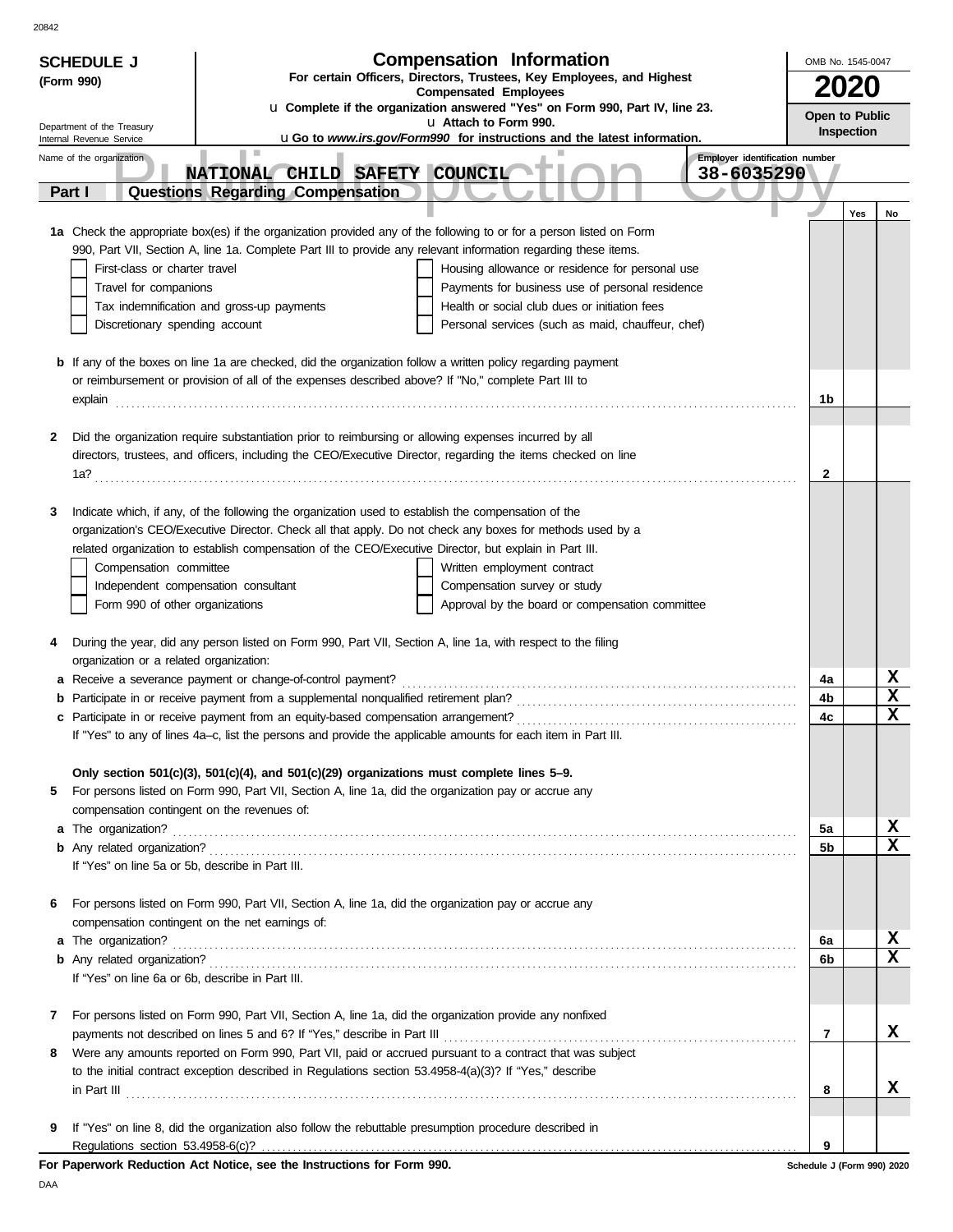### 38-6035290 Page 2 Schedule J (Form 990) 2020 NATIONAL CHILD SAFETY COUNCIL Part II Officers, Directors, Trustees, Key Employees, and Highest Compensated Employees. Use duplicate copies if additional space is needed.

 $\mathbb{R}^n$ 

For each individual whose compensation must be reported on Schedule J, report compensation from the organization on row (i) and from related organizations, described in the

instructions, on row (ii). Do not list any individuals that aren't listed on Form 990, Part VII.

Note: The sum of columns (B)(i)-(iii) for each listed individual must equal the total amount of Form 990, Part VII, Section A, line 1a, applicable column (D) and (E) amounts for that individual.

| other deferred<br>in column (B) reported<br>(ii) Bonus & incentive<br>compensation<br>benefits<br>$(B)(i)$ - $(D)$<br>(iii) Other<br>reportable<br>compensation<br>(i) Base<br>compensation<br>(A) Name and Title<br>compensation<br>as deferred on prior<br>Form 990<br>LISA CONWAY<br>0<br>$\Omega$<br>$\Omega$<br>$\mathbf 0$<br>(i)<br>0<br>O<br>5,798<br>154,421<br>148,623<br>1 SAFETY COUNSELOR<br> 0 <br>(i)<br>0<br>0<br>(i)<br>(ii)<br>$\overline{2}$<br>(i)<br>(ii)<br>3<br>(i)<br>(ii)<br>(i)<br>(ii)<br>$5\phantom{.0}$<br>$\omega$<br>(ii)<br>$\,$ 6<br>(i)<br>(ii)<br>$\overline{7}$<br>(i)<br>(ii)<br>(i)<br>(ii)<br>9<br>(i)<br>(ii)<br>10<br>(i)<br>(ii)<br>11<br>$\binom{1}{2}$<br>(ii)<br>$12\,$<br>(i)<br>(ii)<br>13<br>$\omega$<br>(ii)<br>14<br>(i)<br>(ii)<br>15<br>(i)<br>(ii)<br>16 |  |  | (B) Breakdown of W-2 and/or 1099-MISC compensation | (C) Retirement and | (D) Nontaxable | (E) Total of columns | (F) Compensation |
|---------------------------------------------------------------------------------------------------------------------------------------------------------------------------------------------------------------------------------------------------------------------------------------------------------------------------------------------------------------------------------------------------------------------------------------------------------------------------------------------------------------------------------------------------------------------------------------------------------------------------------------------------------------------------------------------------------------------------------------------------------------------------------------------------------------|--|--|----------------------------------------------------|--------------------|----------------|----------------------|------------------|
|                                                                                                                                                                                                                                                                                                                                                                                                                                                                                                                                                                                                                                                                                                                                                                                                               |  |  |                                                    |                    |                |                      |                  |
|                                                                                                                                                                                                                                                                                                                                                                                                                                                                                                                                                                                                                                                                                                                                                                                                               |  |  |                                                    |                    |                |                      |                  |
|                                                                                                                                                                                                                                                                                                                                                                                                                                                                                                                                                                                                                                                                                                                                                                                                               |  |  |                                                    |                    |                |                      |                  |
|                                                                                                                                                                                                                                                                                                                                                                                                                                                                                                                                                                                                                                                                                                                                                                                                               |  |  |                                                    |                    |                |                      |                  |
|                                                                                                                                                                                                                                                                                                                                                                                                                                                                                                                                                                                                                                                                                                                                                                                                               |  |  |                                                    |                    |                |                      |                  |
|                                                                                                                                                                                                                                                                                                                                                                                                                                                                                                                                                                                                                                                                                                                                                                                                               |  |  |                                                    |                    |                |                      |                  |
|                                                                                                                                                                                                                                                                                                                                                                                                                                                                                                                                                                                                                                                                                                                                                                                                               |  |  |                                                    |                    |                |                      |                  |
|                                                                                                                                                                                                                                                                                                                                                                                                                                                                                                                                                                                                                                                                                                                                                                                                               |  |  |                                                    |                    |                |                      |                  |
|                                                                                                                                                                                                                                                                                                                                                                                                                                                                                                                                                                                                                                                                                                                                                                                                               |  |  |                                                    |                    |                |                      |                  |
|                                                                                                                                                                                                                                                                                                                                                                                                                                                                                                                                                                                                                                                                                                                                                                                                               |  |  |                                                    |                    |                |                      |                  |
|                                                                                                                                                                                                                                                                                                                                                                                                                                                                                                                                                                                                                                                                                                                                                                                                               |  |  |                                                    |                    |                |                      |                  |
|                                                                                                                                                                                                                                                                                                                                                                                                                                                                                                                                                                                                                                                                                                                                                                                                               |  |  |                                                    |                    |                |                      |                  |
|                                                                                                                                                                                                                                                                                                                                                                                                                                                                                                                                                                                                                                                                                                                                                                                                               |  |  |                                                    |                    |                |                      |                  |
|                                                                                                                                                                                                                                                                                                                                                                                                                                                                                                                                                                                                                                                                                                                                                                                                               |  |  |                                                    |                    |                |                      |                  |
|                                                                                                                                                                                                                                                                                                                                                                                                                                                                                                                                                                                                                                                                                                                                                                                                               |  |  |                                                    |                    |                |                      |                  |
|                                                                                                                                                                                                                                                                                                                                                                                                                                                                                                                                                                                                                                                                                                                                                                                                               |  |  |                                                    |                    |                |                      |                  |
|                                                                                                                                                                                                                                                                                                                                                                                                                                                                                                                                                                                                                                                                                                                                                                                                               |  |  |                                                    |                    |                |                      |                  |
|                                                                                                                                                                                                                                                                                                                                                                                                                                                                                                                                                                                                                                                                                                                                                                                                               |  |  |                                                    |                    |                |                      |                  |
|                                                                                                                                                                                                                                                                                                                                                                                                                                                                                                                                                                                                                                                                                                                                                                                                               |  |  |                                                    |                    |                |                      |                  |
|                                                                                                                                                                                                                                                                                                                                                                                                                                                                                                                                                                                                                                                                                                                                                                                                               |  |  |                                                    |                    |                |                      |                  |
|                                                                                                                                                                                                                                                                                                                                                                                                                                                                                                                                                                                                                                                                                                                                                                                                               |  |  |                                                    |                    |                |                      |                  |
|                                                                                                                                                                                                                                                                                                                                                                                                                                                                                                                                                                                                                                                                                                                                                                                                               |  |  |                                                    |                    |                |                      |                  |
|                                                                                                                                                                                                                                                                                                                                                                                                                                                                                                                                                                                                                                                                                                                                                                                                               |  |  |                                                    |                    |                |                      |                  |
|                                                                                                                                                                                                                                                                                                                                                                                                                                                                                                                                                                                                                                                                                                                                                                                                               |  |  |                                                    |                    |                |                      |                  |
|                                                                                                                                                                                                                                                                                                                                                                                                                                                                                                                                                                                                                                                                                                                                                                                                               |  |  |                                                    |                    |                |                      |                  |
|                                                                                                                                                                                                                                                                                                                                                                                                                                                                                                                                                                                                                                                                                                                                                                                                               |  |  |                                                    |                    |                |                      |                  |
|                                                                                                                                                                                                                                                                                                                                                                                                                                                                                                                                                                                                                                                                                                                                                                                                               |  |  |                                                    |                    |                |                      |                  |
|                                                                                                                                                                                                                                                                                                                                                                                                                                                                                                                                                                                                                                                                                                                                                                                                               |  |  |                                                    |                    |                |                      |                  |
|                                                                                                                                                                                                                                                                                                                                                                                                                                                                                                                                                                                                                                                                                                                                                                                                               |  |  |                                                    |                    |                |                      |                  |
|                                                                                                                                                                                                                                                                                                                                                                                                                                                                                                                                                                                                                                                                                                                                                                                                               |  |  |                                                    |                    |                |                      |                  |
|                                                                                                                                                                                                                                                                                                                                                                                                                                                                                                                                                                                                                                                                                                                                                                                                               |  |  |                                                    |                    |                |                      |                  |
|                                                                                                                                                                                                                                                                                                                                                                                                                                                                                                                                                                                                                                                                                                                                                                                                               |  |  |                                                    |                    |                |                      |                  |
|                                                                                                                                                                                                                                                                                                                                                                                                                                                                                                                                                                                                                                                                                                                                                                                                               |  |  |                                                    |                    |                |                      |                  |

Schedule J (Form 990) 2020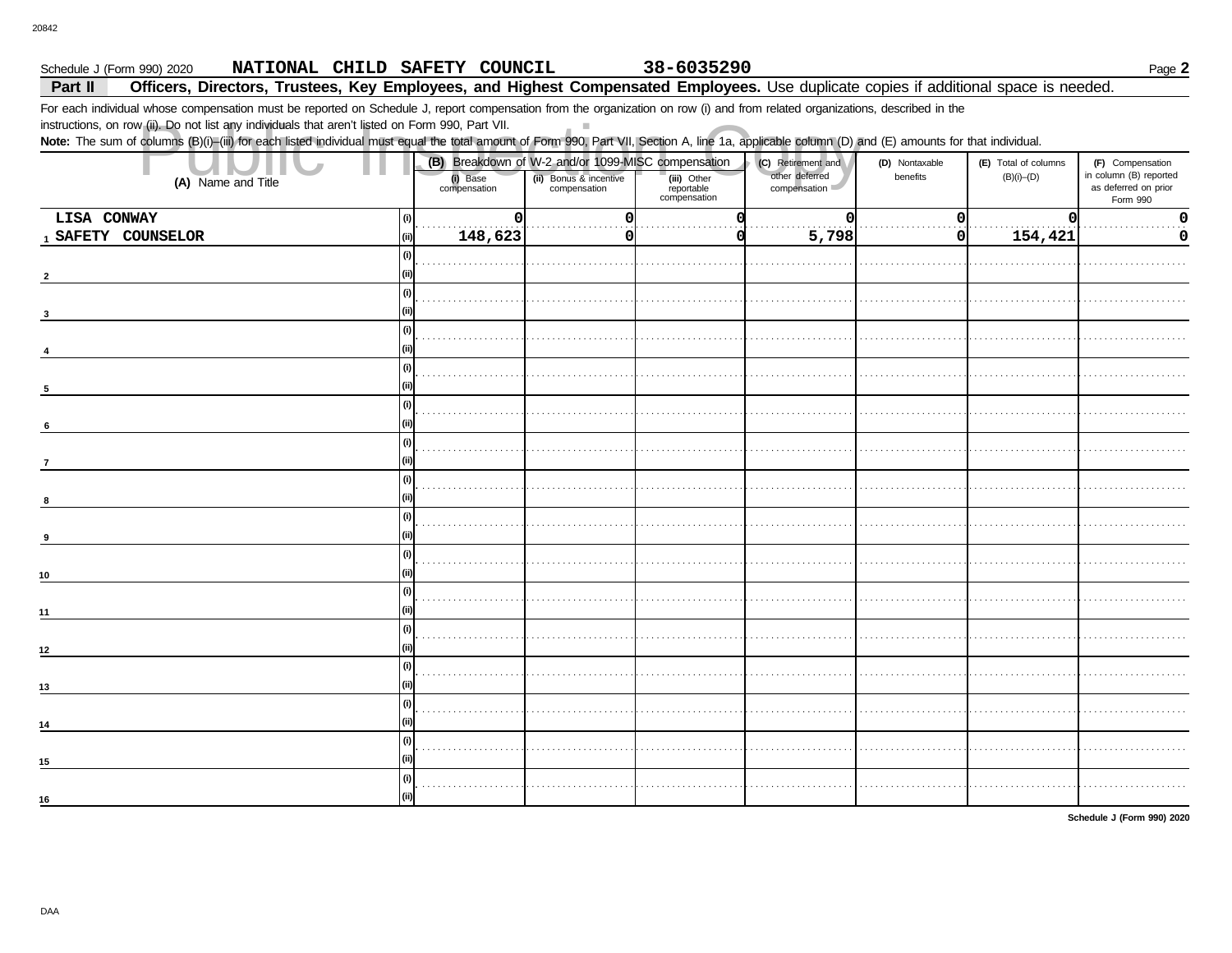| Schedule J (Form 990) 2020 NATIONAL CHILD SAFETY COUNCIL                                                                                                                   | 38-6035290 | Page 3                     |
|----------------------------------------------------------------------------------------------------------------------------------------------------------------------------|------------|----------------------------|
| <b>Supplemental Information</b><br>Part III                                                                                                                                |            |                            |
| Provide the information, explanation, or descriptions required for Part I, lines 1a, 1b, 3, 4a, 4b, 4c, 5a, 5b, 6a, 6b, 7, and 8, and for Part II. Also complete this part |            |                            |
| for any additional information.<br>ш                                                                                                                                       |            |                            |
| IIC Inspectio                                                                                                                                                              |            |                            |
|                                                                                                                                                                            |            |                            |
|                                                                                                                                                                            |            |                            |
|                                                                                                                                                                            |            |                            |
|                                                                                                                                                                            |            |                            |
|                                                                                                                                                                            |            |                            |
|                                                                                                                                                                            |            |                            |
|                                                                                                                                                                            |            |                            |
|                                                                                                                                                                            |            |                            |
|                                                                                                                                                                            |            |                            |
|                                                                                                                                                                            |            |                            |
|                                                                                                                                                                            |            |                            |
|                                                                                                                                                                            |            |                            |
|                                                                                                                                                                            |            |                            |
|                                                                                                                                                                            |            |                            |
|                                                                                                                                                                            |            |                            |
|                                                                                                                                                                            |            |                            |
|                                                                                                                                                                            |            |                            |
|                                                                                                                                                                            |            |                            |
|                                                                                                                                                                            |            |                            |
|                                                                                                                                                                            |            |                            |
|                                                                                                                                                                            |            |                            |
|                                                                                                                                                                            |            |                            |
|                                                                                                                                                                            |            | Schedule J (Form 990) 2020 |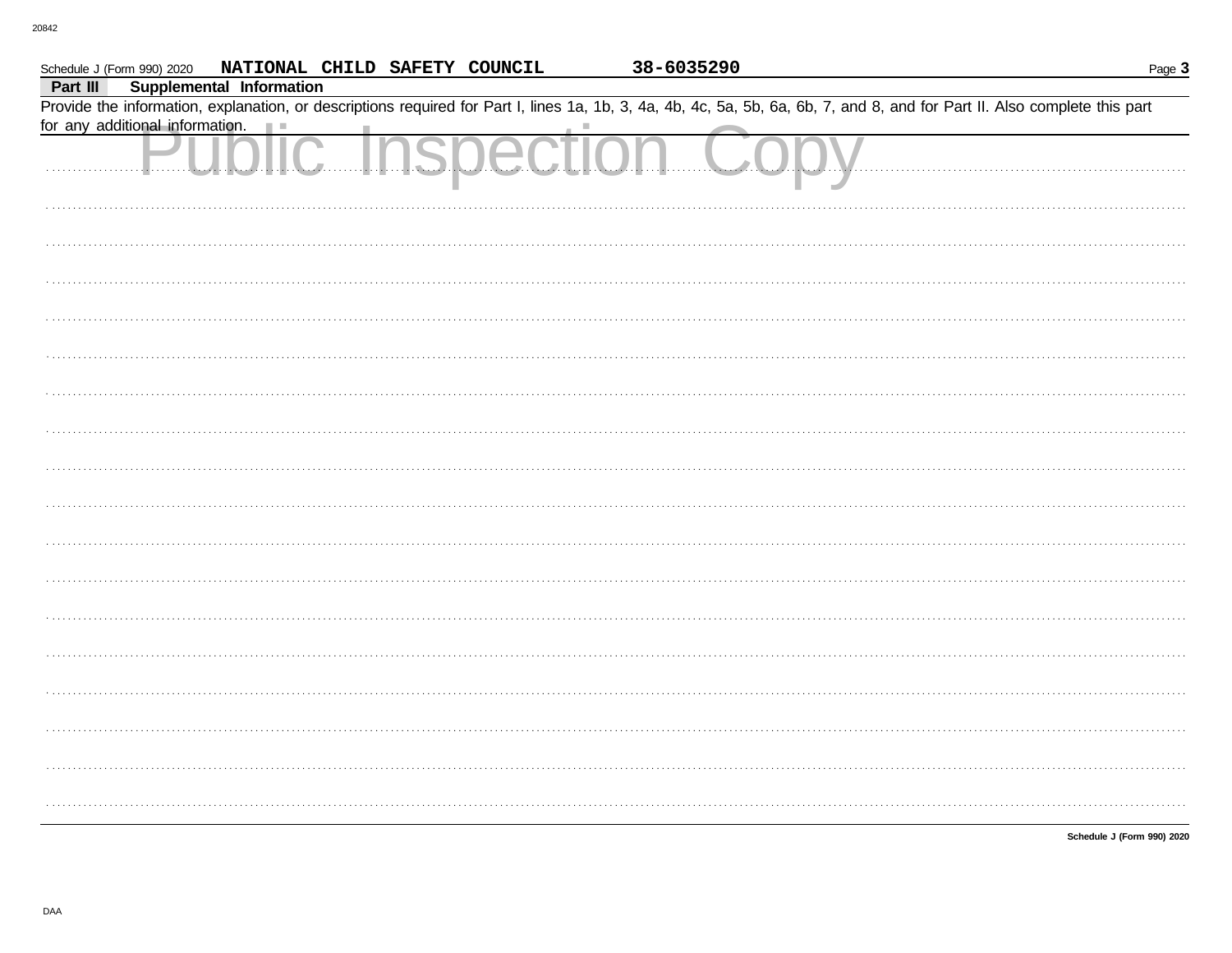OMB No. 1545-0047 **SCHEDULE O** Supplemental Information to Form 990 or 990-EZ (Form 990 or 990-EZ) Complete to provide information for responses to specific questions on 2020 Form 990 or 990-EZ or to provide any additional information. u Attach to Form 990 or 990-EZ. **Open to Public** Department of the Treasury Internal Revenue Service Inspection u Go to www.irs.gov/Form990 for the latest information. **Employer identification number** Name of the organization 38-6035290 **NATIONAL** CHILD SAFETY COUNCIL FORM 990 - ORGANIZATION'S MISSION OUR MISSION AT NATIONAL CHILD SAFETY COUNCIL (NCSC) IS TO PREVENT NEEDLESS ACCIDENTS AND TO HELP SAVE LIVES BY PROVIDING LOCAL LAW ENFORCEMENT DEPARTMENTS WITH MEANINGFUL SAFETY EDUCATIONAL MATERIALS AND PROGRAMS FOR CHILDREN, ADULTS, AND SENIORS. NCSC LEADS THE INDUSTRY BY PROVIDING THOUSANDS OF PUBLIC SAFETY ORGANIZATIONS ACROSS THE U.S. OVER 4 MILLION PIECES OF SAFETY MATERIAL ANNUALLY. NCSC IS PROUD TO SAY THAT IT HAS BEEN A LAW ENFORCEMENT PARTNER **SINCE 1955.** FORM 990, PART VI, LINE 6 - CLASSES OF MEMBERS OR STOCKHOLDERS THE CHARITY HAS TWO CLASSES OF MEMBERS. REGULAR MEMBERS ARE ELECTED BY A MAJORITY VOTE OF THE CURRENT MEMBERS. REGULAR MEMBERS HAVE THE SOLE AUTHORITY TO ELECT THE GOVERNING BODY OF THE CHARITY. ASSOCIATE MEMBERS ARE APPOINTED BY THE PRESIDENT OF THE CHARITY AND HAVE NO VOTING RIGHT ON ANY MATTER. FORM 990, PART VI, LINE 7A - ELECTION OF MEMBERS AND THEIR RIGHTS REGULAR MEMBERS ELECT THE GOVERNING BODY OF THE CHARITY. REGULAR MEMBERS HAVE NO AUTHORITY OR VOTING RIGHTS IN THE CHARITY. FORM 990, PART VI, LINE 11B - ORGANIZATION'S PROCESS TO REVIEW FORM 990 THE CONTROLLER IS RESPONSIBLE FOR THE COMPLETION AND INITIAL REVIEW OF THE FORM 990 INCLUDING ALL REQUIRED SCHEDULES. THE COMPLETED FORM 990 AND REQUIRED SUPPLEMENTAL SCHEDULES ARE THEN REVIEWED BY THE CHARITY'S LEGAL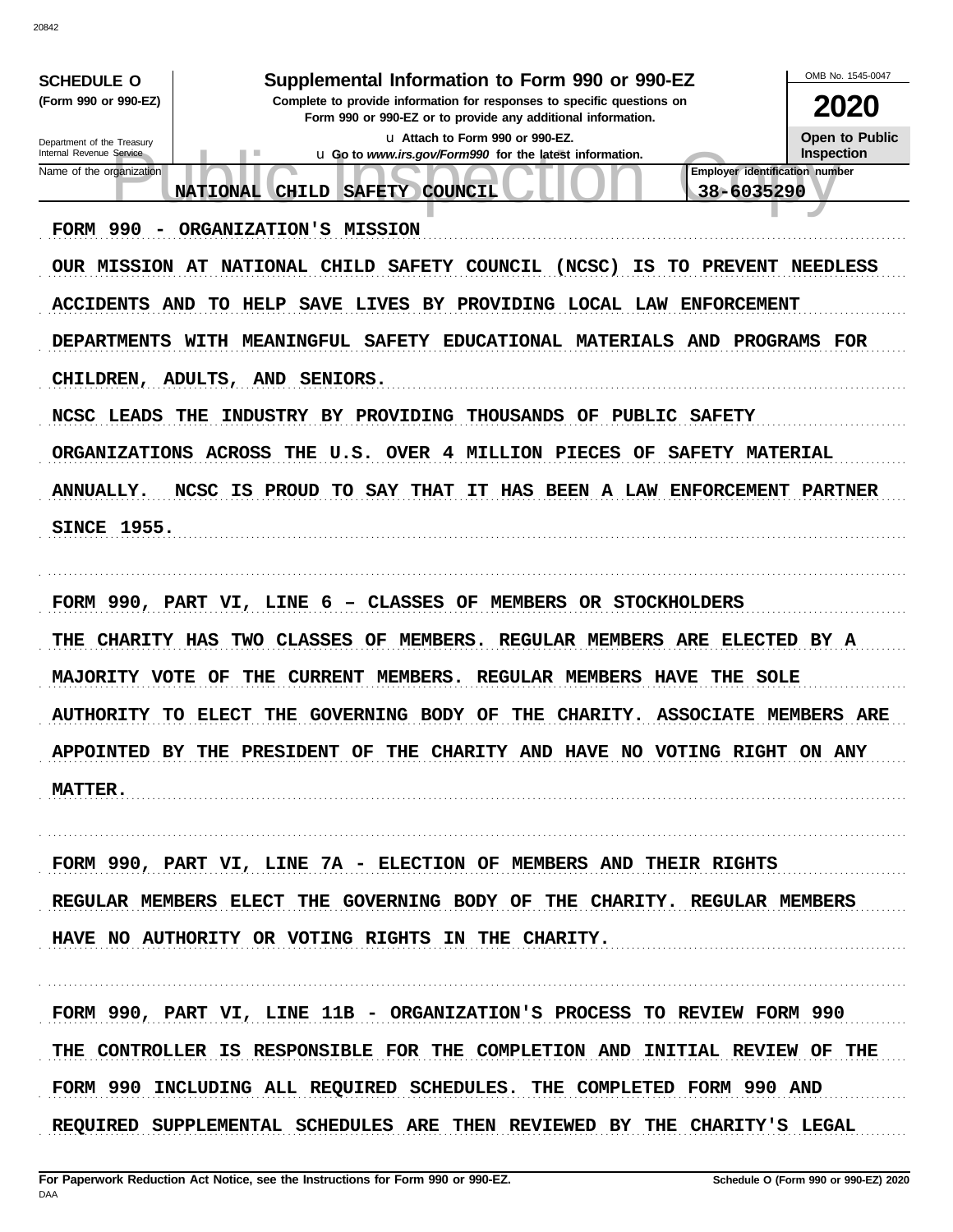| Schedule O (Form 990 or 990-EZ) 2020                                                                                  | Page 2                         |
|-----------------------------------------------------------------------------------------------------------------------|--------------------------------|
| Name of the organization                                                                                              | Employer identification number |
| <b>SAFETY</b><br><b>NATIONAL</b><br>COUNCIL<br><b>CHILD</b>                                                           | 38-6035290                     |
| FINAL FORM 990<br>AND<br>SUPPLEMENTAL<br>THE.                                                                         | SCHEDULES ARE THEN             |
| ш<br>TО<br><b>THE</b><br><b>CHARITY</b><br>AN<br>FOR REVIEW<br><b>AND</b><br><b>OFFICER</b><br><b>PRESENTED</b><br>OF | <b>SIGNATURE.</b>              |
|                                                                                                                       |                                |

FORM 990, PART VI, LINE 12C - ENFORCEMENT OF CONFLICTS POLICY EACH DIRECTOR, OFFICER AND MEMBER OF COMMITTEE WITH BOARD DESIGNATED POWERS MUST SIGN AN ANNUAL STATEMENT AFFIRMING THAT THEY RECEIVED, READ AND UNDERSTOOD AND AGREED TO COMPLY WITH THE CONFLICT OF INTEREST POLICY OF THE CHARITY. IT IS THE DUTY OF THE INDIVIDUAL TO DISCLOSE THE POSSIBILITY OF THE CONFLICT OF INTEREST WHEN THE DIRECTORS AND/OR OTHER MEMBERS OF A COMMITTEE ARE CONSIDERING A PROPOSED TRANSACTION OR ARRANGEMENT. THE LEGAL DEPARTMENT PERFORMS PERIODIC REVIEWS TO ENSURE THAT THE CHARITY OPERATES IN A MANNER CONSISTENT WITH ITS CHARITABLE PURPOSE AND THAT IT DOES NOT ENGAGE IN ACTIVITIES THAT COULD JEOPARDIZE THE TAX EXEMPT STATUS OF THE CHARITY.

FORM 990, PART VI, LINE 17 - OTHER STATES WHERE COPY OF RETURN IS FILED IOWA, KANSAS, LOUISIANA, MAINE, MINNESOTA, MISSISSIPPI, MISSOURI, MINNESOTA, NEBRASKA, NEVADA, NEW HAMPSHIRE, NEW JERSEY, NEW MEXICO, NEW YORK, NORTH CAROLINA, NORTH DAKOTA, OHIO, OKLAHOMA, OREGON, RHODE ISLAND, SOUTH CAROLINA, SOUTH DAKOTA, TENNESSEE, TEXAS, UTAH, WEST VIRGINIA, WISCONSIN, WYOMING

FORM 990, PART VI, LINE 19 - GOVERNING DOCUMENTS DISCLOSURE EXPLANATION THE CHARITY'S GOVERNING DOCUMENT, CONFLICT OF INTEREST POLICY AND FINANCIAL STATEMENTS ARE MADE AVAILABLE ON THE CHARITY'S WEBSITE.

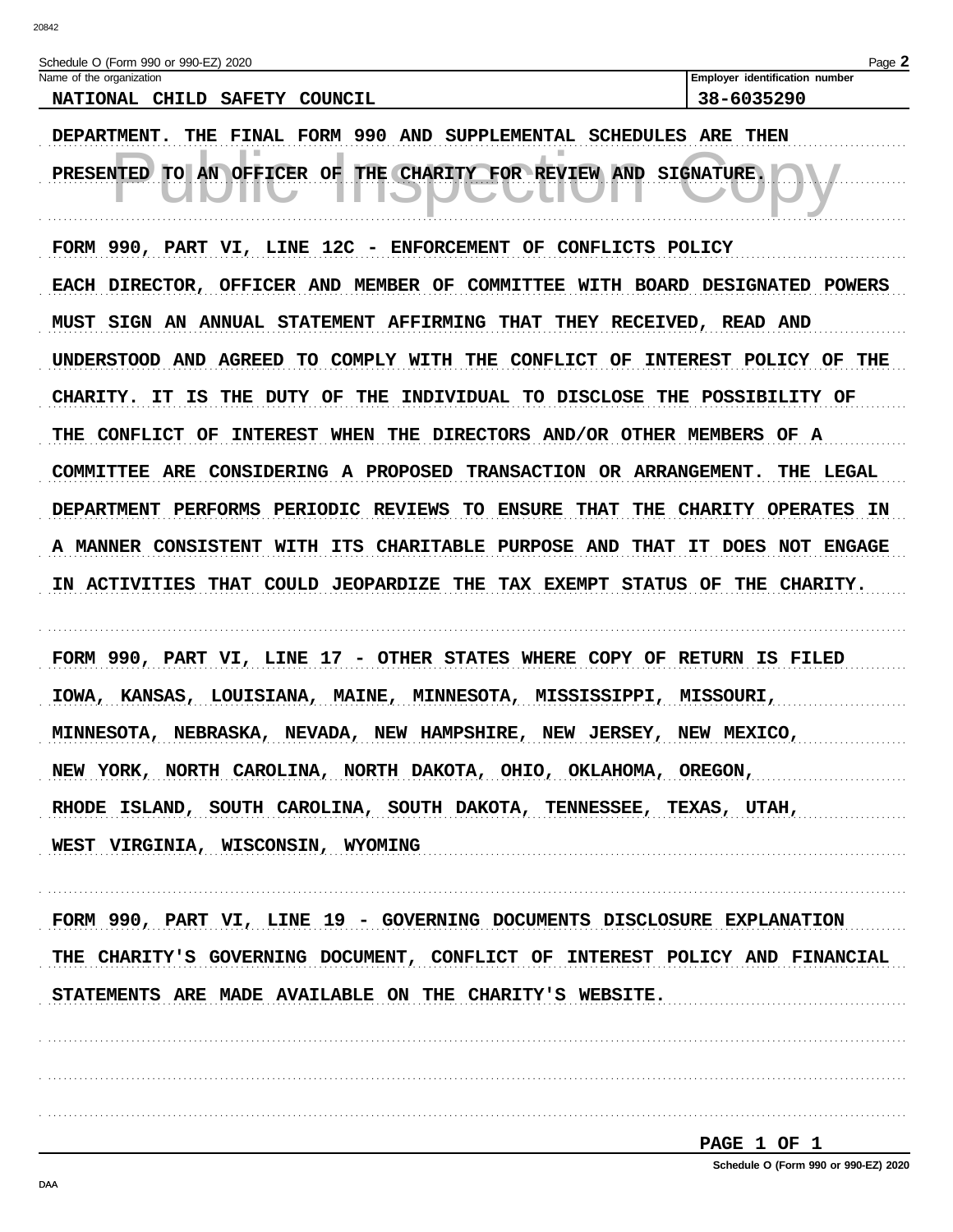| <b>SCHEDULE R</b>                                    | <b>Related Organizations and Unrelated Partnerships</b>                                                                                                                                                            |                                                                                                   |                                                     |       |                            |                                                           |                           |                                     | OMB No. 1545-0047                               |           |
|------------------------------------------------------|--------------------------------------------------------------------------------------------------------------------------------------------------------------------------------------------------------------------|---------------------------------------------------------------------------------------------------|-----------------------------------------------------|-------|----------------------------|-----------------------------------------------------------|---------------------------|-------------------------------------|-------------------------------------------------|-----------|
| (Form 990)                                           | u Complete if the organization answered "Yes" on Form 990, Part IV, line 33, 34, 35b, 36, or 37.                                                                                                                   |                                                                                                   |                                                     |       |                            |                                                           |                           |                                     |                                                 |           |
| Department of the Treasury                           | ш                                                                                                                                                                                                                  | u Attach to Form 990.<br>u Go to www.irs.gov/Form990 for instructions and the latest information. |                                                     |       |                            |                                                           |                           |                                     | <b>Open to Public</b><br><b>Inspection</b>      |           |
| Internal Revenue Service<br>Name of the organization |                                                                                                                                                                                                                    |                                                                                                   |                                                     |       |                            |                                                           |                           |                                     | Employer identification number                  |           |
|                                                      | NATIONAL CHILD SAFETY COUNCIL                                                                                                                                                                                      |                                                                                                   |                                                     |       |                            |                                                           |                           | 38-6035290                          |                                                 |           |
| Part I                                               | Identification of Disregarded Entities. Complete if the organization answered "Yes" on Form 990, Part IV, line 33.                                                                                                 |                                                                                                   |                                                     |       |                            |                                                           |                           |                                     |                                                 |           |
|                                                      | (a)<br>Name, address, and EIN (if applicable) of disregarded entity                                                                                                                                                | (b)<br>Primary activity                                                                           | (c)<br>Legal domicile (state<br>or foreign country) |       |                            | (d)<br>Total income                                       | (e)<br>End-of-year assets |                                     | (f)<br>Direct controlling<br>entity             |           |
| (1)                                                  |                                                                                                                                                                                                                    |                                                                                                   |                                                     |       |                            |                                                           |                           |                                     |                                                 |           |
| (2)                                                  |                                                                                                                                                                                                                    |                                                                                                   |                                                     |       |                            |                                                           |                           |                                     |                                                 |           |
|                                                      |                                                                                                                                                                                                                    |                                                                                                   |                                                     |       |                            |                                                           |                           |                                     |                                                 |           |
| (3)                                                  |                                                                                                                                                                                                                    |                                                                                                   |                                                     |       |                            |                                                           |                           |                                     |                                                 |           |
|                                                      |                                                                                                                                                                                                                    |                                                                                                   |                                                     |       |                            |                                                           |                           |                                     |                                                 |           |
| (4)                                                  |                                                                                                                                                                                                                    |                                                                                                   |                                                     |       |                            |                                                           |                           |                                     |                                                 |           |
|                                                      |                                                                                                                                                                                                                    |                                                                                                   |                                                     |       |                            |                                                           |                           |                                     |                                                 |           |
| (5)                                                  |                                                                                                                                                                                                                    |                                                                                                   |                                                     |       |                            |                                                           |                           |                                     |                                                 |           |
| Part II                                              | Identification of Related Tax-Exempt Organizations. Complete if the organization answered "Yes" on Form 990, Part IV, line 34, because it had<br>one or more related tax-exempt organizations during the tax year. |                                                                                                   |                                                     |       |                            |                                                           |                           |                                     |                                                 |           |
|                                                      | (a)<br>Name, address, and EIN of related organization                                                                                                                                                              | (b)<br>Primary activity                                                                           | (c)<br>Legal domicile (state<br>or foreign country) |       | (d)<br>Exempt Code section | (e)<br>Public charity status<br>(if section $501(c)(3)$ ) |                           | (f)<br>Direct controlling<br>entity | Section 512(b)(13)<br>controlled entity?<br>Yes | (g)<br>No |
| (1)<br>4065 PAGE AVE                                 | NATIONAL FIRE SAFETY COUNCIL<br>38-2292422                                                                                                                                                                         |                                                                                                   |                                                     |       |                            |                                                           |                           |                                     |                                                 |           |
| MICHIGAN CENTER                                      | MI 49254                                                                                                                                                                                                           | FIRE SAFET                                                                                        | DE                                                  | 501C3 |                            | 7                                                         | NDSL                      |                                     | x                                               |           |
| (2)<br>4065 PAGE AVENUE                              | NATIONAL DRUG & SAFETY LEAGUE<br>38-2773800                                                                                                                                                                        |                                                                                                   |                                                     | 501C3 |                            | 7                                                         |                           |                                     |                                                 |           |
| <b>JACKSON</b><br>(3)                                | MI 49204                                                                                                                                                                                                           | DRUG SAFET                                                                                        | DC                                                  |       |                            |                                                           | NDSL                      |                                     | x                                               |           |
|                                                      |                                                                                                                                                                                                                    |                                                                                                   |                                                     |       |                            |                                                           |                           |                                     |                                                 |           |
| (4)                                                  |                                                                                                                                                                                                                    |                                                                                                   |                                                     |       |                            |                                                           |                           |                                     |                                                 |           |
|                                                      |                                                                                                                                                                                                                    |                                                                                                   |                                                     |       |                            |                                                           |                           |                                     |                                                 |           |
| (5)                                                  |                                                                                                                                                                                                                    |                                                                                                   |                                                     |       |                            |                                                           |                           |                                     |                                                 |           |
|                                                      |                                                                                                                                                                                                                    |                                                                                                   |                                                     |       |                            |                                                           |                           |                                     |                                                 |           |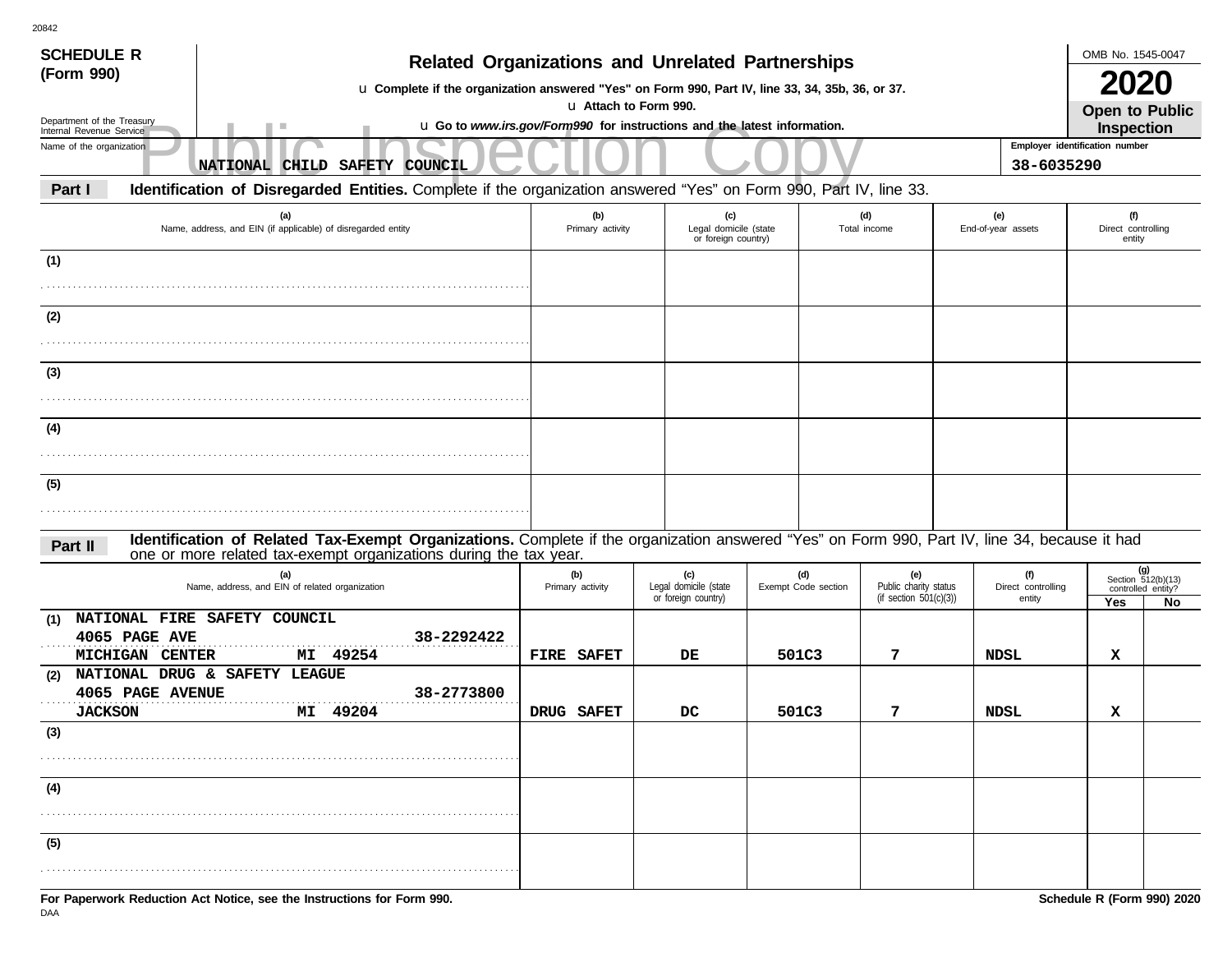| NATIONAL CHILD SAFETY COUNCIL<br>Schedule R (Form 990) 2020                                                                                                                                                                                                                 |                         |                                                              |                                                        | 38-6035290                                                                                              |                                                        |                                        |     |                       |                                       |                                                                         |                                                       | Page 2                                                |
|-----------------------------------------------------------------------------------------------------------------------------------------------------------------------------------------------------------------------------------------------------------------------------|-------------------------|--------------------------------------------------------------|--------------------------------------------------------|---------------------------------------------------------------------------------------------------------|--------------------------------------------------------|----------------------------------------|-----|-----------------------|---------------------------------------|-------------------------------------------------------------------------|-------------------------------------------------------|-------------------------------------------------------|
| Identification of Related Organizations Taxable as a Partnership. Complete if the organization answered "Yes" on Form 990, Part IV, line 34,<br>Part III<br>because it had one or more related organizations treated as a partnership during the tax year.                  |                         |                                                              |                                                        |                                                                                                         |                                                        |                                        |     |                       |                                       |                                                                         |                                                       |                                                       |
| (a)<br>Name, address, and EIN of<br>related organization                                                                                                                                                                                                                    | (b)<br>Primary activity | (c)<br>Legal<br>domicile<br>(state or<br>foreign<br>country) | (d)<br>Direct controlling<br>entity                    | (e)<br>Predominant<br>income (related,<br>unrelated,<br>excluded from<br>tax under<br>sections 512-514) | (f)<br>Share of total<br>income                        | (g)<br>Share of end-of-<br>year assets |     | Dispro-<br>portionate | (h)<br>alloc.?                        | (i)<br>Code V-UBI<br>amount in box 20<br>of Schedule K-1<br>(Form 1065) | (j)<br>General or<br>managing<br>partner?<br>Yes   No | (k)<br>Percentage<br>ownership                        |
| (1)                                                                                                                                                                                                                                                                         |                         |                                                              |                                                        |                                                                                                         |                                                        |                                        |     |                       | Yes   No                              |                                                                         |                                                       |                                                       |
|                                                                                                                                                                                                                                                                             |                         |                                                              |                                                        |                                                                                                         |                                                        |                                        |     |                       |                                       |                                                                         |                                                       |                                                       |
| (2)                                                                                                                                                                                                                                                                         |                         |                                                              |                                                        |                                                                                                         |                                                        |                                        |     |                       |                                       |                                                                         |                                                       |                                                       |
|                                                                                                                                                                                                                                                                             |                         |                                                              |                                                        |                                                                                                         |                                                        |                                        |     |                       |                                       |                                                                         |                                                       |                                                       |
| (3)                                                                                                                                                                                                                                                                         |                         |                                                              |                                                        |                                                                                                         |                                                        |                                        |     |                       |                                       |                                                                         |                                                       |                                                       |
|                                                                                                                                                                                                                                                                             |                         |                                                              |                                                        |                                                                                                         |                                                        |                                        |     |                       |                                       |                                                                         |                                                       |                                                       |
| (4)                                                                                                                                                                                                                                                                         |                         |                                                              |                                                        |                                                                                                         |                                                        |                                        |     |                       |                                       |                                                                         |                                                       |                                                       |
|                                                                                                                                                                                                                                                                             |                         |                                                              |                                                        |                                                                                                         |                                                        |                                        |     |                       |                                       |                                                                         |                                                       |                                                       |
| Identification of Related Organizations Taxable as a Corporation or Trust. Complete if the organization answered "Yes" on Form 990, Part IV,<br>Part IV<br>line 34, because it had one or more related organizations treated as a corporation or trust during the tax year. |                         |                                                              |                                                        |                                                                                                         |                                                        |                                        |     |                       |                                       |                                                                         |                                                       |                                                       |
| (a)<br>Name, address, and EIN of related organization                                                                                                                                                                                                                       | (b)<br>Primary activity |                                                              | (c)<br>Legal domicile<br>(state or<br>foreign country) | (d)<br>Direct controlling<br>entity                                                                     | (e)<br>Type of entity<br>(C corp, S corp,<br>or trust) | (f)<br>Share of total<br>income        |     |                       | (g)<br>Share of<br>end-of-year assets | (h)<br>Percentage<br>ownership                                          |                                                       | (i)<br>Section<br>512(b)(13)<br>controlled<br>entity? |
|                                                                                                                                                                                                                                                                             |                         |                                                              |                                                        |                                                                                                         |                                                        |                                        |     |                       |                                       |                                                                         |                                                       | Yes   No                                              |
| (1) CHILD SAFETY OF AMERICA, INC.<br>4077 PAGE AVENUE<br>MICHIGAN CENTER<br>MI 49254                                                                                                                                                                                        |                         |                                                              |                                                        |                                                                                                         |                                                        |                                        | N/A |                       | N/A                                   |                                                                         | N/A                                                   |                                                       |
| 20-2714337<br>(2) UNITED STATES FIRE SAFETY SERVICES<br>4077 PAGE AVENUE                                                                                                                                                                                                    | CHILD SAFE              |                                                              | DE                                                     | N/A                                                                                                     | c                                                      |                                        |     |                       |                                       |                                                                         |                                                       | x                                                     |
| MICHIGAN CENTER<br>MI 49254<br>20-3476005                                                                                                                                                                                                                                   | <b>FIRE SAFET</b>       |                                                              | DE                                                     | N/A                                                                                                     | c                                                      |                                        | N/A |                       | N/A                                   |                                                                         | N/A                                                   | x                                                     |
| (3)                                                                                                                                                                                                                                                                         |                         |                                                              |                                                        |                                                                                                         |                                                        |                                        |     |                       |                                       |                                                                         |                                                       |                                                       |
|                                                                                                                                                                                                                                                                             |                         |                                                              |                                                        |                                                                                                         |                                                        |                                        |     |                       |                                       |                                                                         |                                                       |                                                       |
| (4)                                                                                                                                                                                                                                                                         |                         |                                                              |                                                        |                                                                                                         |                                                        |                                        |     |                       |                                       |                                                                         |                                                       |                                                       |
|                                                                                                                                                                                                                                                                             |                         |                                                              |                                                        |                                                                                                         |                                                        |                                        |     |                       |                                       |                                                                         |                                                       |                                                       |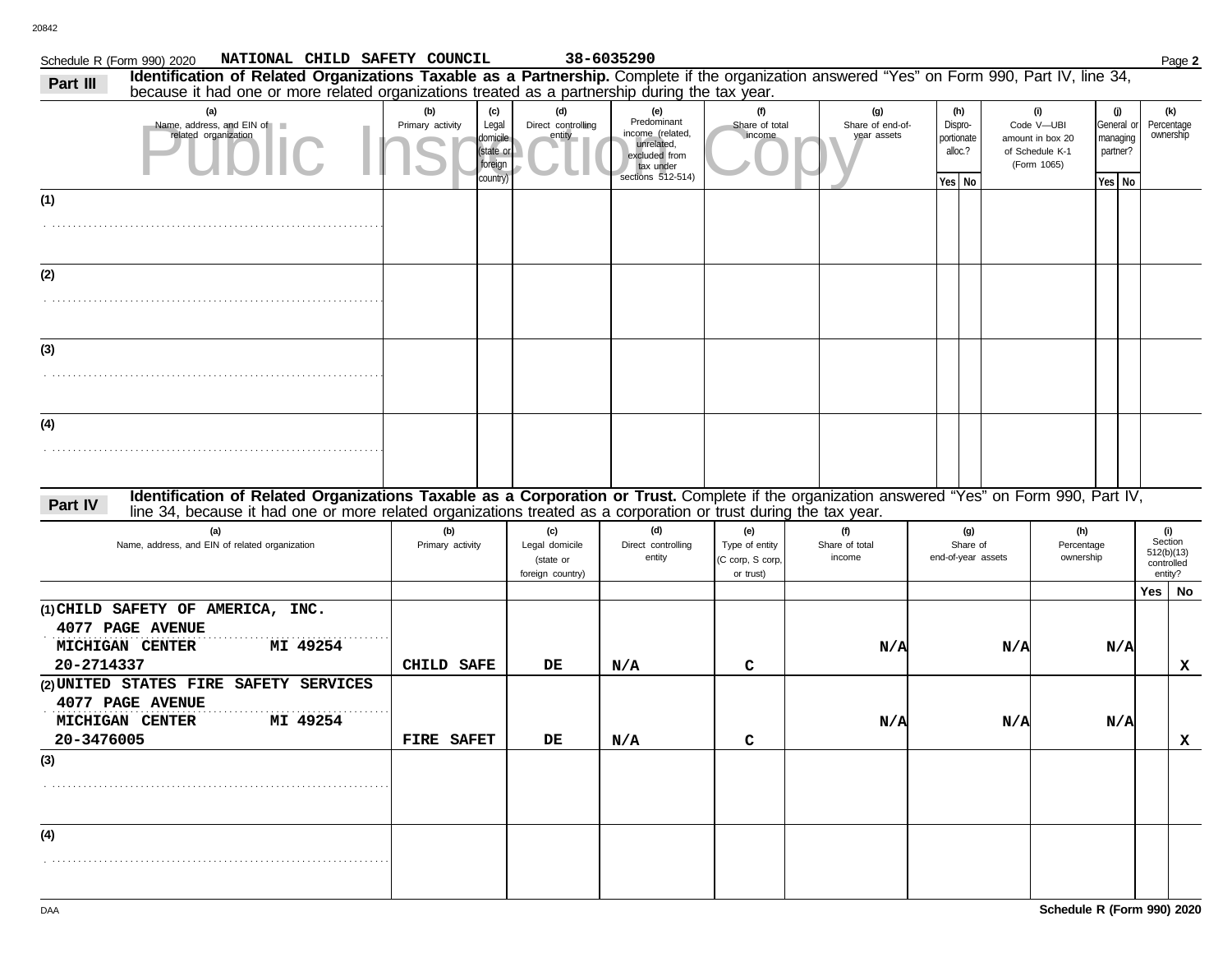### Schedule R (Form 990) 2020 Page **3 NATIONAL CHILD SAFETY COUNCIL 38-6035290**

## **Part V Transactions With Related Organizations.** Complete if the organization answered "Yes" on Form 990, Part IV, line 34, 35b, or 36.

|     | <b>Note:</b> Complete line 1 if any entity is listed in Parts II, III, or IV of this schedule.                                                                                                                                                             |              |                 |                                       |                      | Yes | No           |
|-----|------------------------------------------------------------------------------------------------------------------------------------------------------------------------------------------------------------------------------------------------------------|--------------|-----------------|---------------------------------------|----------------------|-----|--------------|
|     | 1 During the tax year, did the organization engage in any of the following transactions with one or more related organizations listed in Parts II-IV?<br>a Receipt of (i) interest, (ii) annuities, (iii) royalties, or (iv) rent from a controlled entity |              |                 |                                       | 1a                   |     | $\mathbf x$  |
|     | b Gift, grant, or capital contribution to related organization(s) encourage contact and contribution to related organization(s)                                                                                                                            |              |                 |                                       | 1 <sub>b</sub>       |     | $\mathbf x$  |
|     |                                                                                                                                                                                                                                                            |              |                 |                                       | 1 <sub>c</sub>       |     | $\mathbf x$  |
|     | d Loans or loan guarantees to or for related organization(s) encourance contained and contained account of the state organization (s) are contained as a contained and contained a contact or details and contact a contact an                             |              |                 |                                       | 1 <sub>d</sub>       | x   |              |
|     |                                                                                                                                                                                                                                                            |              |                 |                                       | 1e                   | X   |              |
|     |                                                                                                                                                                                                                                                            |              |                 |                                       |                      |     |              |
|     |                                                                                                                                                                                                                                                            |              |                 |                                       | 1f                   |     | x            |
|     |                                                                                                                                                                                                                                                            |              |                 |                                       | 1 <sub>q</sub>       |     | $\mathbf x$  |
|     | h Purchase of assets from related organization(s) encourance contains and contains a container and container and container and container and container and container and container and container and container and container a                             |              |                 |                                       | 1 <sub>h</sub>       |     | x            |
|     |                                                                                                                                                                                                                                                            |              |                 |                                       | 1i.                  |     | $\mathbf x$  |
|     |                                                                                                                                                                                                                                                            |              |                 |                                       | 1i                   |     | $\mathbf x$  |
|     |                                                                                                                                                                                                                                                            |              |                 |                                       |                      |     |              |
|     |                                                                                                                                                                                                                                                            |              |                 |                                       | 1 <sub>k</sub>       | x   | x            |
|     |                                                                                                                                                                                                                                                            |              |                 |                                       | 11                   |     | x            |
|     |                                                                                                                                                                                                                                                            |              |                 |                                       | 1 <sub>m</sub><br>1n | x   |              |
|     |                                                                                                                                                                                                                                                            |              |                 |                                       | 1 <sub>o</sub>       | x   |              |
|     |                                                                                                                                                                                                                                                            |              |                 |                                       |                      |     |              |
|     |                                                                                                                                                                                                                                                            |              |                 |                                       | 1p                   | x   |              |
|     |                                                                                                                                                                                                                                                            |              |                 |                                       | 1 <sub>q</sub>       | x   |              |
|     |                                                                                                                                                                                                                                                            |              |                 |                                       |                      |     |              |
|     |                                                                                                                                                                                                                                                            |              |                 |                                       | 1r                   |     | x            |
|     |                                                                                                                                                                                                                                                            |              |                 |                                       | 1s                   |     | $\mathbf{x}$ |
|     | 2 If the answer to any of the above is "Yes," see the instructions for information on who must complete this line, including covered relationships and transaction thresholds.                                                                             |              |                 |                                       |                      |     |              |
|     | (a)                                                                                                                                                                                                                                                        | (b)          | (c)             | (d)                                   |                      |     |              |
|     | Name of related organization                                                                                                                                                                                                                               | Transaction  | Amount involved | Method of determining amount involved |                      |     |              |
|     |                                                                                                                                                                                                                                                            | type $(a-s)$ |                 |                                       |                      |     |              |
|     |                                                                                                                                                                                                                                                            |              |                 |                                       |                      |     |              |
| (1) | NATIONAL DRUG & SAFETY LEAGUE                                                                                                                                                                                                                              | N            | 36,100          | ACTUAL AMOUNT ALLOC TO                |                      |     |              |
|     |                                                                                                                                                                                                                                                            |              |                 |                                       |                      |     |              |
| (2) | NATIONAL DRUG & SAFETY LEAGUE                                                                                                                                                                                                                              | N            | 37,495          | ACTUAL AMOUNT ALLOC FROM              |                      |     |              |
|     |                                                                                                                                                                                                                                                            |              |                 |                                       |                      |     |              |
| (3) | NATIONAL DRUG & SAFETY LEAGUE                                                                                                                                                                                                                              | $\circ$      | 21,353          | ACTUAL AMOUNT ALLOC TO                |                      |     |              |
|     |                                                                                                                                                                                                                                                            | $\circ$      |                 |                                       |                      |     |              |
| (4) | CHILD SAFETY OF AMERICA INC.                                                                                                                                                                                                                               |              | 14,235          | ACTUAL AMOUNT ALLOC. TO               |                      |     |              |
| (5) | CHILD SAFETY OF AMERICA INC.                                                                                                                                                                                                                               | Q            | 25,000          | ACTUAL AMOUNT RECEIVED                |                      |     |              |
|     |                                                                                                                                                                                                                                                            |              |                 |                                       |                      |     |              |

**CHILD SAFETY OF AMERICA INC. N 28,509 ACTUAL AMOUNT ALLOC. TO.**

**Schedule R (Form 990) 2020**

**(6)**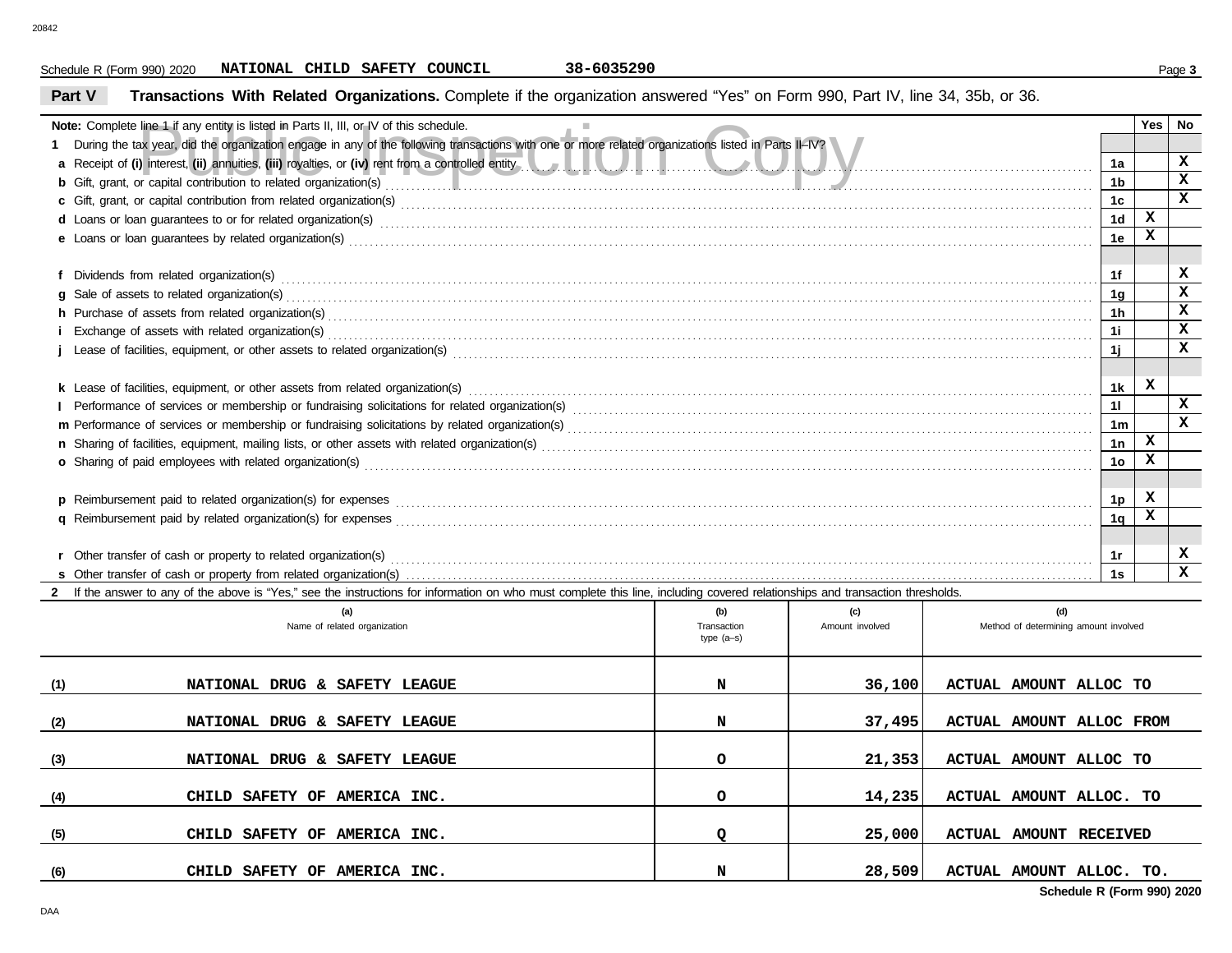### Schedule R (Form 990) 2020 Page **3 NATIONAL CHILD SAFETY COUNCIL 38-6035290**

## **Part V Transactions With Related Organizations.** Complete if the organization answered "Yes" on Form 990, Part IV, line 34, 35b, or 36.

|                | Note: Complete line 1 if any entity is listed in Parts II, III, or IV of this schedule.                                                                                                                                        |                    |                        |                                              |                | Yes   No    |              |  |  |
|----------------|--------------------------------------------------------------------------------------------------------------------------------------------------------------------------------------------------------------------------------|--------------------|------------------------|----------------------------------------------|----------------|-------------|--------------|--|--|
|                | During the tax year, did the organization engage in any of the following transactions with one or more related organizations listed in Parts II-IV?                                                                            |                    |                        |                                              |                |             |              |  |  |
|                | a Receipt of (i) interest, (ii) annuities, (iii) royalties, or (iv) rent from a controlled entity                                                                                                                              |                    |                        |                                              | 1a             |             | $\mathbf{x}$ |  |  |
|                | b Gift, grant, or capital contribution to related organization(s) encourage contact the contribution to related organization(s) encourage contribution to related organization(s) encourage contribution (s) and contribution  |                    |                        |                                              | 1b             |             | $\mathbf{x}$ |  |  |
|                | c Gift, grant, or capital contribution from related organization(s) encourse contained as a contained as a contribution from related organization(s) encourse contained as a contained as a contribution from related organiza |                    |                        |                                              | 1c             |             | $\mathbf x$  |  |  |
|                | d Loans or loan guarantees to or for related organization(s) encourance contained and contained and contained and contained and contained and contained and contained and contained and contained and contained and contained  |                    |                        |                                              | 1 <sub>d</sub> | x           |              |  |  |
| 1e             |                                                                                                                                                                                                                                |                    |                        |                                              |                |             |              |  |  |
|                |                                                                                                                                                                                                                                |                    |                        |                                              |                |             |              |  |  |
|                |                                                                                                                                                                                                                                |                    |                        |                                              | 1f             |             | x            |  |  |
|                | g Sale of assets to related organization(s) with an example and contact the control of a state of assets to related organization(s) with an example and contact the state of assets to related organization(s) with a set of a |                    |                        |                                              | 1 <sub>q</sub> |             | X            |  |  |
| 1 <sub>h</sub> |                                                                                                                                                                                                                                |                    |                        |                                              |                |             |              |  |  |
|                |                                                                                                                                                                                                                                |                    |                        |                                              | 11             |             | $\mathbf x$  |  |  |
|                |                                                                                                                                                                                                                                |                    |                        |                                              | 1j             |             | $\mathbf{x}$ |  |  |
|                |                                                                                                                                                                                                                                |                    |                        |                                              |                |             |              |  |  |
|                |                                                                                                                                                                                                                                |                    |                        |                                              | 1k             | $\mathbf x$ |              |  |  |
| 11             |                                                                                                                                                                                                                                |                    |                        |                                              |                |             |              |  |  |
|                |                                                                                                                                                                                                                                |                    |                        |                                              | 1 <sub>m</sub> |             | $\mathbf{x}$ |  |  |
|                |                                                                                                                                                                                                                                |                    |                        |                                              | 1n             | $\mathbf x$ |              |  |  |
|                |                                                                                                                                                                                                                                |                    |                        |                                              | 1 <sub>o</sub> | x           |              |  |  |
|                |                                                                                                                                                                                                                                |                    |                        |                                              |                |             |              |  |  |
|                |                                                                                                                                                                                                                                |                    |                        |                                              | 1p             | x           |              |  |  |
|                |                                                                                                                                                                                                                                |                    |                        |                                              | 1q             | x           |              |  |  |
|                |                                                                                                                                                                                                                                |                    |                        |                                              |                |             |              |  |  |
|                | r Other transfer of cash or property to related organization(s) encourance contains an example and contains a container transfer of cash or property to related organization(s)                                                |                    |                        |                                              | −1r            |             | x            |  |  |
|                |                                                                                                                                                                                                                                |                    |                        |                                              | 1s             |             | $\mathbf{x}$ |  |  |
|                | 2 If the answer to any of the above is "Yes," see the instructions for information on who must complete this line, including covered relationships and transaction thresholds.                                                 |                    |                        |                                              |                |             |              |  |  |
|                | (a)<br>Name of related organization                                                                                                                                                                                            | (b)<br>Transaction | (c)<br>Amount involved | (d)<br>Method of determining amount involved |                |             |              |  |  |
|                |                                                                                                                                                                                                                                | type $(a-s)$       |                        |                                              |                |             |              |  |  |
|                |                                                                                                                                                                                                                                |                    |                        |                                              |                |             |              |  |  |
| (1)            | NATIONAL FIRE SAFETY COUNCIL                                                                                                                                                                                                   | к                  | 69,100                 | <b>ACTUAL RENTAL COST</b>                    |                |             |              |  |  |
|                |                                                                                                                                                                                                                                |                    |                        |                                              |                |             |              |  |  |
| (2)            | NATIONAL FIRE SAFETY COUNCIL                                                                                                                                                                                                   | P                  | 81,000                 | <b>ACTUAL AMOUNT PAID</b>                    |                |             |              |  |  |
|                |                                                                                                                                                                                                                                |                    |                        |                                              |                |             |              |  |  |
| (3)            | NATIONAL FIRE SAFETY COUNCIL                                                                                                                                                                                                   | $\circ$            | 349,286                | ACTUAL AMOUNT ALLOC. TO                      |                |             |              |  |  |
|                |                                                                                                                                                                                                                                |                    |                        |                                              |                |             |              |  |  |

**NATIONAL FIRE SAFETY COUNCIL N 236,789 ACTUAL AMOUNT ALLOC TO**

**NATIONAL FIRE SAFETY COUNCIL N 163,298 ACTUAL AMOUNT ALLOC FROM**

**NATIONAL FIRE SAFETY COUNCIL O 342,082 ACTUAL AMOUNT ALLOC FROM**

**(4)**

**(5)**

**(6)**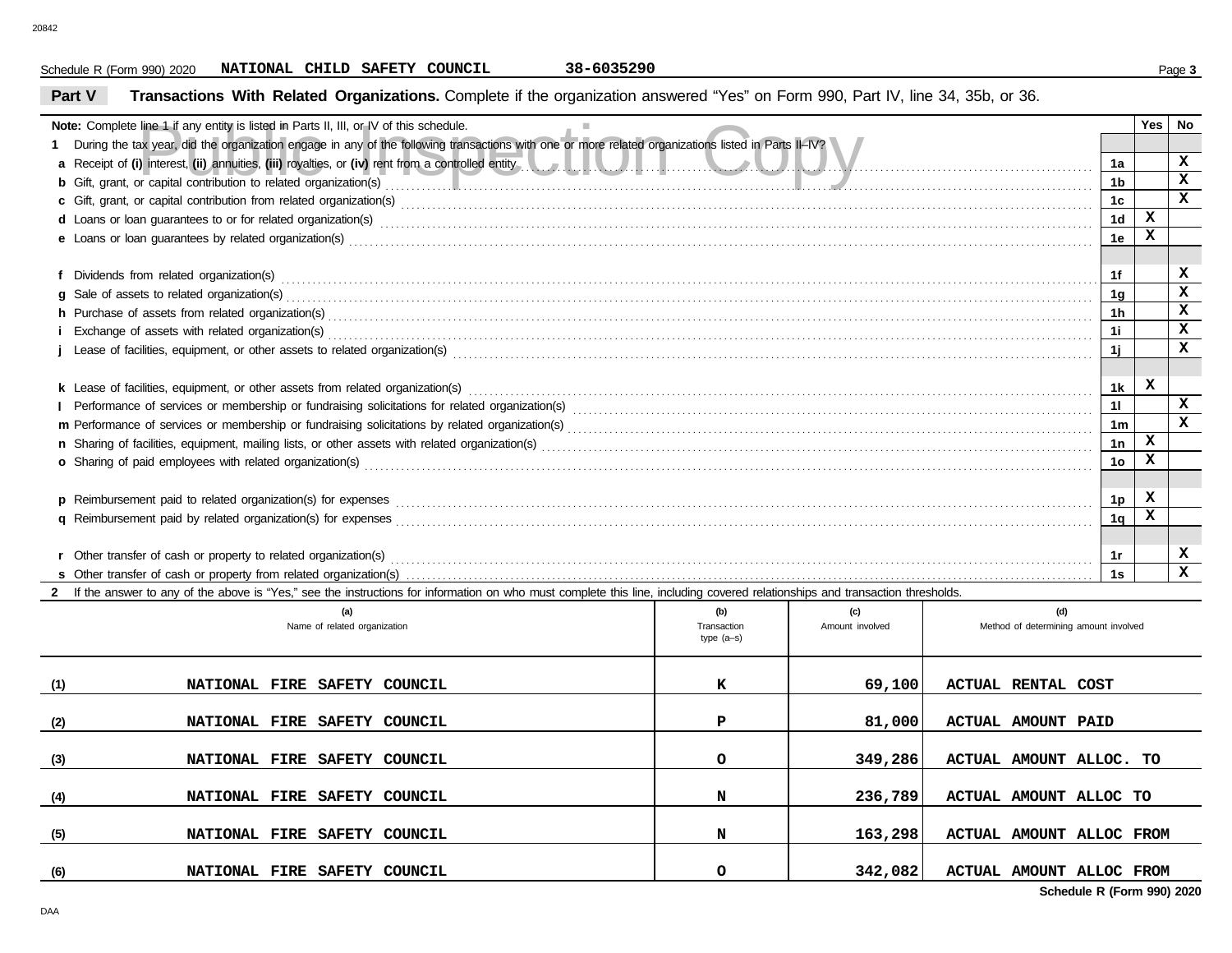### Schedule R (Form 990) 2020 Page **3 NATIONAL CHILD SAFETY COUNCIL 38-6035290**

## **Part V Transactions With Related Organizations.** Complete if the organization answered "Yes" on Form 990, Part IV, line 34, 35b, or 36.

| <b>Note:</b> Complete line 1 if any entity is listed in Parts II, III, or IV of this schedule.                                                                                                                                       |                    |                        |                                              |                | Yes | No                      |  |  |  |
|--------------------------------------------------------------------------------------------------------------------------------------------------------------------------------------------------------------------------------------|--------------------|------------------------|----------------------------------------------|----------------|-----|-------------------------|--|--|--|
| During the tax year, did the organization engage in any of the following transactions with one or more related organizations listed in Parts II-IV?                                                                                  |                    |                        |                                              |                |     | x                       |  |  |  |
| a Receipt of (i) interest, (ii) annuities, (iii) royalties, or (iv) rent from a controlled entity                                                                                                                                    |                    |                        |                                              | 1a             |     | x                       |  |  |  |
| b Gift, grant, or capital contribution to related organization(s) encourage contact and contribution to related organization(s)                                                                                                      |                    |                        |                                              | 1b             |     | $\mathbf x$             |  |  |  |
|                                                                                                                                                                                                                                      |                    |                        |                                              | 1 <sub>c</sub> | x   |                         |  |  |  |
| d Loans or loan guarantees to or for related organization(s) encourance contained and contained and contained and contained and contained and contained and contained and contained and contained and contained and contained        |                    |                        |                                              | 1 <sub>d</sub> | x   |                         |  |  |  |
|                                                                                                                                                                                                                                      |                    |                        |                                              | 1e             |     |                         |  |  |  |
|                                                                                                                                                                                                                                      |                    |                        |                                              | 1f             |     | x                       |  |  |  |
| 1 <sub>a</sub>                                                                                                                                                                                                                       |                    |                        |                                              |                |     |                         |  |  |  |
| h Purchase of assets from related organization(s) encourance contains and contains a container and container and container and container and container and container and container and container and container and container a<br>1h |                    |                        |                                              |                |     |                         |  |  |  |
|                                                                                                                                                                                                                                      |                    |                        |                                              | 1i.            |     | x                       |  |  |  |
|                                                                                                                                                                                                                                      |                    |                        |                                              | 11             |     | x                       |  |  |  |
|                                                                                                                                                                                                                                      |                    |                        |                                              |                |     |                         |  |  |  |
|                                                                                                                                                                                                                                      |                    |                        |                                              | 1k             | x   |                         |  |  |  |
|                                                                                                                                                                                                                                      |                    |                        |                                              | 11             |     | $\mathbf{x}$            |  |  |  |
|                                                                                                                                                                                                                                      |                    |                        |                                              | 1 <sub>m</sub> |     | x                       |  |  |  |
|                                                                                                                                                                                                                                      |                    |                        |                                              | 1n             | x   |                         |  |  |  |
|                                                                                                                                                                                                                                      |                    |                        |                                              | 1 <sub>o</sub> | x   |                         |  |  |  |
|                                                                                                                                                                                                                                      |                    |                        |                                              |                |     |                         |  |  |  |
|                                                                                                                                                                                                                                      |                    |                        |                                              | 1p             | x   |                         |  |  |  |
|                                                                                                                                                                                                                                      |                    |                        |                                              | 1q             | x   |                         |  |  |  |
|                                                                                                                                                                                                                                      |                    |                        |                                              |                |     |                         |  |  |  |
|                                                                                                                                                                                                                                      |                    |                        |                                              | 1r             |     | x                       |  |  |  |
|                                                                                                                                                                                                                                      |                    |                        |                                              | 1s             |     | $\overline{\mathbf{x}}$ |  |  |  |
| 2 If the answer to any of the above is "Yes," see the instructions for information on who must complete this line, including covered relationships and transaction thresholds.                                                       |                    |                        |                                              |                |     |                         |  |  |  |
| (a)<br>Name of related organization                                                                                                                                                                                                  | (b)<br>Transaction | (c)<br>Amount involved | (d)<br>Method of determining amount involved |                |     |                         |  |  |  |
|                                                                                                                                                                                                                                      | type $(a-s)$       |                        |                                              |                |     |                         |  |  |  |
|                                                                                                                                                                                                                                      |                    |                        |                                              |                |     |                         |  |  |  |
| (1)<br>UNITED STATES FIRE SAFETY SERVICE                                                                                                                                                                                             | $\circ$            | 14,235                 | ACTUAL AMOUNT ALLOC. TO                      |                |     |                         |  |  |  |
|                                                                                                                                                                                                                                      |                    |                        |                                              |                |     |                         |  |  |  |
| (2)<br>UNITED STATES FIRE SAFETY SERVICE                                                                                                                                                                                             | N                  | 8,665                  | ACTUAL AMOUNT ALLOC. TO                      |                |     |                         |  |  |  |
|                                                                                                                                                                                                                                      |                    |                        |                                              |                |     |                         |  |  |  |
| UNITED STATES FIRE SAFETY SERVICE<br>(3)                                                                                                                                                                                             | Q                  | 30,000                 | ACTUAL AMOUNT RECEIVED                       |                |     |                         |  |  |  |
|                                                                                                                                                                                                                                      |                    |                        |                                              |                |     |                         |  |  |  |
| NATIONAL DRUG & SAFETY LEAGUE<br>(4)                                                                                                                                                                                                 | Q                  | 10,000                 | <b>ACTUAL AMOUNT RECEIVED</b>                |                |     |                         |  |  |  |
|                                                                                                                                                                                                                                      |                    |                        |                                              |                |     |                         |  |  |  |
| (5)                                                                                                                                                                                                                                  |                    |                        |                                              |                |     |                         |  |  |  |

**(6)**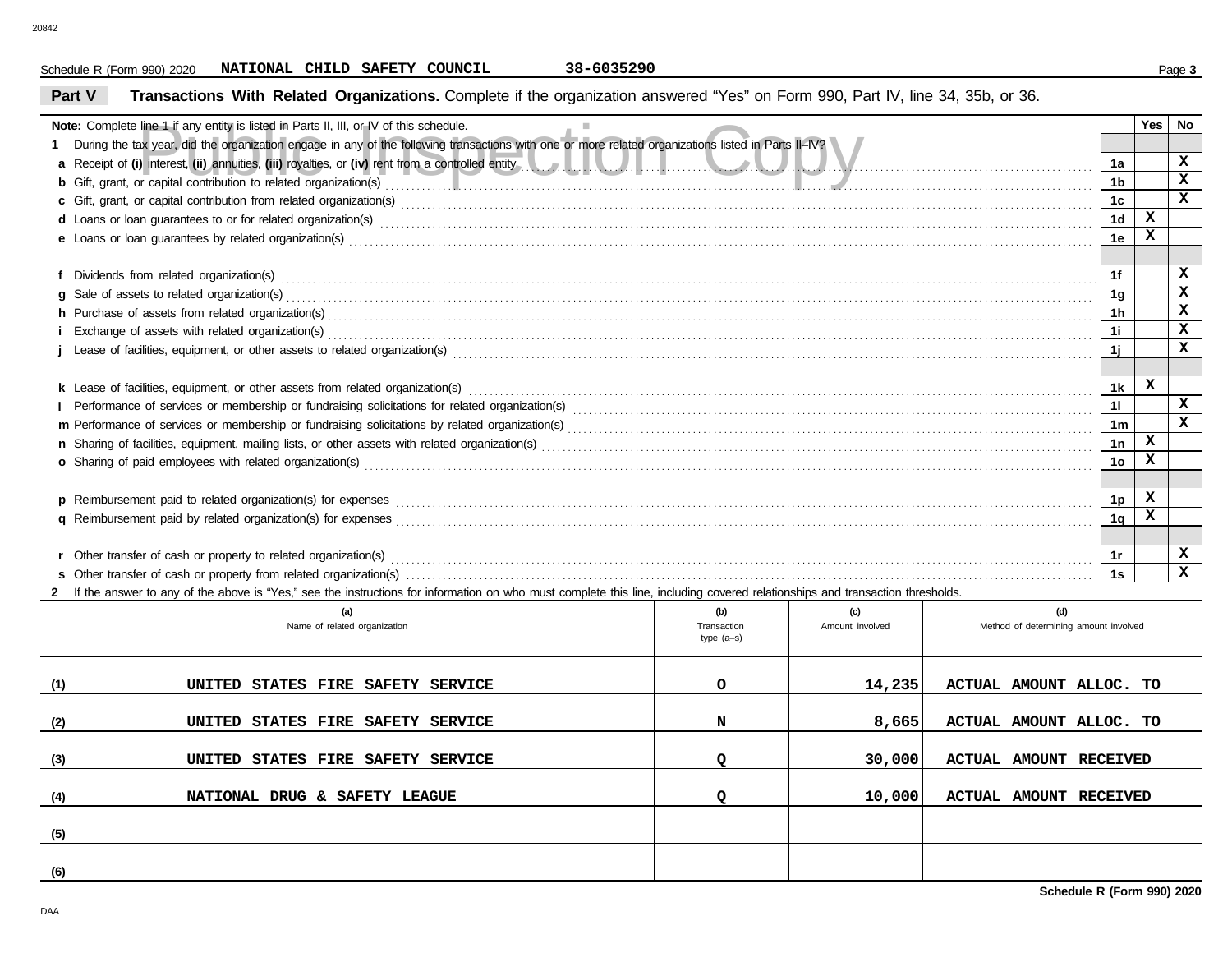### Schedule R (Form 990) 2020 Page **4 NATIONAL CHILD SAFETY COUNCIL 38-6035290**

### **Part VI** Unrelated Organizations Taxable as a Partnership. Complete if the organization answered "Yes" on Form 990, Part IV, line 37.

or gross revenue) that was not a related organization. See instructions regarding exclusion for certain investment partnerships.

|      | Provide the following information for each entity taxed as a partnership through which the organization conducted more than five percent of its activities (measured by total assets<br>or gross revenue) that was not a related organization. See instructions regarding exclusion for certain investment partnerships. |                         |                                                  |                                                                                 |        |                                                                                                      |  |                                                                                     |     |                                                                         |  |                                           |    |                                |
|------|--------------------------------------------------------------------------------------------------------------------------------------------------------------------------------------------------------------------------------------------------------------------------------------------------------------------------|-------------------------|--------------------------------------------------|---------------------------------------------------------------------------------|--------|------------------------------------------------------------------------------------------------------|--|-------------------------------------------------------------------------------------|-----|-------------------------------------------------------------------------|--|-------------------------------------------|----|--------------------------------|
|      | (a)<br>Name, address, and EIN of entity                                                                                                                                                                                                                                                                                  | (b)<br>Primary activity | (c)<br>Legal<br>domicile<br>(state or<br>foreign | (d)<br>Predominant<br>income (related,<br>unrelated, excluded<br>from tax under |        | (f)<br>(e)<br>Are all partners<br>Share of<br>total income<br>section<br>501(c)(3)<br>organizations? |  | (g)<br>(h)<br>Disproportionate<br>Share of<br>end-of-year<br>allocations?<br>assets |     | (i)<br>Code V-UBI<br>amount in box 20<br>of Schedule K-1<br>(Form 1065) |  | (j)<br>General or<br>managing<br>partner? |    | (k)<br>Percentage<br>ownership |
|      |                                                                                                                                                                                                                                                                                                                          |                         | country)                                         | sections 512-514)                                                               | Yes No |                                                                                                      |  |                                                                                     | Yes | No                                                                      |  | Yes                                       | No |                                |
| (1)  |                                                                                                                                                                                                                                                                                                                          |                         |                                                  |                                                                                 |        |                                                                                                      |  |                                                                                     |     |                                                                         |  |                                           |    |                                |
| (2)  |                                                                                                                                                                                                                                                                                                                          |                         |                                                  |                                                                                 |        |                                                                                                      |  |                                                                                     |     |                                                                         |  |                                           |    |                                |
| (3)  |                                                                                                                                                                                                                                                                                                                          |                         |                                                  |                                                                                 |        |                                                                                                      |  |                                                                                     |     |                                                                         |  |                                           |    |                                |
| (4)  |                                                                                                                                                                                                                                                                                                                          |                         |                                                  |                                                                                 |        |                                                                                                      |  |                                                                                     |     |                                                                         |  |                                           |    |                                |
| (5)  |                                                                                                                                                                                                                                                                                                                          |                         |                                                  |                                                                                 |        |                                                                                                      |  |                                                                                     |     |                                                                         |  |                                           |    |                                |
| (6)  |                                                                                                                                                                                                                                                                                                                          |                         |                                                  |                                                                                 |        |                                                                                                      |  |                                                                                     |     |                                                                         |  |                                           |    |                                |
| (7)  |                                                                                                                                                                                                                                                                                                                          |                         |                                                  |                                                                                 |        |                                                                                                      |  |                                                                                     |     |                                                                         |  |                                           |    |                                |
| (8)  |                                                                                                                                                                                                                                                                                                                          |                         |                                                  |                                                                                 |        |                                                                                                      |  |                                                                                     |     |                                                                         |  |                                           |    |                                |
| (9)  |                                                                                                                                                                                                                                                                                                                          |                         |                                                  |                                                                                 |        |                                                                                                      |  |                                                                                     |     |                                                                         |  |                                           |    |                                |
| (10) |                                                                                                                                                                                                                                                                                                                          |                         |                                                  |                                                                                 |        |                                                                                                      |  |                                                                                     |     |                                                                         |  |                                           |    |                                |
| (11) |                                                                                                                                                                                                                                                                                                                          |                         |                                                  |                                                                                 |        |                                                                                                      |  |                                                                                     |     |                                                                         |  |                                           |    |                                |
|      |                                                                                                                                                                                                                                                                                                                          |                         |                                                  |                                                                                 |        |                                                                                                      |  |                                                                                     |     |                                                                         |  |                                           |    |                                |

**Schedule R (Form 990) 2020**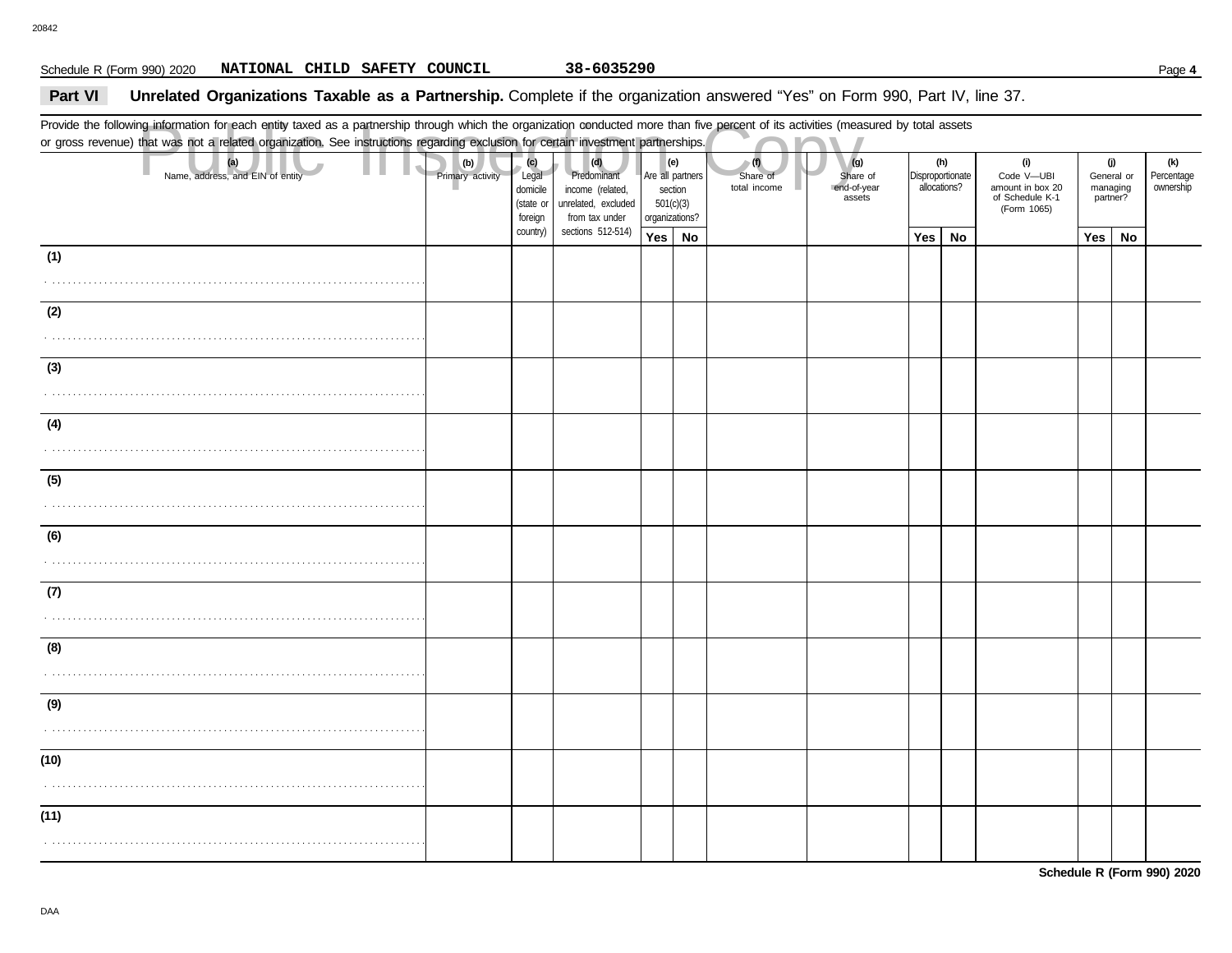| Part VII | Schedule R (Form 990) 2020<br>Supplemental Information. | NATIONAL CHILD SAFETY COUNCIL |  |        |                                                                                            | 38-6035290 | Page 5 |
|----------|---------------------------------------------------------|-------------------------------|--|--------|--------------------------------------------------------------------------------------------|------------|--------|
|          |                                                         |                               |  |        | Provide additional information for responses to questions on Schedule R. See instructions. |            |        |
|          |                                                         | lic Insp                      |  | ection |                                                                                            |            |        |
|          |                                                         |                               |  |        |                                                                                            |            |        |
|          |                                                         |                               |  |        |                                                                                            |            |        |
|          |                                                         |                               |  |        |                                                                                            |            |        |
|          |                                                         |                               |  |        |                                                                                            |            |        |
|          |                                                         |                               |  |        |                                                                                            |            |        |
|          |                                                         |                               |  |        |                                                                                            |            |        |
|          |                                                         |                               |  |        |                                                                                            |            |        |
|          |                                                         |                               |  |        |                                                                                            |            |        |
|          |                                                         |                               |  |        |                                                                                            |            |        |
|          |                                                         |                               |  |        |                                                                                            |            |        |
|          |                                                         |                               |  |        |                                                                                            |            |        |
|          |                                                         |                               |  |        |                                                                                            |            |        |
|          |                                                         |                               |  |        |                                                                                            |            |        |
|          |                                                         |                               |  |        |                                                                                            |            |        |
|          |                                                         |                               |  |        |                                                                                            |            |        |
|          |                                                         |                               |  |        |                                                                                            |            |        |
|          |                                                         |                               |  |        |                                                                                            |            |        |
|          |                                                         |                               |  |        |                                                                                            |            |        |
|          |                                                         |                               |  |        |                                                                                            |            |        |
|          |                                                         |                               |  |        |                                                                                            |            |        |
|          |                                                         |                               |  |        |                                                                                            |            |        |
|          |                                                         |                               |  |        |                                                                                            |            |        |
|          |                                                         |                               |  |        |                                                                                            |            |        |
|          |                                                         |                               |  |        |                                                                                            |            |        |
|          |                                                         |                               |  |        |                                                                                            |            |        |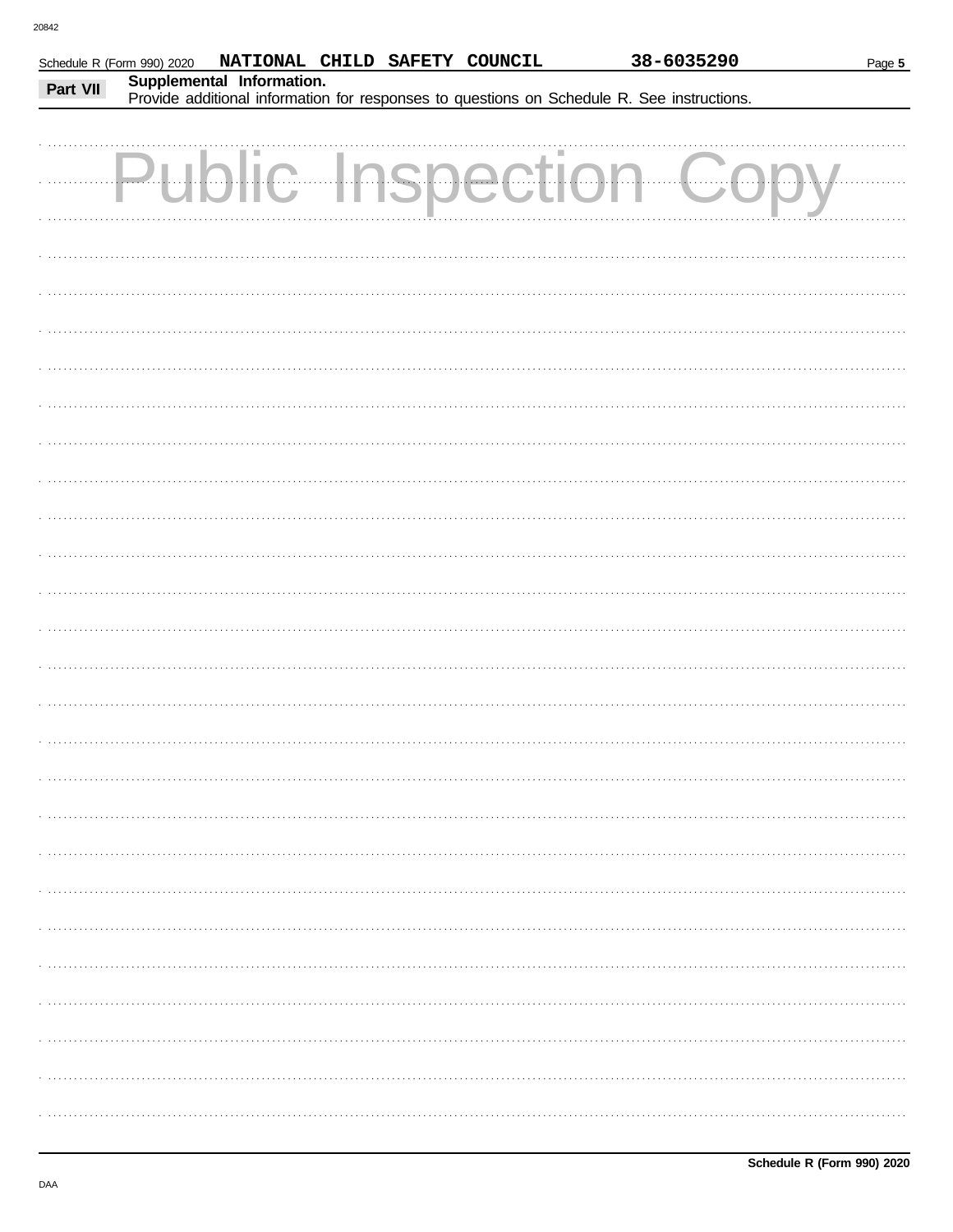|        | Form 4562<br>Department of the Treasury<br>(99)<br>Internal Revenue Service |                                                                                                                                                                                                               | <b>Depreciation and Amortization</b><br>(Including Information on Listed Property)<br>u Attach to your tax return.<br>u Go to www.irs.gov/Form4562 for instructions and the latest information. |                              |                |                    | OMB No. 1545-0172<br>2020<br>Attachment<br>179<br>Sequence No. |
|--------|-----------------------------------------------------------------------------|---------------------------------------------------------------------------------------------------------------------------------------------------------------------------------------------------------------|-------------------------------------------------------------------------------------------------------------------------------------------------------------------------------------------------|------------------------------|----------------|--------------------|----------------------------------------------------------------|
|        | Name(s) shown on return                                                     |                                                                                                                                                                                                               |                                                                                                                                                                                                 |                              |                | Identifying number |                                                                |
|        |                                                                             | NATIONAL CHILD SAFETY COUNCIL                                                                                                                                                                                 |                                                                                                                                                                                                 |                              |                | 38-6035290         |                                                                |
|        | Business or activity to which this form relates                             |                                                                                                                                                                                                               |                                                                                                                                                                                                 |                              |                |                    |                                                                |
|        | INDIRECT DEPRECIATION                                                       |                                                                                                                                                                                                               |                                                                                                                                                                                                 |                              |                |                    |                                                                |
|        | Part I                                                                      | Election To Expense Certain Property Under Section 179<br>Note: If you have any listed property, complete Part V before you complete Part I.                                                                  |                                                                                                                                                                                                 |                              |                |                    |                                                                |
| 1      | Maximum amount (see instructions)                                           |                                                                                                                                                                                                               |                                                                                                                                                                                                 |                              |                | 1                  | 1,040,000                                                      |
| 2      |                                                                             | Total cost of section 179 property placed in service (see instructions)                                                                                                                                       |                                                                                                                                                                                                 |                              |                | $\mathbf{2}$       |                                                                |
| 3      |                                                                             |                                                                                                                                                                                                               |                                                                                                                                                                                                 |                              |                | 3                  | 2,590,000                                                      |
| 4      |                                                                             | Reduction in limitation. Subtract line 3 from line 2. If zero or less, enter -0-                                                                                                                              |                                                                                                                                                                                                 |                              |                | 4                  |                                                                |
| 5      |                                                                             | Dollar limitation for tax year. Subtract line 4 from line 1. If zero or less, enter -0-. If married filing separately, see instructions                                                                       |                                                                                                                                                                                                 |                              |                | 5                  |                                                                |
| 6      |                                                                             | (a) Description of property                                                                                                                                                                                   |                                                                                                                                                                                                 | (b) Cost (business use only) |                | (c) Elected cost   |                                                                |
|        |                                                                             |                                                                                                                                                                                                               |                                                                                                                                                                                                 |                              |                |                    |                                                                |
|        |                                                                             |                                                                                                                                                                                                               |                                                                                                                                                                                                 |                              |                |                    |                                                                |
| 7<br>8 | Listed property. Enter the amount from line 29                              | Total elected cost of section 179 property. Add amounts in column (c), lines 6 and 7 [[[[[[[[[[[[[[[[[[[[[[[[                                                                                                 |                                                                                                                                                                                                 |                              | $\overline{7}$ | 8                  |                                                                |
| 9      |                                                                             | Tentative deduction. Enter the smaller of line 5 or line 8                                                                                                                                                    |                                                                                                                                                                                                 |                              |                | 9                  |                                                                |
| 10     |                                                                             | Carryover of disallowed deduction from line 13 of your 2019 Form 4562<br>[[CODID 4562]                                                                                                                        |                                                                                                                                                                                                 |                              |                | 10                 |                                                                |
| 11     |                                                                             | Business income limitation. Enter the smaller of business income (not less than zero) or line 5. See instructions                                                                                             |                                                                                                                                                                                                 |                              |                | 11                 |                                                                |
| 12     |                                                                             | Section 179 expense deduction. Add lines 9 and 10, but don't enter more than line 11 [1] [1] expense deduction. Add lines 9 and 10, but don't enter more than line 11                                         |                                                                                                                                                                                                 |                              |                | 12                 |                                                                |
| 13     |                                                                             | Carryover of disallowed deduction to 2021. Add lines 9 and 10, less line 12                                                                                                                                   |                                                                                                                                                                                                 |                              | 13             |                    |                                                                |
|        |                                                                             | Note: Don't use Part II or Part III below for listed property. Instead, use Part V.                                                                                                                           |                                                                                                                                                                                                 |                              |                |                    |                                                                |
|        | Part II                                                                     | Special Depreciation Allowance and Other Depreciation (Don't include listed property. See instructions.)                                                                                                      |                                                                                                                                                                                                 |                              |                |                    |                                                                |
| 14     |                                                                             | Special depreciation allowance for qualified property (other than listed property) placed in service                                                                                                          |                                                                                                                                                                                                 |                              |                |                    |                                                                |
|        | during the tax year. See instructions                                       |                                                                                                                                                                                                               |                                                                                                                                                                                                 |                              |                | 14                 | 4,985                                                          |
| 15     |                                                                             |                                                                                                                                                                                                               |                                                                                                                                                                                                 |                              |                | 15                 | 13,215                                                         |
| 16     | Part III                                                                    | <b>MACRS Depreciation (Don't include listed property. See instructions.)</b>                                                                                                                                  |                                                                                                                                                                                                 |                              |                | 16                 |                                                                |
|        |                                                                             |                                                                                                                                                                                                               | <b>Section A</b>                                                                                                                                                                                |                              |                |                    |                                                                |
| 17     |                                                                             |                                                                                                                                                                                                               |                                                                                                                                                                                                 |                              |                | 17                 | 10,270                                                         |
| 18     |                                                                             | If you are electing to group any assets placed in service during the tax year into one or more general asset accounts, check here                                                                             |                                                                                                                                                                                                 |                              |                |                    |                                                                |
|        |                                                                             | Section B—Assets Placed in Service During 2020 Tax Year Using the General Depreciation System                                                                                                                 |                                                                                                                                                                                                 |                              |                |                    |                                                                |
|        | (a) Classification of property                                              | placed in<br>service                                                                                                                                                                                          | (b) Month and year (c) Basis for depreciation (d) Recovery<br>(business/investment use<br>only-see instructions)                                                                                | period                       | (e) Convention | (f) Method         | (g) Depreciation deduction                                     |
| 19a    | 3-year property                                                             |                                                                                                                                                                                                               |                                                                                                                                                                                                 |                              |                |                    |                                                                |
| b      | 5-year property                                                             |                                                                                                                                                                                                               |                                                                                                                                                                                                 |                              |                |                    |                                                                |
| c      | 7-year property                                                             |                                                                                                                                                                                                               |                                                                                                                                                                                                 |                              |                |                    |                                                                |
| d      | 10-year property                                                            |                                                                                                                                                                                                               |                                                                                                                                                                                                 |                              |                |                    |                                                                |
| е      | 15-year property                                                            |                                                                                                                                                                                                               |                                                                                                                                                                                                 |                              |                |                    |                                                                |
| g      | 20-year property<br>25-year property                                        |                                                                                                                                                                                                               |                                                                                                                                                                                                 |                              |                | S/L                |                                                                |
|        | h Residential rental                                                        |                                                                                                                                                                                                               |                                                                                                                                                                                                 | 25 yrs.<br>27.5 yrs.         | MМ             | S/L                |                                                                |
|        | property                                                                    |                                                                                                                                                                                                               |                                                                                                                                                                                                 | 27.5 yrs.                    | MМ             | S/L                |                                                                |
|        | <i>i</i> Nonresidential real                                                | 07/19/21                                                                                                                                                                                                      | 9,878                                                                                                                                                                                           | 39 yrs.                      | MМ             | S/L                | 11                                                             |
|        | property                                                                    |                                                                                                                                                                                                               |                                                                                                                                                                                                 |                              | МM             | S/L                |                                                                |
|        |                                                                             | Section C-Assets Placed in Service During 2020 Tax Year Using the Alternative Depreciation System                                                                                                             |                                                                                                                                                                                                 |                              |                |                    |                                                                |
| 20a    | Class life                                                                  |                                                                                                                                                                                                               |                                                                                                                                                                                                 |                              |                | S/L                |                                                                |
| b      | 12-year                                                                     |                                                                                                                                                                                                               |                                                                                                                                                                                                 | 12 yrs.                      |                | S/L                |                                                                |
| c      | 30-year                                                                     |                                                                                                                                                                                                               |                                                                                                                                                                                                 | 30 yrs.                      | MM             | S/L                |                                                                |
| d      | 40-year                                                                     |                                                                                                                                                                                                               |                                                                                                                                                                                                 | 40 yrs.                      | MМ             | S/L                |                                                                |
|        | Part IV                                                                     | <b>Summary</b> (See instructions.)                                                                                                                                                                            |                                                                                                                                                                                                 |                              |                |                    |                                                                |
| 21     | Listed property. Enter amount from line 28                                  |                                                                                                                                                                                                               |                                                                                                                                                                                                 |                              |                | 21                 |                                                                |
| 22     |                                                                             | Total. Add amounts from line 12, lines 14 through 17, lines 19 and 20 in column (g), and line 21. Enter<br>here and on the appropriate lines of your return. Partnerships and S corporations—see instructions |                                                                                                                                                                                                 |                              |                | 22                 | 28,481                                                         |
| 23     |                                                                             | For assets shown above and placed in service during the current year, enter the                                                                                                                               |                                                                                                                                                                                                 |                              |                |                    |                                                                |
|        |                                                                             |                                                                                                                                                                                                               |                                                                                                                                                                                                 |                              | 23             |                    |                                                                |
| DAA    |                                                                             | For Paperwork Reduction Act Notice, see separate instructions.                                                                                                                                                |                                                                                                                                                                                                 |                              |                |                    | Form 4562 (2020)                                               |